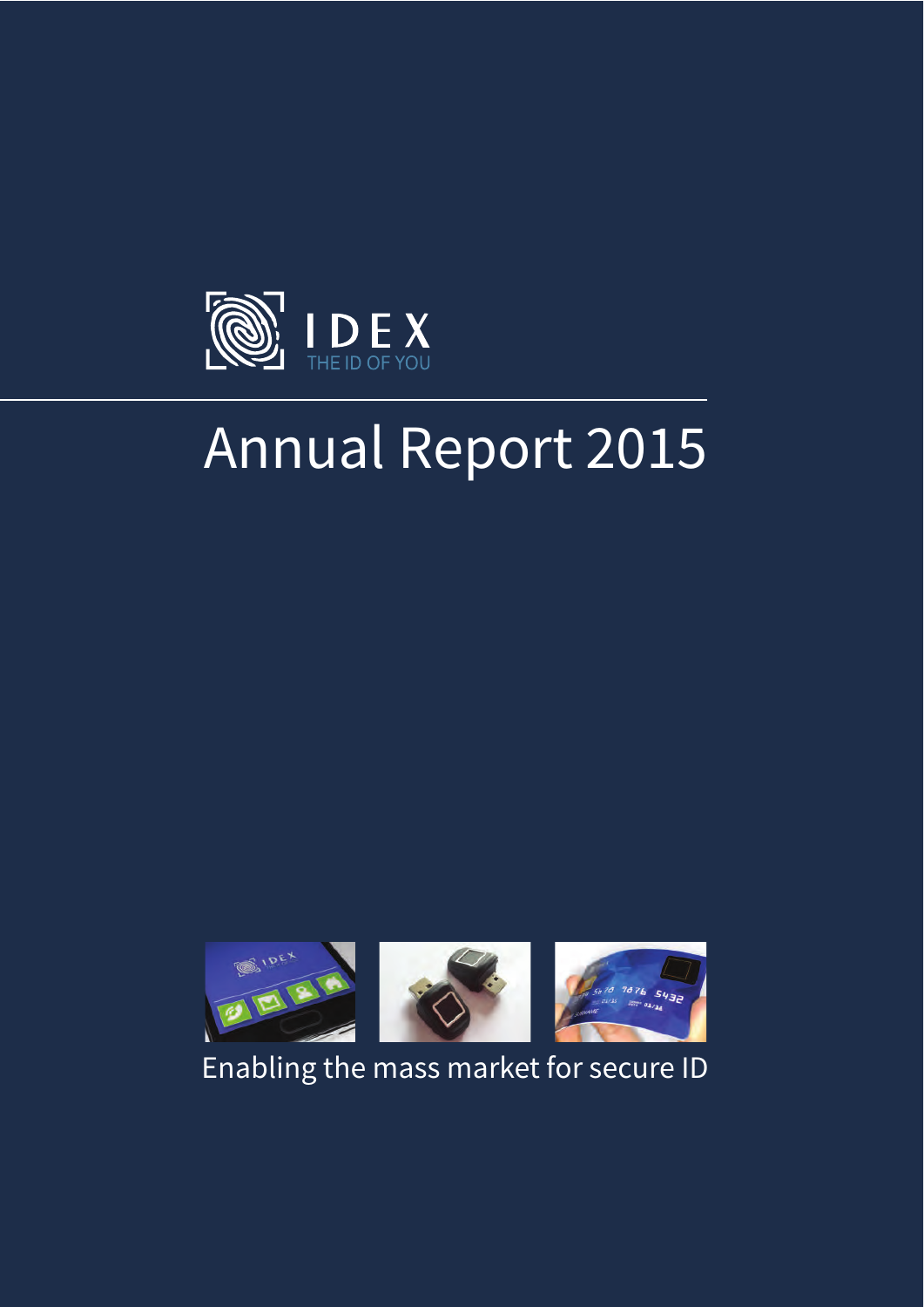# **Table of contents**

| $\bullet$ |  |
|-----------|--|
| $\bullet$ |  |
| $\bullet$ |  |
| $\bullet$ |  |
|           |  |
|           |  |
|           |  |
|           |  |
|           |  |
|           |  |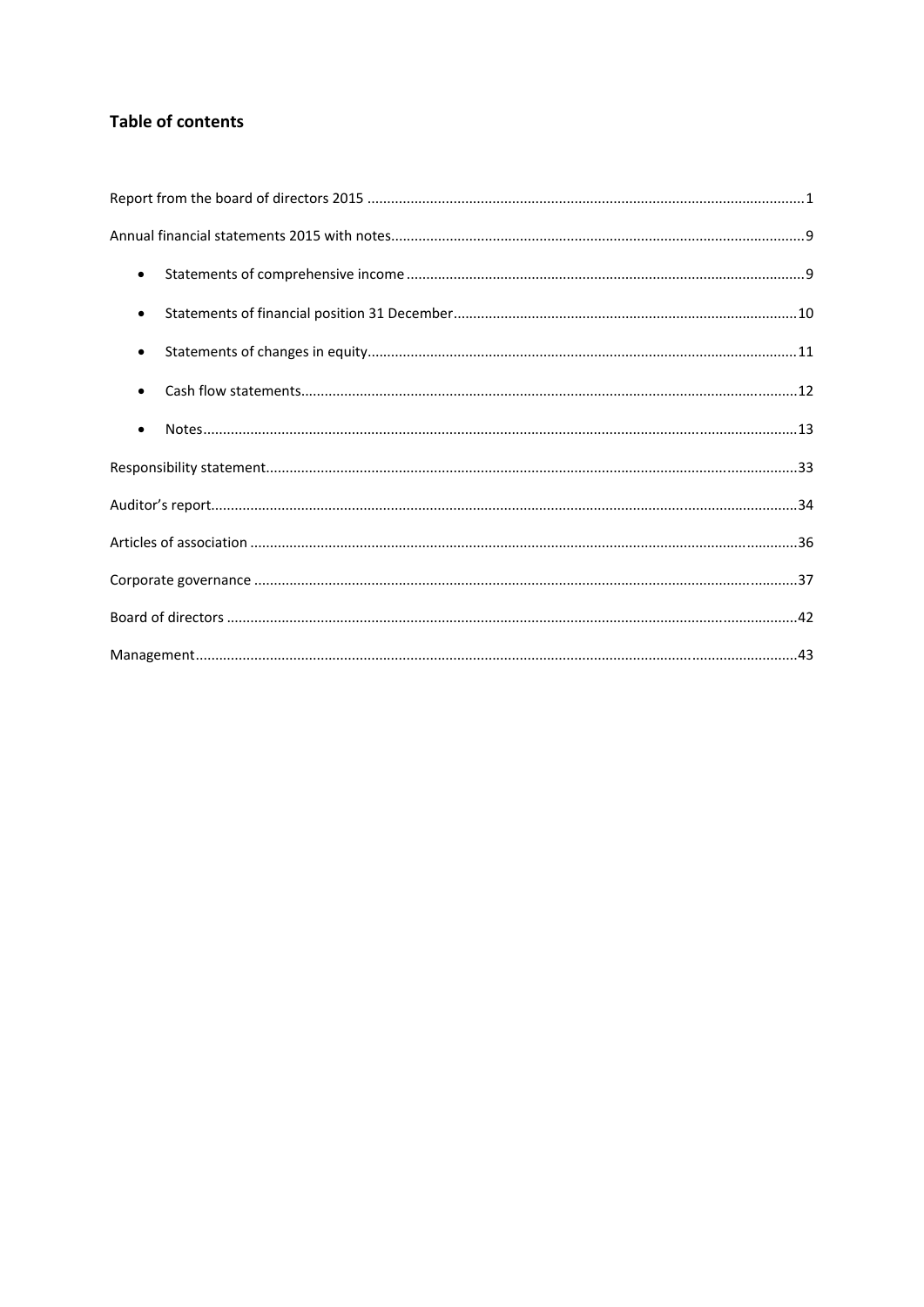# **Report from the board of directors 2015**

IDEX ASA is a Norwegian public company specialising in fingerprint imaging and recognition technology. IDEX's vision is to ensure individuals a safe, secure, and user-friendly use of personal ID. The parent company is located at Fornebu in Bærum municipality, Norway. IDEX has a subsidiary group in USA conducting technical development and marketing services for the parent company, and subsidiaries in the People's Republic of China and in the UK which provide various technical and administrative services to the parent company. The IDEX share has been listed at Oslo Axess since 2010 and as of 11 May 2015, the IDEX share has been listed at Oslo Børs. The company has about 2,900 shareholders at the time of this report.

IDEX is a leading company in fingerprint technology, products and solutions for biometric authentication. IDEX has since 1996 been a pioneering company in the field of miniaturised capacitive fingerprint sensors, and a leading provider of intellectual property (IP) essential to small sized, high performance, low-cost capacitive biometric systems. IDEX holds fundamental core IP and patents in fingerprint sensing technology. Over two decades, significant investments have been made in devleoping low cost fingerprint sensor technology ranging from capacitive, optical, thermal and pressure based solutions. Active capacitive has emerged as the leading low cost technology and has been deployed in high volumes in laptops and ID access terminals. IDEX is considered to be one of only a few vendors possessing core IP and patents for this technology.

The current activity of IDEX is focused on the development, industrialisation and commercialisation of fingerprint sensor products targeted at the mobile, the smart and ID card, and the Internet of Things markets. The interest and demand for fingerprint sensors in all three markets are significant, triggered and stimulated by Apple's Touch ID product, and more recently the widespread adoption of fingerprint sensors by most mobile phone makers in combination with the proliferation of mobile payments.

The Company provides hardware and software fingerprint solutions suitable for embedding into products in order to strengthen security and enhance user friendliness in those products. IDEX's product portfolio is a full-featured, biometric authentication solution, which enables on-device fingerprint enrolment, template storage and verification. IDEX is currently commercialising its broad product portfolio of fingerprint sensors, and developing the next generation of products for the market.

The IDEX business model involves the design of fingerprint sensor IP and products. IDEX sells fingerprint sensor products, and licences its technology to global Original Equipment Manufacturers (OEMs). The OEMs can use IDEX's IP in a range of innovative biometrically enabled products and pay IDEX either a royalty on each device that is manufactured, or purchase the fingerprint sensor units.

The markets targeted by IDEX are characterised by massive volumes, and includes the three markets mobile, smart cards and ID cards, and the Internet of Things. IDEX expects there will be mass volumes in all three markets, where IDEX can leverage its low-cost, high-performance sensor solutions across markets.

# *Production ready product portfolio for mobile and order for tier‐one mobile OEM handset*

In 2015 IDEX completed development of two touch fingerprint sensor families, and for the first time the company had a range of production ready touch sensors ready for the market. Both sensor families have competitive prices and strong biometric performance.

In the early part of 2015 the conventional silicon touch sensor family Cardinal was ready for customer promotion. The Cardinal sensor is a silicon sensor with compelling price/performance ratio and compact form factor. IDEX started promoting the sensor in the first quarter and announced its first design win for a tier-one mobile handset in December 2015. This win subsequently was converted into an initial, volume production order in the first quarter of 2016. The order was a significant validation of IDEX's technology and products and represented a significant milestone for IDEX.

During late summer 2015 IDEX completed development of the off-chip touch sensor family Eagle. The Eagle sensor is a groundbreaking off-chip touch sensor where the ASIC (Application Specific Integrated Circuit) is separated from the sensor array. While the ASIC is made from silicon, the sensor array can be made of cheaper and/or more flexible materials such as polymer, ceramics or glass. This leads to a significant cost advantage compared to silicon sensors for medium-sized sensors. The Eagle sensor is a combination of the IDEX's original know-how and IP and that of Picofield which IDEX acquired in 2013, resulting in a sensor architecture giving a best-in-class image performance. The Eagle ASIC has been co-developed with Cypress Semiconductor, who also manufactures the ASIC. Eagle is production ready and IDEX has been promoting the sensors to customers since the middle of 2015. Cypress is also a large channel to the market, and the company has been promoting the sensor to its customers since late 2015. The product is in qualification with several OEMs, which is expected to lead to design wins.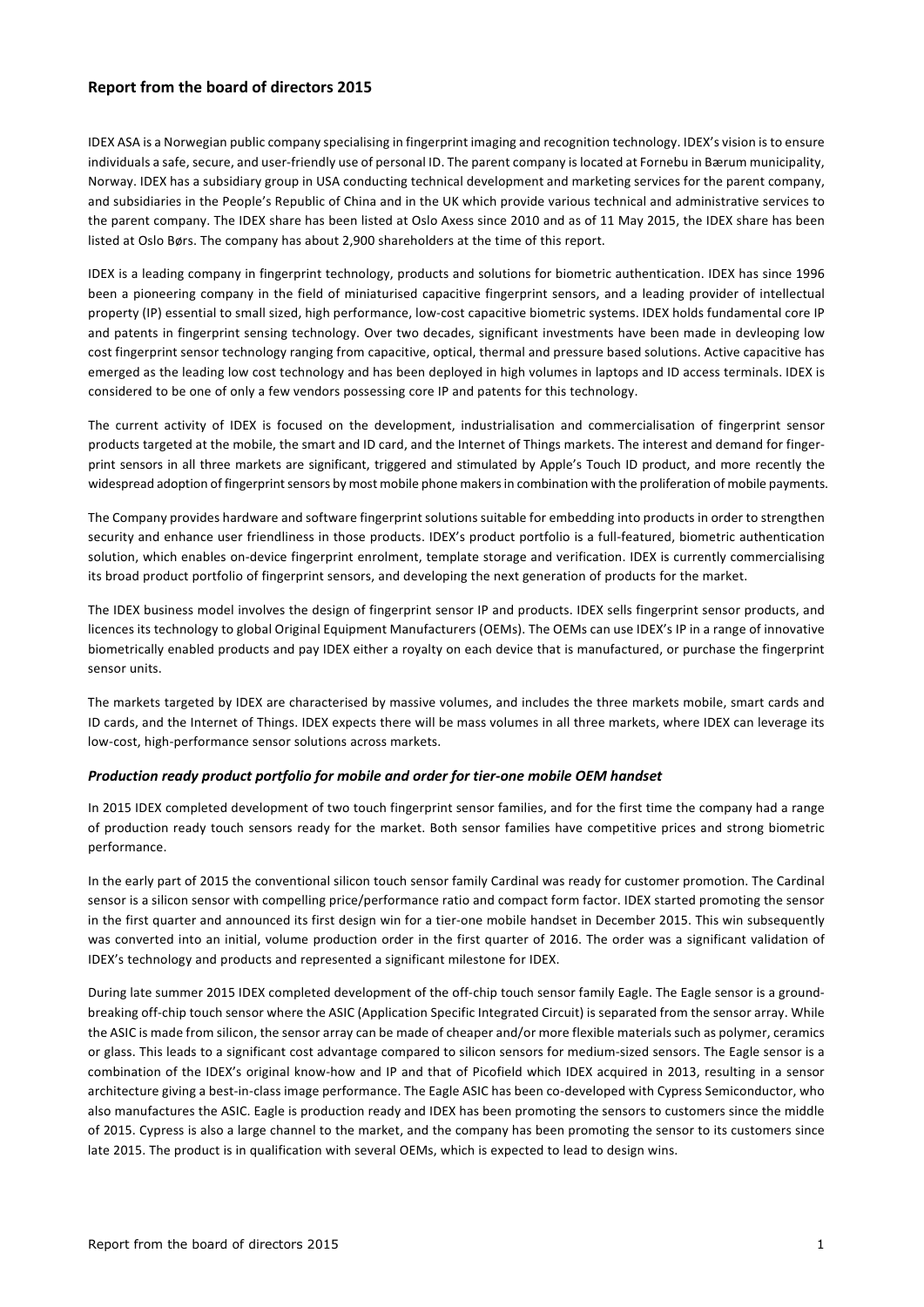#### *Progress on industrialisation of unique in‐glass sensor*

Fingerprint sensors are currently typically integrated into the mobile phone in the form factor of a button. This has a distinct, possibly inept look which does not fit well with the industrial design of the handsets. There is therefore a huge demand from mobile OEMs for a sensor which looks and feels like the mobile cover glass. One approach to this is to embed a fingerprint sensor under the cover glass in the non-active area. However, cover glass thickness is typically in the range 400-700 micron since there are no thinner glasses and the glass itself provides structural stability to the handset. This thickness is too much to sense through and get a usable fingerprint image.

IDEX has unique IP, know-how and patents that enables the company to develop sensors where the sensing is done in the glass and not through the glass. The technology was demonstrated at the Mobile World Congress 2015 in Barcelona where IDEX showed an in-glass swipe demonstrator where the sensor was inserted into 550 and 700 micron cover glasses, the actual thickness of mobile cover glasses. In the summer of 2015 IDEX entered into a partnership with a Fortune 500 company to enable scalable manufacturing and distribution of IDEX technology with the key objective to accelerate mass commercialisation of IDEX's in-glass fingerprint sensor modules. During the second half of 2015 significant progress was made, following demonstration of our in-glass touch sensor at the MWC in February 2016. IDEX expects to start sampling and customising the solution to selected, leading mobile OEMs during the second quarter of 2016.

# *IDEX developed world's first flexible touch fingerprint sensor for ISO cards*

IDEX believes the smart and ID card market is a huge potential market for fingerprint sensors driven by increased demand for security, user friendliness and accelerating adoption of fingerprint sensors by mobile OEMs. However, cards require a different product from mobile handsets. Whereas mobile handsets have power source, significant processing capacity and offer structural protection for the sensor, cards are thin, bendable and have limited processing power.

IDEX's off-chip technology is ideally suited for card integration. The company made great progress in 2015 and in the first quarter of 2016 it successfully completed development of a flexible polymer touch sensor with image quality and performance criteria specifically designed for smart and ID card applications. The IDEX flexible touch fingerprint sensor is sufficiently thin and flexible to satisfy the ISO ID-1 form factor requirements, whilst also durable and capable of withstanding the typical use-case for a payment or smart card. The sensor provides the image sensing quality and biometric performance that is required, and uses a low-resource secure algorithm. The ability to seamlessly integrate a flexible, low-cost polymer touch sensor into an industrystandard card thickness of only 0.76 mm, and do so in a way that can be efficiently industrialised and scaled to high production volumes, is a significant technical achievement by IDEX's research and development team. It also represents a major breakthrough for the ID card industry and secure payments in particular.

In June 2015 IDEX entered into a strategic partnership with an undisclosed global payments company for the development of a worldwide biometric payment card program. The design and development of this flexible polymer touch sensor enables compatibility with standard, volume card manufacturing processes to be deployed as part of tier-one bank, smartcard and ID card ecosystems. IDEX is working with a top-tier ecosystem for producing and deploying this product in mass volumes and expects initial volume shipments of its fingerprint sensors for cards to commence at the end of of 2016. The sensor is currently undergong functional testing under realistic use conditions.

#### *Blue‐chip volume production supply chain*

IDEX's strategy is to design its product for low cost and high-volume manufacturing. The company has a fab-less strategy and enters into partnerships with manufacturing companies. During 2015 the company has continued developing these partnerships, and the company is ready for volume production. The partners are set up for considerable volumes, and initial volume manufacturing has shown high yields.

IDEX entered into an agreement with Amkor Technology in November 2014. Amkor is one of the world's largest providers of contract semiconductor assembly and test services, and represents a tier-one supply chain partner for mass production of IDEX fingerprint sensors. Amkor has started manufacturing the Eagle sensor in volumes at high yields

Cypress Semiconductor licenses IDEX IP to manufacture the ASIC for the off-chip Eagle sensor. Cypress contributed with development of the ASIC for Eagle, and is currently manufacturing it for IDEX. In addition, Cypress represents a channel to the market for the Eagle sensor.

IDEX has since 2013 been a partner with CrucialTec Corp., a global leader in mobile inputsolutions. CrucialTec is a listed company with headquarters in South Korea. CrucialTec has a proven mobile track record in mass manufacturing, industrial know-how and cost-efficient supply to multiple end customers. IDEX has also qualified several other module manufacturers.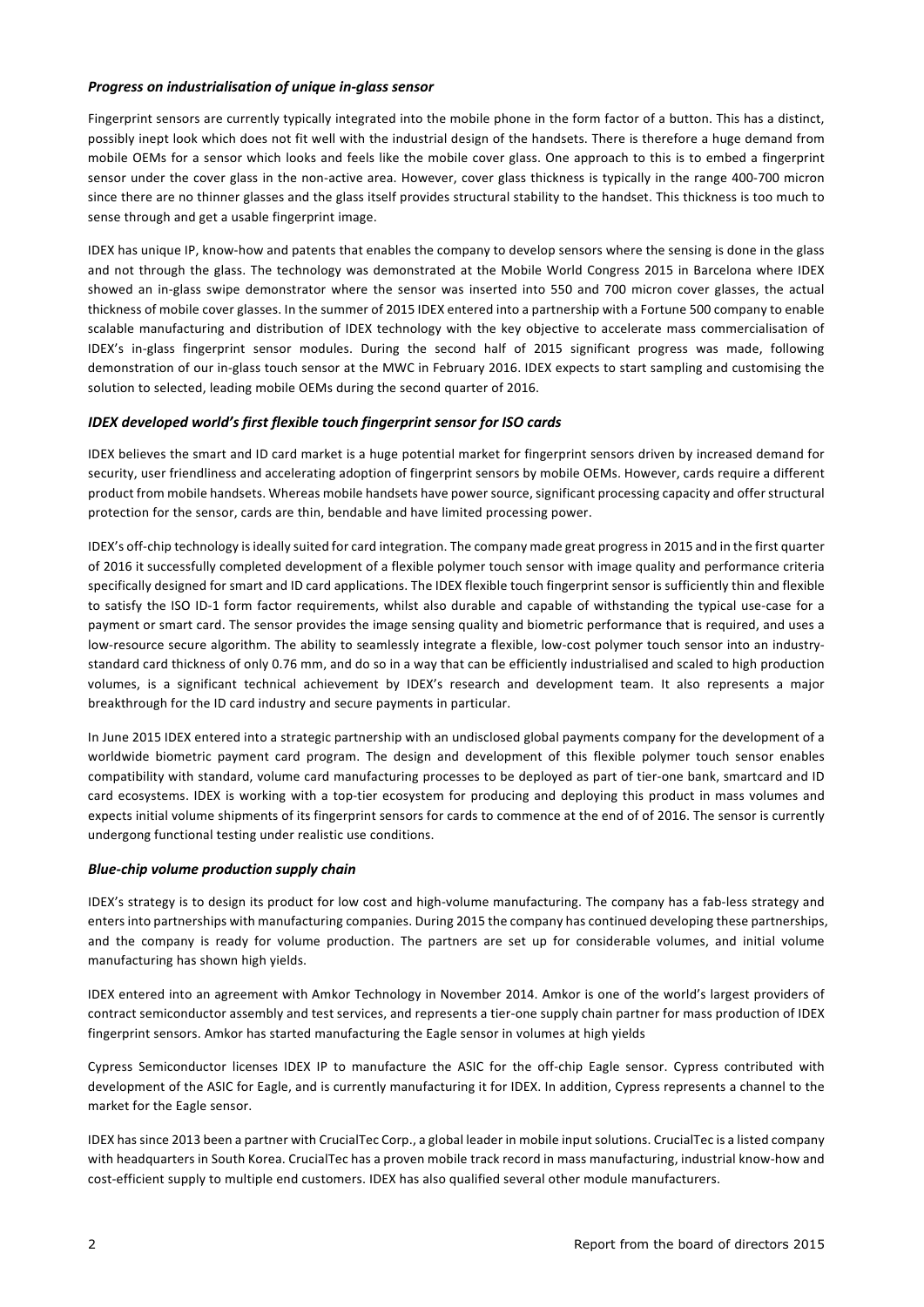#### *Talented and experienced staff*

The total staff of IDEX, including ongoing individual contractors, increased from 51 at the end of 2014 to 65 at the end of 2015. In addition the vendors had about 30 employees working on various development projects for IDEX.

IDEX has attracted a significant number of key industry experts. The team includes Fred Benkley (CTO) and Dave Geoffroy (VP Systems Engineering), co-founders of Validity, Larry Ciaccia (Board Member and Strategy Advisor), former CEO of AuthenTec, Andy MacLeod (Board Member and Strategy Advisor), CTO of Vodafone plc.'s Africa, Middle East and Asia-Pacific region, Larry Hattery (VP Software Engineering), former VP of Validity, Lunji Qiu (VP and Managing Director of IDEX China) former VP and Managing Director for Next Biometrics and AuthenTec's subsidiaries in China, Art Stewart (SVP Product Management), former VP of AuthenTec and Synaptics.

IDEX believes its ability to attract the top talent in the fingerprint sensor industry is a strong validation of the company's leading position and significant potential, and the addition of such experienced people will ensure that IDEX will successfully commercialise its products.

# *Funding*

IDEX has raised a total of NOK 770.7 million before expenses in 2015. The injected capital has strengthened the company's balance sheet and provides funding for the development activities and working capital into the commercial stage of the business.

Funds managed by Woodford Investment Management LLP (Woodford funds) acquired 52,500,000 new shares in IDEX at NOK 5.65 per share on 29 April 2015, injecting a total of NOK 296.6 million. The pricing of the shares was based on market prices up to 19 March 2015, when the investment terms were substantially agreed. The share issue was resolved by an extraordinary general meeting on 29 April 2015. In connection with the placement, the funds also received 26,250,000 warrants, each at an exercise price of NOK 8.50.

IDEX issued 3,150,000 shares at NOK 5.65 per share on 2 July 2015 to settle a payable amounting to NOK 17.8 million. 1,050,000 shares are restricted for six months and 1,050,000 shares are restricted for 12 months.

Funds managed by Invesco Asset Management Limited exercised 30,000,000 warrants at NOK 7.50 per share on 16 November 2015, injecting NOK 225.0 million. The Woodford funds exercised 26,250,000 warrants at NOK 8.50 per share on 4 December 2015, injecting NOK 223.1 million.

Several employees exercised 5,482,862 vested incentive subscription rights on several occasions in 2015, injecting a combined total of NOK 8.2 million NOK.

# *The board of directors*

There are presently five board members including the chairman. Chairman Morten Opstad and board members Frode Haugli, Hanne Høvding and Toril Nag stood for election at the annual general meeting 2015. Mr. Haugli and Ms. Nag had declined reelection. At the annual general meeting on 12 May 2015, Chairman Morten Opstad and board member Hanne Høvding were reelected and Lawrence John (Larry) Ciaccia and Deborah Lee Davis were elected to board members for a period of two years. Board member Andrew James (Andy) MacLeod continued for the second year of his term and will stand for election at the annual general meeting in 2016.

The board has held nine meetings, of which three were held by telephone conference, in the period after the annual general meeting on 12 May 2015 and until and including 20 April 2015.

#### *Profit and loss statements*

The comments regarding the consolidated profit and loss statements, largely applies also to the parent company itself. IDEX America is the largest subsidiary. The subsidiaries provide development services, marketing services and/or supply-chain services to IDEX ASA and do not trade with external customers. The services are expensed by the parent company as development expense and other expenses.

**Revenue**: IDEX earned revenue amounting to NOK 0.3 million in 2015. The major part of this revenue originated from sensor sales. The revenue in 2014 amounted to NOK 1.4 million, of which the major part originated from sensor sales. All external revenue is earned by the parent company.

**Cost of goodssold**: With only small volumes delivered in 2015 and 2014, the gross margin is not representative of IDEX's planned business.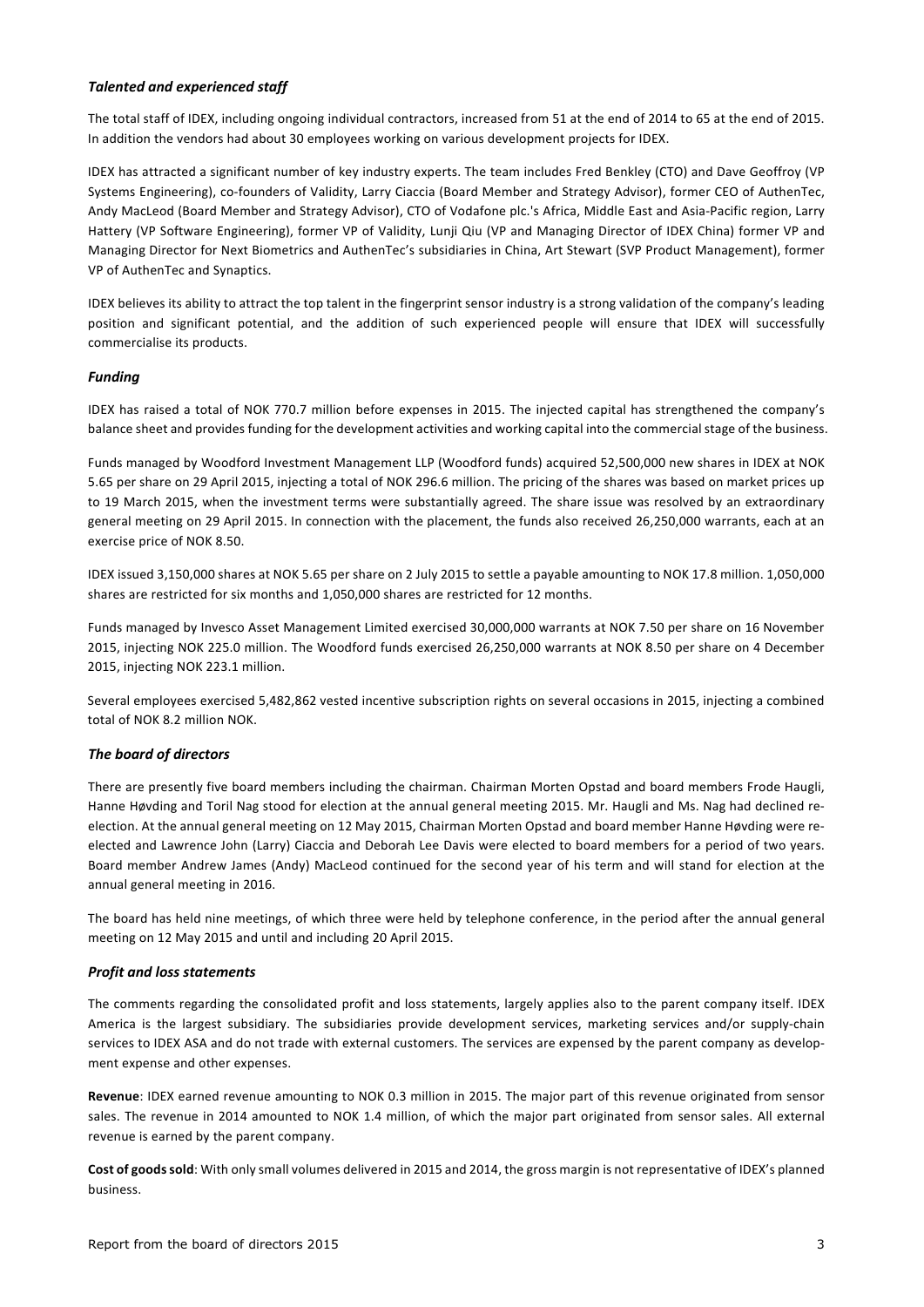**Payroll expenses**: The payroll expenses have increased due to IDEX's expanded operations. There were 52 employees at the end of 2015, up from 42 at the end of 2014. The underlying payroll expenses but share-based pay increased from NOK 46.0 million in 2014 to NOK 72.4 million in 2015. Most of this increase was in IDEX America, and also because IDEX China and IDEX UK were added to the group. In 2015, IDEX capitalised payroll costs related to development work in an amount of NOK 0.5 million (2014: NOK 0.4 million). Total payroll cost includes also the notional cost of subscription rights including accrued social security cost of same, as well as social security tax on exercised incentive subscription rights. These items amounted to NOK 10.2 million in 2014, about 18 per cent of the total payroll expenses in that year. In 2015, the cost of share-based remuneration amounted to NOK 25.7 million, about 26 per cent of the total payroll expenses. The cost of share-based remuneration, is carried by the parent company.

**Research and development (R&D) expenses**: Gross R&D expenses were nearly doubled to NOK 105.9 million in 2015, from NOK 53.3 million in 2014. The increase in activity level relates to product development of the Eagle sensor, industrialisation and ASIC improvements of other sensor products, and activities related to core technology and new sensor materials. Inventoried thirdparty algorithm licences in an amount of NOK 7.9 million were written off as development expense in 2015 because IDEX plans to use other algorithms. There were no such charges in 2014.

NOK 0.3 million development expenses related to the Cardinal product, were capitalised in 2015 (2014: NOK 0.3 million). Contribution from the SkatteFunn R&D grant scheme managed by the Research Council of Norway has been credited to R&D expenses. The contribution amounted to NOK 3.0 million, up from NOK 1.6 million in 2014. Net reported R&D expenses were NOK 102.6 million in 2015 compared to NOK 51.3 million in 2014.

Payroll cost of R&D conducted by IDEX employees are not included in the R&D line, but in the payroll expenses line. Such expenses amounted to about NOK 76.2 million in 2015 versus NOK 41.9 million the year before.

The parent company purchases development services from the subsidiaries, mainly IDEX America, and thus reports a higher cost than the consolidated group.

**Other operating expenses** at NOK 19.0 million in 2015 were in line with 2014. Most of the sales and marketing activities as well as general and admin activities are performed by the parent company.

**Depreciation** amounted to NOK 6.8 million in 2015, up from NOK 2.3 million in 2014. A major reason for the increase is IDEX ASA's acquisition of assets and intellectual property rights from Roger Bauchspies on 30 December 2014 in an amount of NOK 28.3 million. Total investments including capitalised development costs amounted to NOK 3.4 million in 2015 (2014: NOK 33.9 million). IDEX ASA holds all IP and intangible assets in the group.

**Net financial items** amounted to a net cost amounting to NOK 1.9 million in 2015 compared to NOK 5.8 million in 2014. The interest income was substantially reduced because of the lowered market rates. Strong increase in foreign currency rates in 2015 have caused a net loss of NOK 4.7 million, mainly related to liabilities denominated in USD. There were only insignificant financial items in the subsidiaries in 2015 and 2014. IDEX ASA earned interest in an amount of NOK 84 thousand from the subsidiaries in 2015 (2014: 0 (nil)).

**Taxes**: The group operated at a loss in 2015 and 2014. However, IDEX America and IDEX UK made a profit on services to the parent company and incurred an income tax amounting to NOK 541 thousand (2014: NOK 563 thousand). IDEX ASA did not incur deferred or payable income taxes in 2015 or 2014.

**Net result for the year**: Net loss for the year was NOK 228.8 million, compared to NOK 123.1 million in 2014. The increased loss was mainly caused by cost increase in payroll and R&D. The cost base was expanded in 2014 and throughout 2015. Funding for the expansion was obtained in 2014 and in 2015. The group's loss is net of the profit in IDEX America and IDEX UK and the loss in IDEX China, which amounted to a total of NOK 1.2 million (2014: NOK 1.0 million).

#### *Statements of financial position*

The comments regarding the consolidated statements of financial position, largely applies also to the parent company itself. The subsidiaries are funded by IDEX ASA.

Long-term assets are largely unchanged, from NOK 57.8 million at the preceding year-end to NOK 55.2 million at the end of 2015. No acquisitions of IP have been made in 2015, compared to NOK 28.3 million in 2014. All of the group's IP and patents are held by the parent company. NOK 0.8 million development expenses were capitalised in 2015, same as in 2014. During 2015, various equipment investments amounting to NOK 2.6 million have been made (2014: NOK 4.8 million). No assets were disposed of in 2015 or 2014.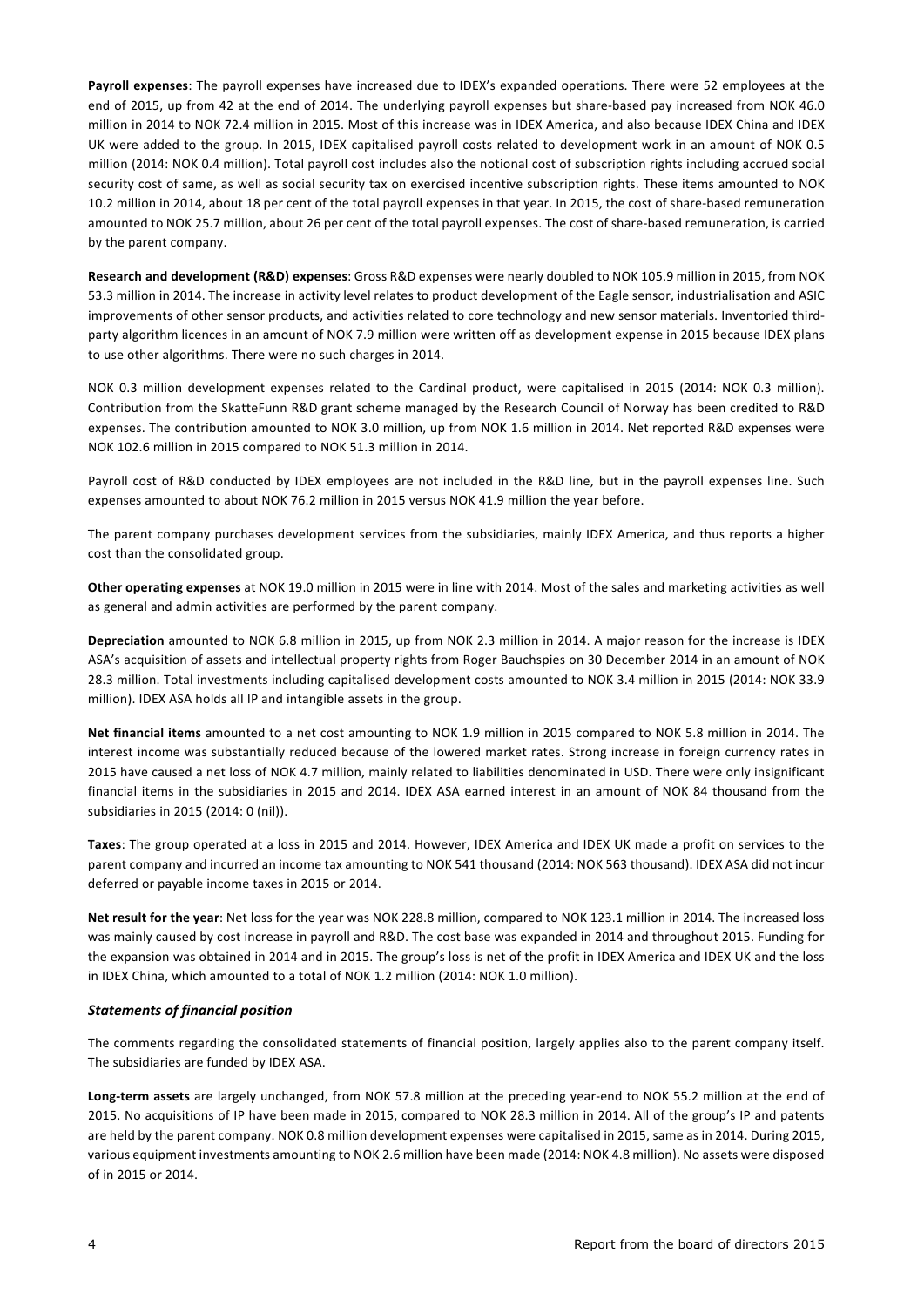**Inventory** is held only by the parent company. Inventory consists mainly of fingerprint sensors which are manufactured for sale. In 2015, inventoried third-party algorithm licences in an amount of NOK 7.9 million were written off because IDEX plans to use other algorithms (2014: No impairment charges).

**Total cash and bank deposits** amounted to NOK 763.7 million or more than 92 per cent of assets at the end of 2015, compared to NOK 228.0 million, 76 per cent of assets, at the preceding year-end. The operations, including the effects of share-based remuneration and working capital changes, consumed cash in an amount of NOK 187.4 million in 2014 and NOK 105.1 million in 2014, largely reflecting the increase in net loss. Investments net after interest income amounted to NOK 0.6 million in 2015 and NOK 28.9 million in 2014. No intellectual property and patents acquisitions were made in 2015, compared to NOK 28.3 million in 2014.

New funds were obtained by share issues amounting to net cash inflow of NOK 724.4 million in 2015 and NOK 305.3 million in 2014. Cash is held and managed by the parent company and the subsidiaries hold cash for their working capital needs only.

**Equity**: The equity amounted to NOK 749.7 million, of which NOK 746.8 million in the parent company, at the end of 2015, up from NOK 243.4 million and NOK 242.1 million respectively one year before. The equity amounted to more than 90 per cent of the total capital, up from 81 per cent at the end of 2014. The substantial injections amounting to net NOK 724.4 million in the year (2014: 305.4 million) have added more equity than debited by the loss in the year.

In the second quarter of 2015, NOK 296.6 million was added in a private placement to funds managed by Woodford Investment Management LLP. IDEX settled a payable amounting to NOK 17.8 million by issuing shares in the third quarter of 2015. In the fourth quarter, funds managed by Invesco Asset Management Limited exercised warrants and injected NOK 225.0 million. The Woodford funds also exercised warrants injecting NOK 223.1 million in the fourth quarter. Exercises of incentive subscription rights added NOK 8.2 million new equity in 2015 (2014: NOK 6.6 million).

Liabilities: IDEX does not have financial debt. The long-term liability at the end of 2015, amounting to NOK 9.4 million (2014: NOK 10.1 million), is related to the acquisition of IP from Roger Bauchspies on 30 December 2014, which acquisition is payable over several years. Other liabilities are payables to suppliers and various cost accruals, in a total amount of NOK 69.1 million at the end of 2015, up from NOK 45.9 million at the end of 2014. The accrual for payroll tax on subscription rights varies with the fair value of the outstanding subscription rights. Other accruals for incurred expenses at year-end 2015 were in line with those at the end of 2014.

**Liquidity and capital resources**: The net current assets less current liabilities at the end of 2015 amounted to NOK 704.0 million (2014: NOK 195.6 million). IDEX does not have financial debt. IDEX has adequate liquidity and equity under current planning assumptions.

#### *Events after 31 December 2015*

The board resolved on 26 February 2016 to issue a total of 912,500 shares to employees who had exercised incentive subscription rights which were granted in 2013 under the company's 2012 incentive subscription rights plan. The weighted average exercise price was NOK 1.47 per share. The board resolved on the same day to grant 2,475,000 incentive subscription rights (SRs) to employees and a service provider of the company. The exercise price of the SRs was NOK 8.10 per share. 25 % of 1,975,000 SRs vest on each anniversary from the date of the grant. 25% of 500,000 SRs vest at grant and thereafter 25% on each anniversary from the data of grant. All the SRs granted under the 2015 programme will expire on 12 May 2020. Following the exercise and grant there are 531,921,916 shares and and 23,782,500 incentive subscription rights outstanding.

Between 31 December 2015 and the resolution of these annual financial statements, there have not been any events which have had any noticeable impact on IDEX's result in 2015 or the value of the group's assets and liabilities at 31 December 2015.

#### *Going concern*

The going concern assumption has been applied for the group as well as the parent company when preparing the financial statements. IDEX does not earn recurring revenue, but has adequate liquidity and equity under current planning assumptions for a period significantly longer than 12 months from the date of these financial statements. The group does not have financial debt. The board thus confirms that there is adequate basis for the going concern assumption and that this assumption has been applied when preparing the annual financial statements for 2015.

#### *Allocation of net profit (loss) for the year*

The net loss for 2015 of the parent company IDEX ASA was NOK 231,525,754.- (2014: Net loss NOK 125,724,930.-). The board proposes that the loss shall be carried forward as uncovered losses. The board does not propose any dividend payments for 2015.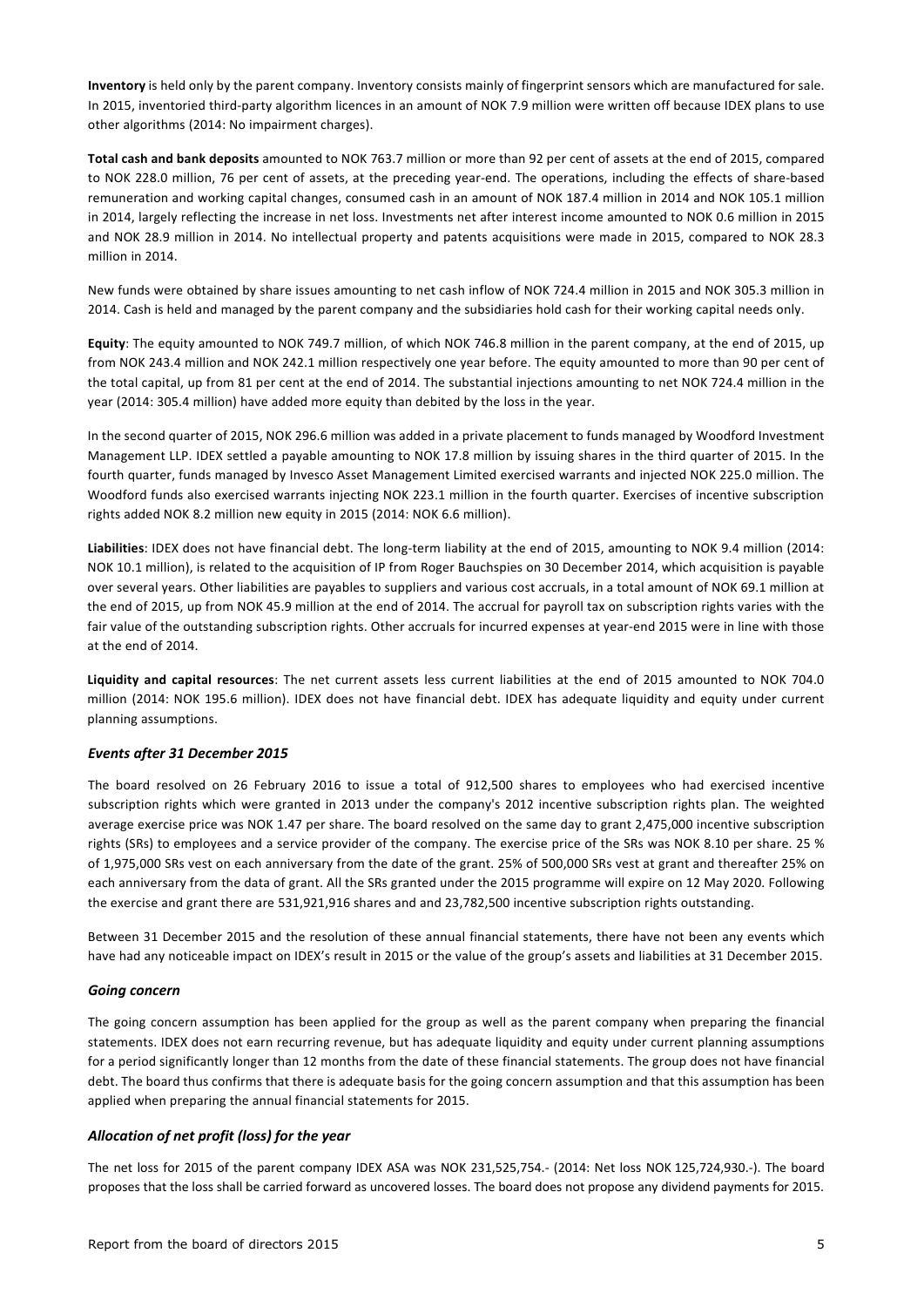#### *Financial market risk*

IDEX is exposed to certain financial risks related to exchange rates and interest level. These are, however, insignificant compared to the business risk.

Business risk may be summarised in five points: (i) IDEX has to date had minimal revenue compared to costs. IDEX has reported accumulating financial losses and expects future losses. (ii) IDEX's business plan assumes revenue from products which IDEX has not yet traded commercially in large volumes. (iii) Revenue from IDEX's products depend among other things on market factors, which are not controlled by IDEX. (iv) Competing companies' products have entered the commercial stage. (v) IDEX's intended market is immature and undergoing rapid technological changes.

IDEX does not have any significant trade receivables or other receivables with any credit risk. The inventory is current, but not returnable. IDEX does not hold any other financial instruments in the balance sheet or any such instruments outside the balance sheet.

IDEX does not have any financial debt and is funded by equity denominated in NOK. No hedging transactions have been entered into, because there is no basis for hedging.

#### *Share capital and shareholders*

The issued and fully paid share capital of the company at the end of 2015 amounted to NOK 79,651,412.40, consisting of 531,009,416 ordinary shares, each share having a par value of NOK 0.15. At the end of 2015 there were a total of 2,606 registered shareholder accounts, compared to 2,027 one year earlier.

The closing share price on the last day of trading in 2015 was NOK 10.55, compared to NOK 2.77 at the last trading day of 2014, which represented an increase of 281 per cent in the year. Highest and lowest share prices in 2015 were 10.78 and 2.59 respectively. There were 68,891 trades in the share, with a total turnover amounting to NOK 1,905.2 million, up from 56,438 trades and total turnover amounting to NOK 812,6 million in 2014.

Funds managed by Woodford Investment Management LLP (Woodford funds) acquired 52,500,000 new shares in IDEX at NOK 5.65 per share on 29 April 2015. The pricing of the shares was based on market prices up to 19 March 2015, when the investment terms were substantially agreed. The share issue was resolved by an extraordinary general meeting on 29 April 2015. In connection with the placement, the funds also received 26,250,000 warrants, each at an exercise price of NOK 8.50. The warrants were open to be exercised 12 months after the date of their issue and would expire 24 months after issue.

Following the annual general meeting of IDEX on 12 May 2015, chairman Morten Opstad and board members Hanne Høvding and Andrew James MacLeod elected to receive part or full board remuneration in shares by paying the par value of the shares. Mr. Opstad acquired 22,031 shares instead of NOK 100,000 of his cash board remuneration. Ms. Høvding acquired 49,569 shares instead of receiving a cash board remuneration of NOK 225,000. Mr. MacLeod acquired 66,092 shares instead of receiving a cash board remuneration of NOK 300,000.

IDEX issued 3,150,000 shares at NOK 5.65 per share on 2 July 2015 to settle a payable amounting to NOK 17.8 million. The shares were issued under the authorisation to the board to issue up to 46,912,022 shares, resolved by the annual general meeting on 12 May 2015. The board chose to apply the existing shareholders' waiver of their preemptive right to subscribe for shares because the share issue settled a payable debt related to the private placement of shares to the Woodford funds.

Funds managed by Invesco Asset Management Limited exercised 30,000,000 warrants at NOK 7.50 per share on 16 November 2015. The Woodford funds exercised 26,250,000 warrants at NOK 8.50 per share on 4 December 2015.

Several employees exercised vested incentive subscription rights on several occasions in 2015, in a combined total of 5,482,862 shares at average price NOK 1.50 per share.

Under the 2015 subscription rights based incentive programme resolved by the annual general meeting 2015, the board may grant up to 46,912,022 incentive subscription rights, but limited in such a way that the total number of subscription rights outstanding may not exceed 10 per cent of the number of shares. The subscription rights may be granted to employees and individual contractors performing similar work in IDEX. In 2015, the board granted a total of 2,285,000 subscription rights under the 2014 and 2015 incentive subscription programmes. At the end of 2015, there were a total of 22,220,000 subscription rights outstanding under various programmes. Weighted average exercise price was NOK 3.48 per share.

There are no authorisations to the board to purchase own shares.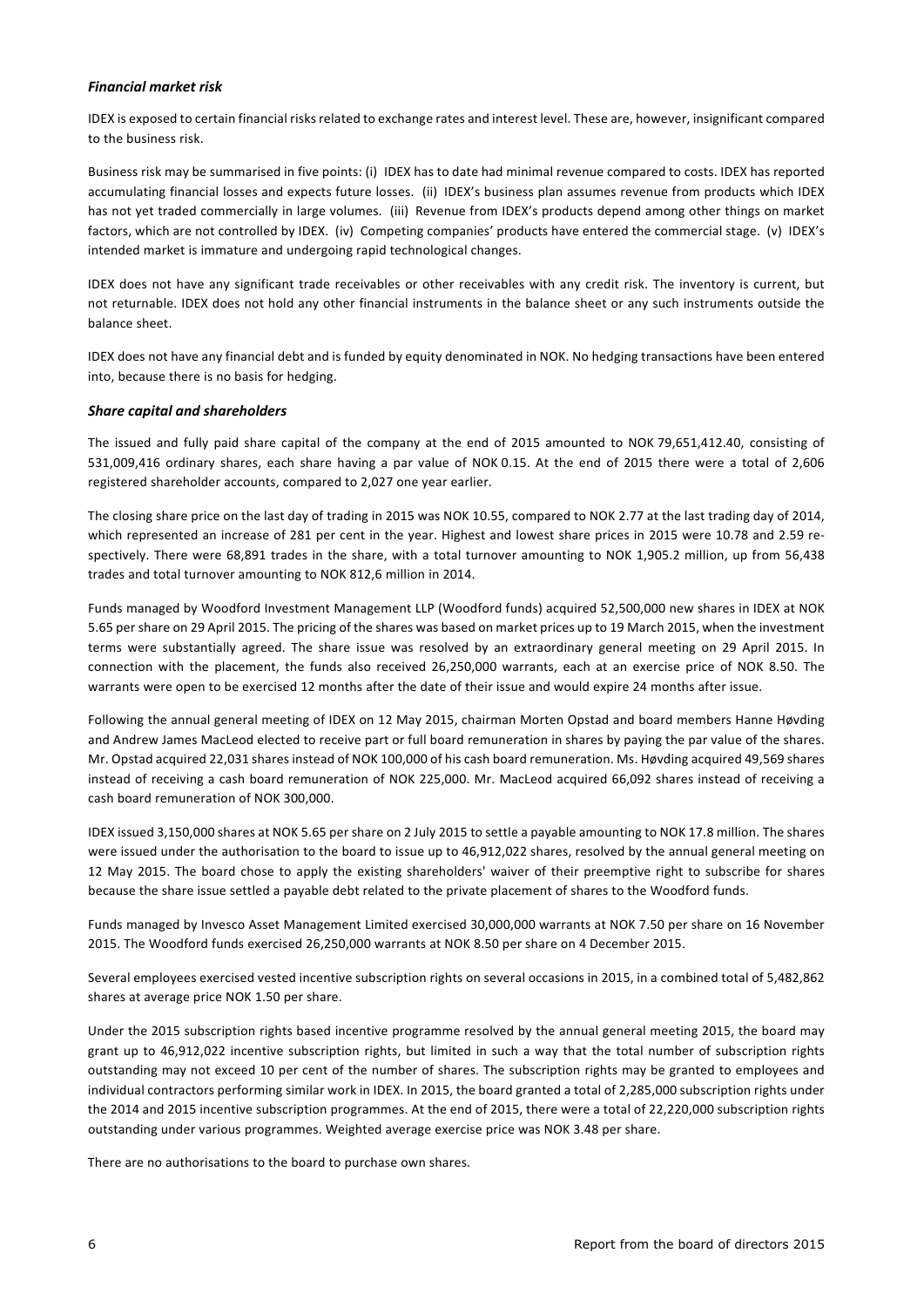#### *Organisation; health, safety and environment*

At the end of the year IDEX had 52 employees (2014: 42). In addition, IDEX has individual technical/scientific specialists on contract working at its premises. The number of employees increased in 2015 continuing the strong growth in the preceding two years. All employees but twelve are male. In addition to its employees and individual contractors on site, IDEX makes use of various service providers in its development projects, marketing and sales, and specialist functions like patenting.

The board and the management seek to create a working environment that is pleasant, stimulating, safe and to the benefit of all employees. The working environment complies with the existing rules and regulations. IDEX offers flexible working hours for all employees, and those who so wish have been equipped with a portable PC and a mobile phone, which enable them to work equally efficiently from other places than the company's facilities. The board has not found reason to implement special measures. No employee has suffered work-related injury resulting in sick leave. No accidents or incidents involving the assets of IDEX have occurred. The sick leave in the group was 0.9 per cent in 2015 (2014: 0.6 per cent), and in the parent company the sick leave was 1.9 per cent in 2015 (2014: 1.0 per cent). The board has not taken any special measures in these respects.

IDEX practices equal opportunities in all aspects. All facilities at IDEX are equally well equipped for females and males. Traditionally, fewer women than men have graduated in IDEX's fields of work: solid state physics, software development and design of electronic components. Because of the highly specialized positions, the candidates available for recruiting have often solely been males. The management structure reflects the composition of the technical staff. The board has not taken any special measures in these respects.

IDEX's activities do not pollute the environment. No hazardous materials are used in the facilities.

#### *Social responsibility*

The board resolved ethical guidelines for IDEX in 2009 with subsequent updates, latest on 26 February 2016. The guidelines, which are available at the company's web site, apply to all employed and contracted staff members as well as the elected board members. The ethical guidelines incorporate IDEX's guidelines on social responsibility.

The purpose of IDEX's business is to create value for the shareholders while the business shall also be to the benefit for the customers, employed and contracted staff, suppliers, other business relations and the society at large. IDEX is committed to maintain a high standard of corporate governance, be a good corporate citizen and demonstrate integrity and high ethical standards in all its business dealings.

IDEX makes every reasonable effort to secure a healthy, safe and lawful work environment and to comply with all applicable laws, rules and regulations concerning occupational health, safety and environmental protection. IDEX promotes equality and non-discrimination, fairness and ethical behaviour. IDEX offers a pleasant, well equipped and risk-free work environment, maintains fair and balanced employment practices and equal employment opportunity policies and complies with all applicable labour laws. IDEX encourages and also expects similar commitment from its suppliers, partners and customers.

IDEX fulfills its role as a social responsible member of society by the business it operates and how it is conducted. If and when publicity, attention and other benefits are evident and expedient for the business, IDEX may be a sponsor. IDEX refrains from charitable donations because such donations are not within the authority from the shareholders to the board and the management. In case IDEX staff or shareholders should want to make such donations it is more effective that they do so directly than via the company. Gifts from IDEX may also establish or be considered to represent inappropriate ties. IDEX does not make any political contributions.

The board believes that in the present organisation – the IDEX group presently has about 65 staff – the board and the management have adequate monitoring and control systems in place to ensure insight in and control over the activities. IDEX does not operate in or deal with high-risk industries or countries in terms of human rights, employment conditions, environment or corruption. All customers, partners and suppliers to IDEX are well-reputed companies. IDEX takes for its basis that the companies it deals with are operating in compliance with the applicable regulatory framework and paying due respect to the norms of the various stakeholders in their businesses. None of the processes in use by the suppliers are known to be of particular hazard to staff or the environment. The board has not taken any special measures in these respects. If and when the situation or the size of IDEX's operation so warrants, the company will implement appropriate programmes to ensure the integrity of its business.

#### *Corporate governance*

The board considers that the attention to corporate governance is beneficial for companies and investors. IDEX seeks to comply with the Norwegian code of practice for corporate governance to the degree possible. The board's review of corporate governance has been included in the annual report.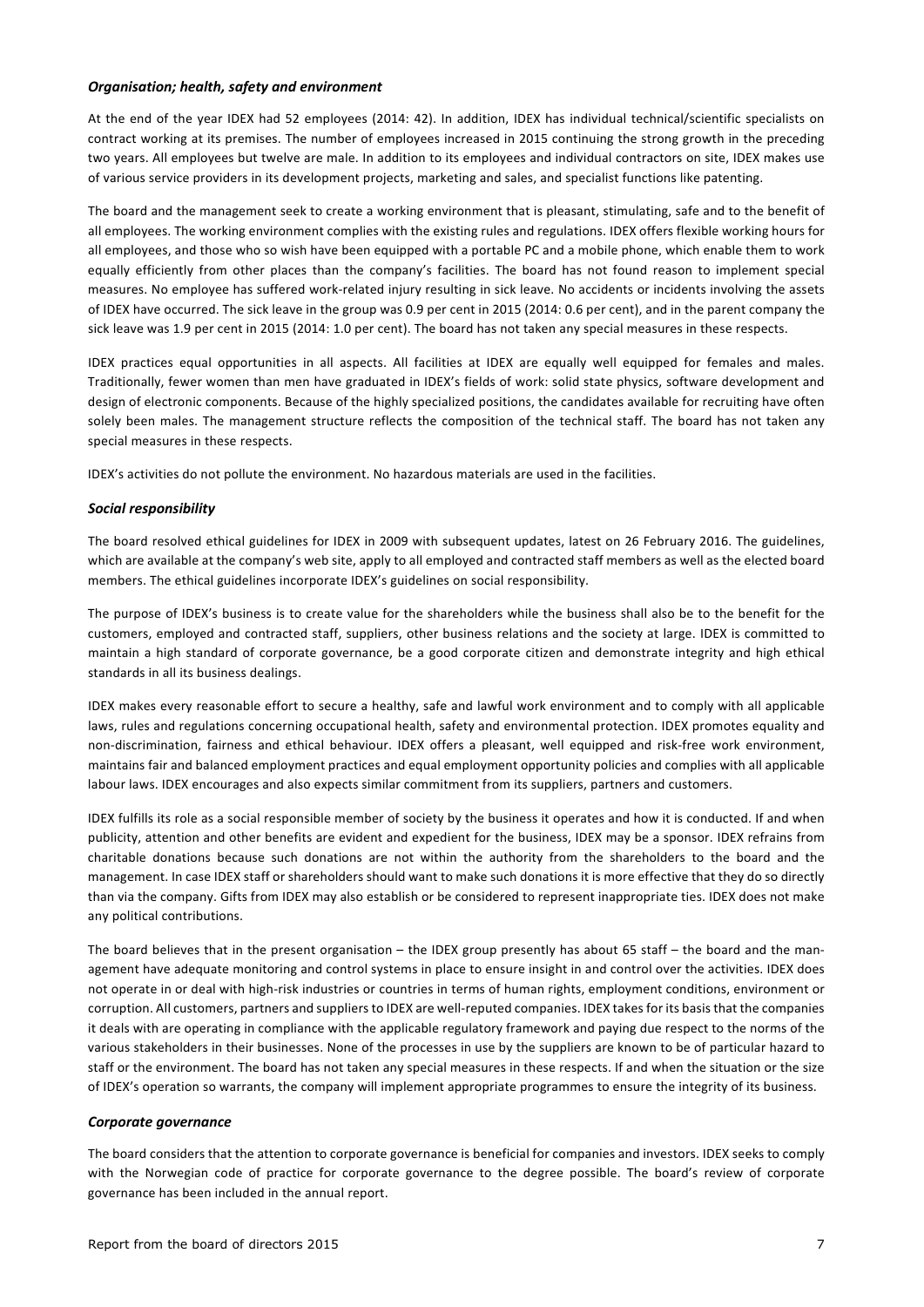#### *Statement on management remuneration*

The annual general meetings in 2015 and prior years have considered and resolved guiding and mandatory guidelines for management remuneration. The guidelines and the actual remuneration in 2015 have been included in a note to the financial statements and will also be presented to the annual general meeting in a separate document. The managing director of the parent company is also CEO for the group, and performs this duty as a part of his employment in the parent company for no additional remuneration.

#### *Outlook*

IDEX's strategy is to exploit its sensor technology across three mass markets: mobile devices, ID and smart cards and the Internet of Things.

IDEX is the only fingerprint sensor manufacturer in the market that has the IP, knowhow and products offering both conventional silicon sensors (the Cardinal product family) and next generation polymer off chip sensors (the Eagle product family) to leading OEMs. The Cardinal sensor has small form factor and provides highly competitive price and performance characteristics. The Eagle sensor has a unique cost position for medium-sized sensors. IDEX has recently received production volume orders for both the Eagle and the Cardinal sensors in various market segments. The shipments of the Cardinal sensor for the tier-one mobile OEM is expected to commence in the second quarter of 2016. IDEX expects these market breakthroughs to generate more design wins and production orders for mobile devices throughout 2016.

IDEX's strategic partnership with a major global payments company is proceeding well, and IDEX is currently expanding its production organisation to satisfy the demand. IDEX believes that its world's-first polymer touch sensor for cards will give it a leading position for fingerprint sensors in the cards market. Customer trials with the sensor are expected to be conducted during the second quarter of 2016, potentially leading to initial volume shipments by the end of 2016.

Work on IDEX's unique in-glass sensor technology has also progressed, and IDEX expects sampling to lead customers in the second quarter of 2016. IDEX believes this is the ultimate biometric solution for the mobile device market, offering superior biometric performance and excellent industrial design flexibility.

Over the past year, adoption of fingerprint sensors in mobile devices has become widespread, and growth is expected to accelerate. Secure payment services are among the leading drivers of the need for secure and convenient authentication in the digital world.

IDEX believes that its portfolio of high-performance and cost-effective products, supported by leading-edge IP, a deeply knowledgeable organisation, tier-one industry partners, and a solid financial position, will allow the company to capture a significant share of the fast growing, multi-billion dollar market opportunity for fingerprint sensors.

The board of directors of IDEX expects that 2016 will show continued rapid growth and adoption of biometric authentication, with IDEX establishing a foothold as one of few serious contenders. IDEX has a robust financial base for pursuing the commercial opportunities ahead.

Morten Opstad  $\sqrt{ }$  Lawrence John Ciaccia Deborah Lee Davis Chairman / Board member Board member

anne Hanne Høvding The Communication of Andrew James MacLeod Hemant Mardia Board member and December Board member and CEO

London, 20 April 2016 The board of directors of IDEX ASA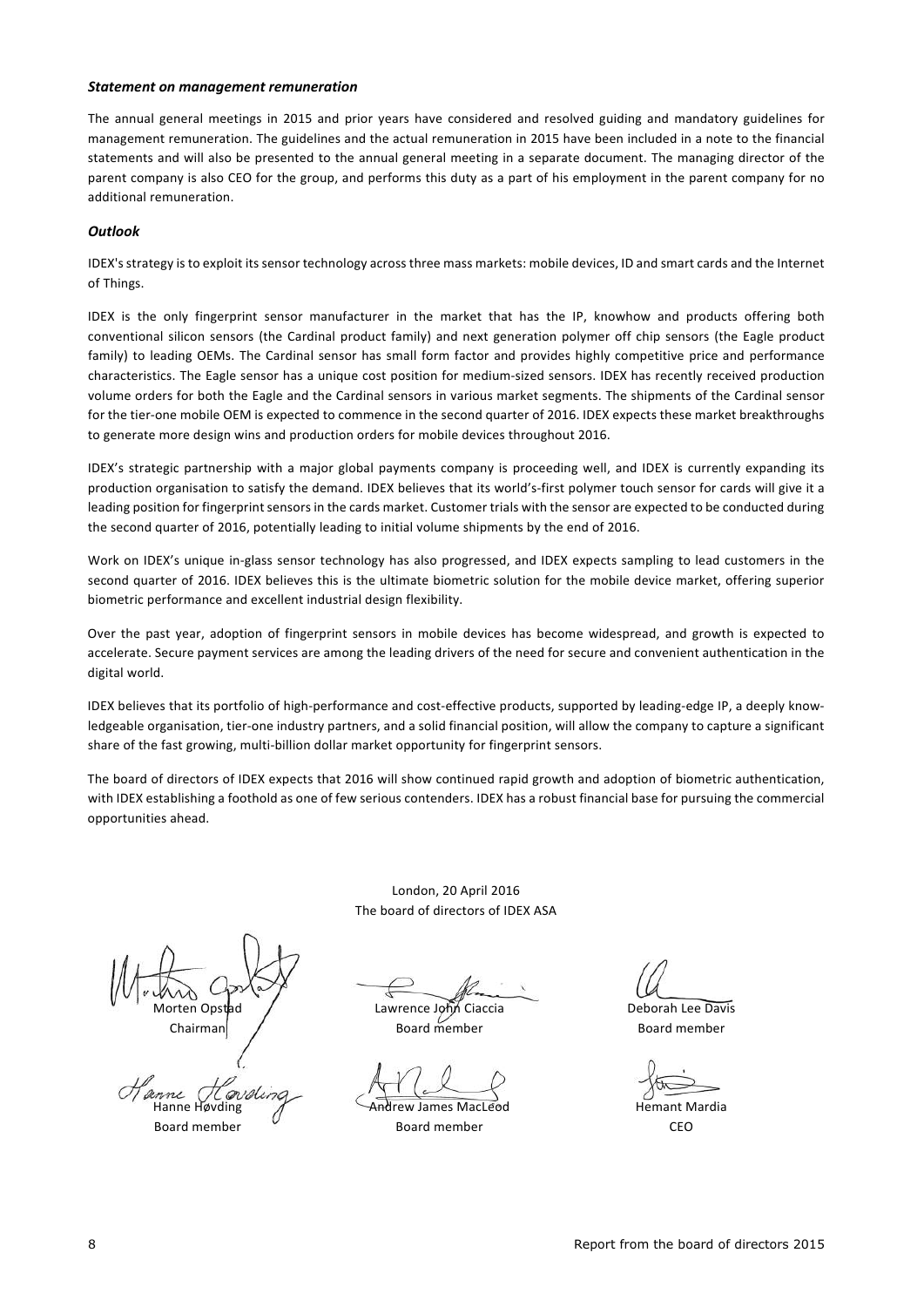# **Annual financial statements 2015 with notes**

# **Statements of comprehensive income**

| 1 January-31 December                  |             | <b>IDEX</b> group |           | <b>IDEX ASA</b> |           |
|----------------------------------------|-------------|-------------------|-----------|-----------------|-----------|
| Amounts in NOK 1,000                   | <b>Note</b> | 2015              | 2014      | 2015            | 2014      |
| <b>Operating revenue</b>               |             |                   |           |                 |           |
| Sales and services revenue             |             | 349               | 1423      | 349             | 1423      |
| Other income                           | 5           |                   | 91        |                 | 91        |
| Total revenue                          |             | 349               | 1514      | 349             | 1514      |
| Cost of goods sold                     |             | 137               | 852       | 137             | 852       |
| <b>Gross margin</b>                    |             | 212               | 662       | 212             | 662       |
| <b>Operating expenses</b>              |             |                   |           |                 |           |
| Payroll expenses                       | 3           | 98 2 2 6          | 56 194    | 54 347          | 42 952    |
| Research and development expenses      | 4, 5        | 102 567           | 51 298    | 146 664         | 67477     |
| Other operating expenses               | 6           | 18972             | 19 2 34   | 23 791          | 20 135    |
| Profit (loss) before interest, tax,    |             |                   |           |                 |           |
| depreciation and amortisation (EBITDA) |             | (219553)          | (126063)  | (224 590)       | (129902)  |
| Depreciation expenses                  | 10, 11      | 6834              | 2 3 0 7   | 5 1 1 5         | 1650      |
| <b>Profit (loss) before</b>            |             |                   |           |                 |           |
| interest and tax (EBIT)                |             | (22638)           | (128371)  | (229 705)       | (131 552) |
| <b>Financial income and expenses</b>   |             |                   |           |                 |           |
| Interest income                        |             | 2810              | 5 6 6 7   | 2893            | 5 6 6 7   |
| Agio                                   |             | 3 3 1 2           | 2096      | 3 3 1 1         | 2096      |
| Interest expenses                      |             | (1)               | (4)       | (1)             | (4)       |
| Disagio                                |             | (8023)            | (1932)    | (8 0 23)        | (1932)    |
| <b>Net financial items</b>             |             | (1902)            | 5827      | (1 821)         | 5827      |
| Net result before tax (EBT)            |             | (228 290)         | (122 544) | (231526)        | (125725)  |
| <b>Taxes</b>                           | 8           | 541               | 563       | $\Omega$        | $\Omega$  |
| Net loss for the year                  |             | (228831)          | (123 107) | (231526)        | (125725)  |
|                                        |             |                   |           |                 |           |
| Profit (loss) per share,               |             |                   |           |                 |           |
| basic and diluted                      | 9           | (0.50)            | (0.30)    |                 |           |

*Other comprehensive income that may be reclassified to profit or lossin subsequent periods(net of tax):*

| Exchange differences on foreign operations          | (1 006)  | 1407)    |          |           |
|-----------------------------------------------------|----------|----------|----------|-----------|
| Total comprehensive income (loss) for the year (net |          |          |          |           |
| of tax) attributable to equity holders of IDEX ASA  | (229837) | (124514) | (231526) | (125 725) |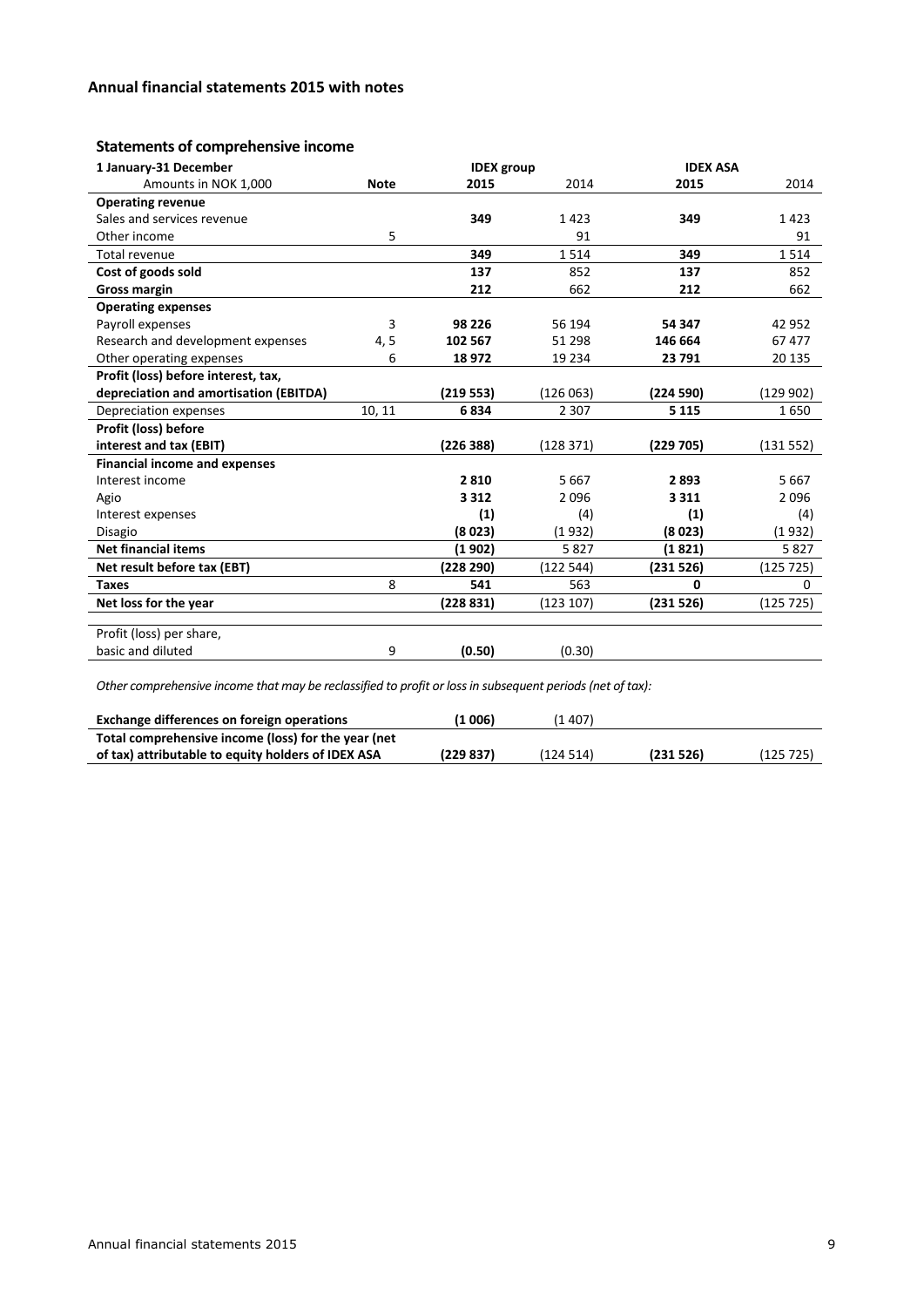# **Statements of financial position 31 December**

| Amounts in NOK 1,000                |             | <b>IDEX</b> group |           | <b>IDEX ASA</b> |           |
|-------------------------------------|-------------|-------------------|-----------|-----------------|-----------|
| <b>Assets</b>                       | <b>Note</b> | 2015              | 2014      | 2015            | 2014      |
| Long-term assets                    |             |                   |           |                 |           |
| Goodwill                            |             | 8 2 6 0           | 8 2 6 0   | 8 2 6 0         | 8 2 6 0   |
| Intangible assets                   |             | 39 172            | 42 805    | 39 172          | 42 805    |
| Total intangible assets             | 10          | 47432             | 51 065    | 47432           | 51 065    |
| <b>Fixed assets</b>                 | 11          | 6576              | 5588      | 2059            | 1 2 3 4   |
| <b>Total fixed assets</b>           |             | 6576              | 5588      | 2059            | 1 2 3 4   |
| Shares in subsidiaries              | 1, 12       |                   |           | 1713            | 60        |
| Long-term receivables               | 14, 17      | 1 1 5 5           | 1 1 4 3   | 1 1 5 5         | 1 1 4 3   |
| Long-term loans to group companies  | 17          |                   |           | 11923           |           |
| Total financial assets              |             | 1 1 5 5           | 1 1 4 3   | 14791           | 1 2 0 3   |
| <b>Total long-term assets</b>       |             | 55 163            | 57796     | 64 282          | 53 502    |
| <b>Current assets</b>               |             |                   |           |                 |           |
| Inventory                           | 18          | 2 2 8 1           | 7944      | 2 2 8 1         | 7944      |
| Customer receivables                |             | 254               | 1070      | 254             | 1070      |
| Receivables from group companies    |             |                   |           | 2620            | 11528     |
| Other short-term receivables        |             | 4319              | 2 4 9 8   | 4 3 0 3         | 2 4 8 1   |
| Prepaid expenses                    |             | 2531              | 2044      | 2 2 1 3         | 2044      |
| Total receivables                   | 17          | 7 1 0 4           | 5 6 1 2   | 9389            | 17 123    |
| Cash and bank deposits              | 13          | 763 716           | 227 961   | 749 258         | 222 690   |
| <b>Total current assets</b>         |             | 773 101           | 241 518   | 760 929         | 247 757   |
| <b>Total assets</b>                 |             | 828 264           | 299 313   | 825 211         | 301 259   |
| <b>Equity and liabilities</b>       |             |                   |           |                 |           |
| Equity                              |             |                   |           |                 |           |
| Share capital                       |             | 79 651            | 61 948    | 79 651          | 61 948    |
| Share premium                       |             | 1 170 454         | 463 766   | 1 170 454       | 463 766   |
| Other paid-in capital               |             | 44 5 66           | 32787     | 44 566          | 32787     |
| Total paid-in capital               | 15, 16      | 1 294 671         | 558 501   | 1 294 671       | 558 501   |
| Other equity                        |             | (544987)          | (315 150) | (547887)        | (316 361) |
| <b>Total equity</b>                 |             | 749 684           | 243 351   | 746 784         | 242 140   |
| <b>Long-term liabilities</b>        |             |                   |           |                 |           |
| Other long-term liabilities         | 17          | 9445              | 10079     | 9445            | 10079     |
| <b>Total long-term liabilities</b>  |             | 9445              | 10079     | 9445            | 10079     |
| <b>Short-term liabilities</b>       |             |                   |           |                 |           |
| Accounts payable                    |             | 17755             | 8997      | 15724           | 6692      |
| Payables to group companies         |             |                   |           | 8735            | 7 1 9 7   |
| Public duties payable               |             | 4012              | 2 2 0 7   | 3853            | 2 2 0 7   |
| Accrued payable income tax          | 8           | 1019              | 652       | 0               | 0         |
| Notional employer's tax             |             |                   |           |                 |           |
| on share-based remuneration         | 3, 15       | 13 900            | 2 2 3 1   | 13 900          | 2 2 3 1   |
| Other short-term liabilities        |             | 32 449            | 31796     | 26 770          | 30713     |
| <b>Total short-term liabilities</b> | 17          | 69 135            | 45 883    | 68 981          | 49 040    |
| <b>Total liabilities</b>            |             | 78 580            | 55 962    | 78 427          | 59 119    |
| <b>Total equity and liabilities</b> |             | 828 264           | 299 313   | 825 211         | 301 259   |
|                                     |             |                   |           |                 |           |

0 Morten Opstad / Lawrence John Ciaccia Deborah Lee Davis Chairman / Board member Board member Hanne Hovoling Andrew James MacLeod Hemant Mardia

London, 20 April 2016 The board of directors of IDEX ASA

Board member  $\overline{C}$  Board member CEO

7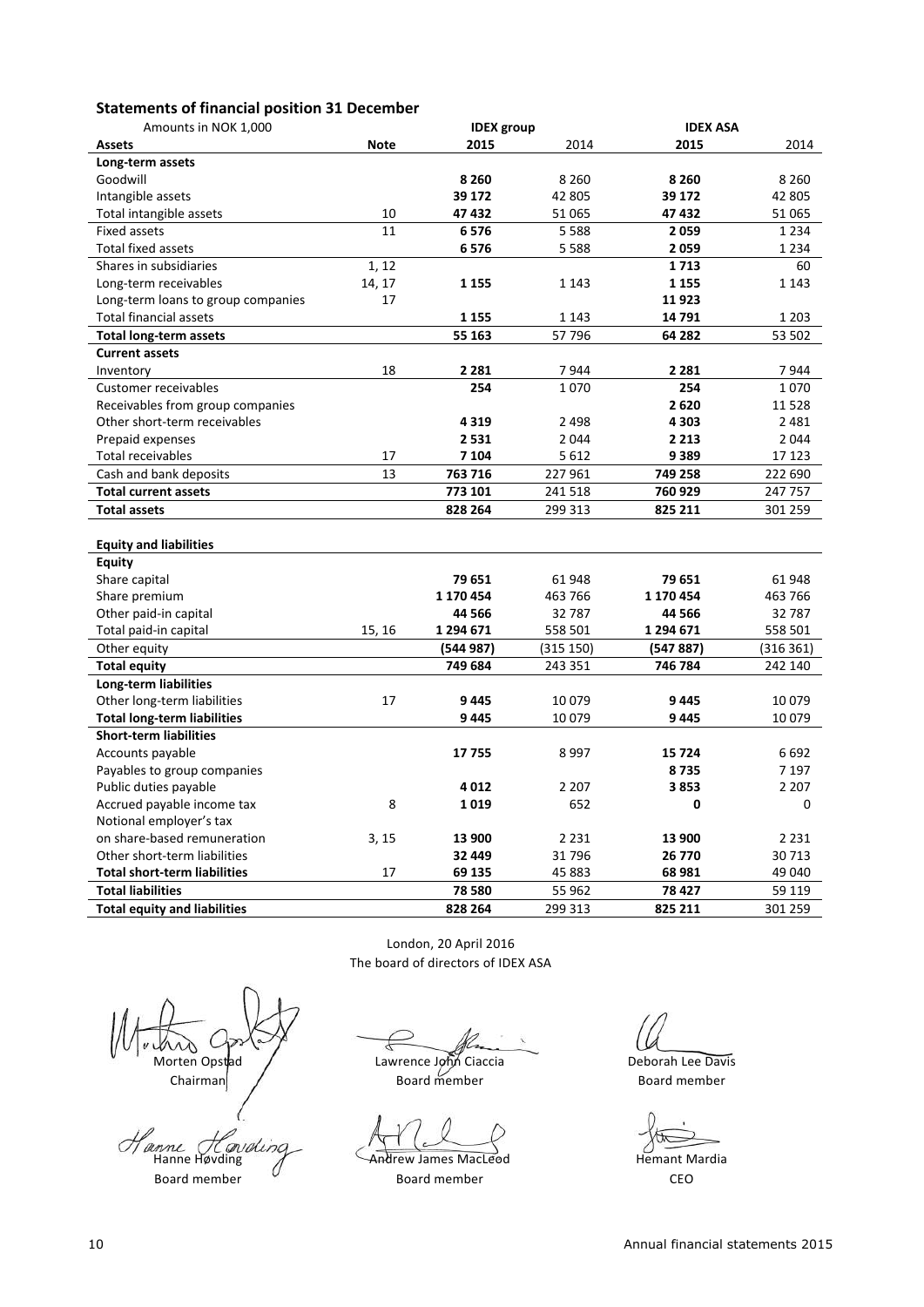# **Statements of changes in equity IDEX group**

|                                      |               | Share     | Other           | Retained earnings |                     |
|--------------------------------------|---------------|-----------|-----------------|-------------------|---------------------|
| Amounts in NOK 1,000                 | Share capital | premium   | paid-in capital | (uncovered loss)  | <b>Total equity</b> |
| <b>Balance at 1 January 2015</b>     | 61 948        | 463 766   | 32 787          | (315 150)         | 243 351             |
| Private placement on 30 Dec.         |               |           |                 |                   |                     |
| 2014, issued in January 2015         | 75            |           |                 |                   | 75                  |
| Private placement on 29 April        | 7875          | 270 322   |                 |                   | 278 197             |
| Share issue on 12 May                |               |           |                 |                   |                     |
| (board remuneration)                 | 21            |           | 497             |                   | 518                 |
| Private placements on 2 July         | 472           | 16 791    |                 |                   | 17 263              |
| Warrants exercise on 16 Nov.         | 4 5 0 0       | 206 756   |                 |                   | 211 256             |
| Private placement on 4 Dec.          | 3938          | 205 443   |                 |                   | 209 381             |
| Exerc. of subscript. rights 23 Jan., |               |           |                 |                   |                     |
| 24 Feb., 18 May and 10 Nov.          | 822           | 7376      |                 |                   | 8 1 9 8             |
| Share-based remuneration             |               |           | 11 2 8 2        |                   | 11 282              |
| Profit (loss) for the year           |               |           |                 | (228831)          | (228831)            |
| Other comprehensive income           |               |           |                 | (1006)            | (1006)              |
| <b>Balance at 31 December 2015</b>   | 79 651        | 1 170 454 | 44 566          | (544987)          | 749 684             |
|                                      |               |           |                 |                   |                     |
| Balance at 1 January 2014            | 51706         | 168 631   | 20 183          | (190636)          | 49884               |
| Private placement on 29 Jan.         | 9 0 0 0       | 278 272   |                 |                   | 287 272             |
| Private placement on 20 March        | 360           | 11 547    |                 |                   | 11 907              |
| Share issue on 7 May                 |               |           |                 |                   |                     |
| (board remuneration)                 | 9             |           | 190             |                   | 199                 |
| Exercises of subscription rights     |               |           |                 |                   |                     |
| 24 Feb. and 2 Oct.                   | 873           | 5 3 1 6   |                 |                   | 6 1 8 9             |
| Share-based remuneration             |               |           | 12 4 14         |                   | 12 4 14             |
| Profit (loss) for the year           |               |           |                 | (123 107)         | (123 107)           |
| Other comprehensive income           |               |           |                 | (1407)            | (1407)              |
| <b>Balance at 31 December 2014</b>   | 61 948        | 463 766   | 32787           | (315 150)         | 243 351             |

# **IDEX ASA**

|                                      |               | Share     | Other           | Retained earnings |                     |
|--------------------------------------|---------------|-----------|-----------------|-------------------|---------------------|
| Amounts in NOK 1,000                 | Share capital | premium   | paid-in capital | (uncovered loss)  | <b>Total equity</b> |
| <b>Balance at 1 January 2015</b>     | 61 948        | 463 766   | 32 787          | (316361)          | 242 140             |
| Private placement on 30 Dec.         |               |           |                 |                   |                     |
| 2014, issued in January 2015         | 75            |           |                 |                   | 75                  |
| Private placement on 29 April        | 7875          | 270 322   |                 |                   | 278 197             |
| Share issue on 12 May                |               |           |                 |                   |                     |
| (board remuneration)                 | 21            |           | 497             |                   | 518                 |
| Private placements on 2 July         | 472           | 16 791    |                 |                   | 17 263              |
| Warrants exercise on 16 Nov.         | 4500          | 206 756   |                 |                   | 211 256             |
| Private placement on 4 Dec.          | 3938          | 205 443   |                 |                   | 209 381             |
| Exerc. of subscript. rights 23 Jan., |               |           |                 |                   |                     |
| 24 Feb., 18 May and 10 Nov.          | 822           | 7376      |                 |                   | 8 1 9 8             |
| Share-based remuneration             |               |           | 11 2 8 2        |                   | 11 282              |
| Profit (loss) for the year           |               |           |                 | (231526)          | (231526)            |
| Other comprehensive income           |               |           |                 | 0                 | 0                   |
| <b>Balance at 31 December 2015</b>   | 79 651        | 1 170 454 | 44 5 66         | (547887)          | 746 784             |
|                                      |               |           |                 |                   |                     |
| <b>Balance at 1 January 2014</b>     | 51706         | 168 631   | 20 183          | (190636)          | 49884               |
| Private placement on 29 Jan.         | 9 0 0 0       | 278 272   |                 |                   | 287 272             |
| Private placement on 20 March        | 360           | 11547     |                 |                   | 11 907              |
| Share issue on 7 May                 |               |           |                 |                   |                     |
| (board remuneration)                 | 9             |           | 190             |                   | 199                 |
| Exercises of subscription rights     |               |           |                 |                   |                     |
| 24 Feb. and 2 Oct.                   | 873           | 5 3 1 6   |                 |                   | 6 1 8 9             |
| Share-based remuneration             |               |           | 12 4 14         |                   | 12 4 14             |
| Profit (loss) for the year           |               |           |                 | (125725)          | (125725)            |
| Other comprehensive income           |               |           |                 | $\Omega$          | 0                   |
| <b>Balance at 31 December 2014</b>   | 61 948        | 463 766   | 32787           | (316 361)         | 242 140             |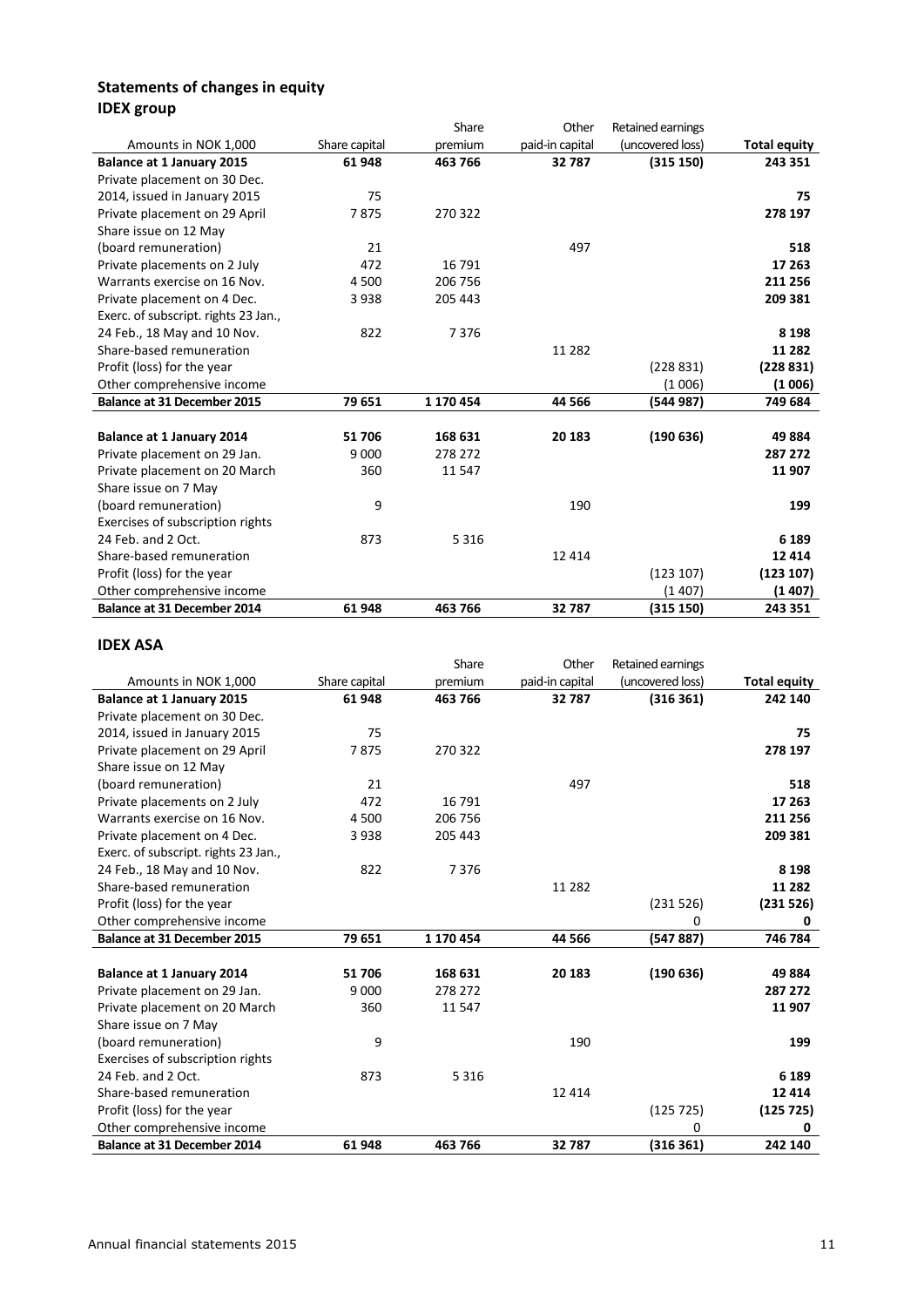# **Cash flow statements**

| 1 January-31 December                     | <b>IDEX</b> group |           | <b>IDEX ASA</b> |          |
|-------------------------------------------|-------------------|-----------|-----------------|----------|
| Amounts in NOK 1,000                      | 2015              | 2014      | 2015            | 2014     |
|                                           |                   |           |                 |          |
| Cash flows from operating activities      |                   |           |                 |          |
| Profit (loss) before interest and taxes   | (226 388)         | (128371)  | (229 705)       | (131552) |
| Share-based remuneration (equity part)    | 11779             | 12 604    | 11779           | 12 604   |
| Depreciation                              | 6834              | 2 3 0 7   | 5 1 1 5         | 1650     |
| Interest paid                             | $\left( 1\right)$ | (4)       | (1)             | (4)      |
| Change in receivables, inventory          | 4 1 7 1           | (8808)    | 13 3 9 7        | (17755)  |
| Change in payables, accruals              | 22 8 84           | 19072     | 19 941          | 21 9 9 9 |
| Net other items                           | (6642)            | (1839)    | (4 713)         | 44       |
| Net cash flow from operational activities | (187363)          | (105 039) | (184 187)       | (113014) |
|                                           |                   |           |                 |          |
| Cash flows from investing activities      |                   |           |                 |          |
| Investments                               | (2624)            | (4824)    | (1494)          | (1062)   |
| Investments in intangible assets          | 0                 | (28 289)  | 0               | (28 289) |
| Capitalised development cost              | (813)             | (788)     | (813)           | (788)    |
| Investment in subsidiaries (shares)       | 0                 | 0         | (1653)          | 60       |
| Loans to subsidiaries                     |                   |           | (11923)         |          |
| Changes in long-term receivables          | (12)              | (697)     | (12)            | (697)    |
| Interest received                         | 2810              | 5667      | 2893            | 5667     |
| Net cash flow from investing activities   | (639)             | (28931)   | (13002)         | (25 109) |
|                                           |                   |           |                 |          |
| Cash flows from financing activities      |                   |           |                 |          |
| Share issues, net of expenses             | 724 391           | 305 377   | 724 391         | 305 377  |
| Change in long-term payables              | (634)             | 10079     | (634)           | 10079    |
| Net cash flow from financing activities   | 723 757           | 315 456   | 723 757         | 315 456  |
|                                           |                   |           |                 |          |
| Net change in cash and bank deposits      | 535 755           | 181 486   | 526 568         | 177 333  |
| Cash and bank deposits at 1 January       | 227961            | 46 475    | 222 690         | 45 357   |
| Cash and bank deposits at 31 December     | 763 716           | 227 961   | 749 258         | 222 690  |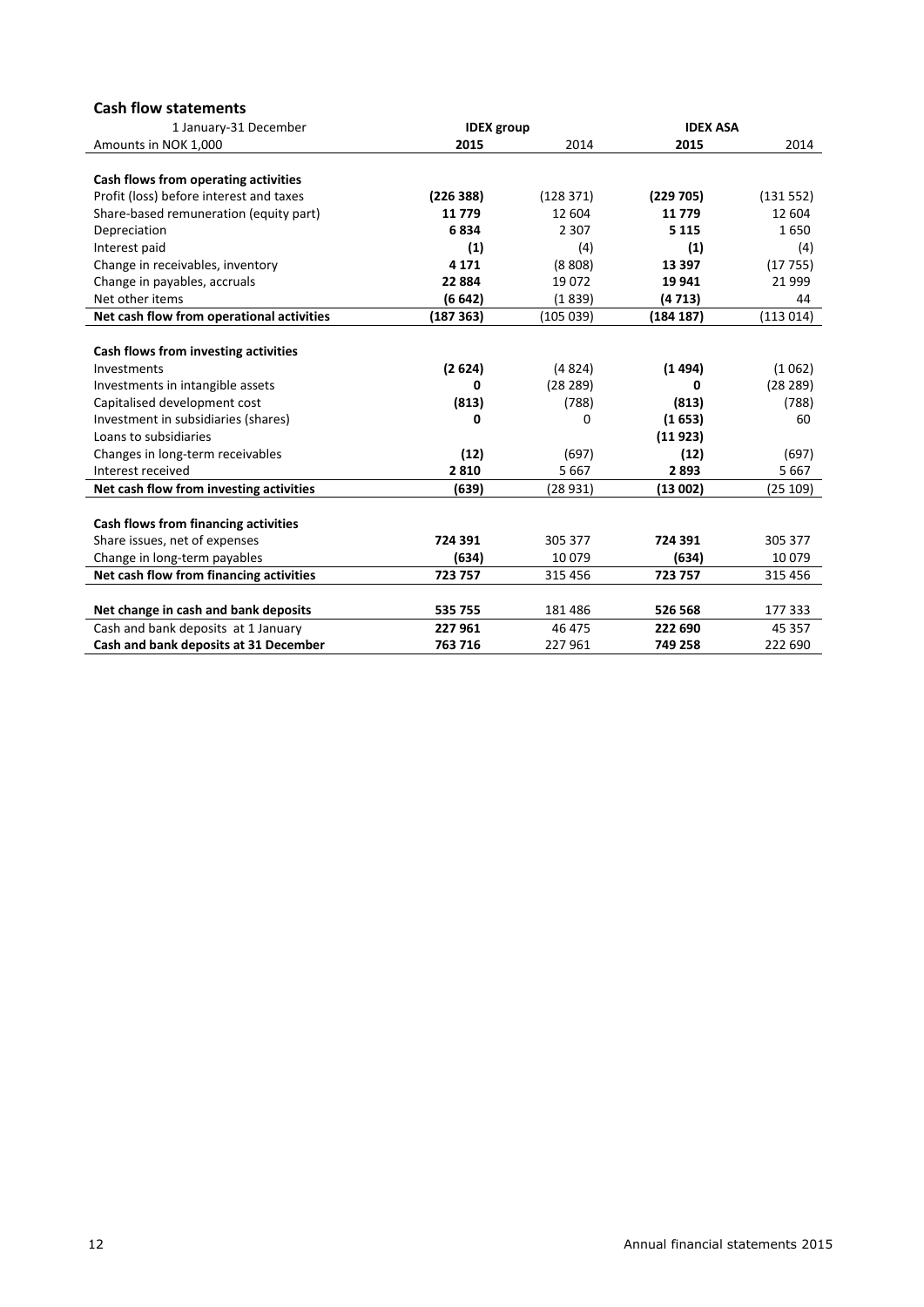# **Notes**

# **1. Group information**

IDEX is a technology company specialized in the development of fingerprint recognition technology. The parent company of the group, IDEX ASA, is a public limited company with registered office in the Bærum municipality near Oslo, Norway. IDEX's shares have been listed at Oslo Børs, the stock exchange in Oslo, since 2010.

IDEX ASA was incorporated in 1996. The IDEX group comprises the parent company IDEX ASA, a sub-group in the USA (established 2013) and subsidiaries in the UK (established 2014) and People's Republic of China (established 2015). All subsidiaries are held 100%. The parent company holds all intellectual property (IP) of the group, and is party to all customer and manufacturing partner agreements. The subsidiaries provide various services to the parent company, mainly within technical development, supply-chain administration and customer interface, and marketing services to IDEX ASA.

The going concern assumption has been applied for the group as well as the parent company when preparing these financial statements. IDEX does not earn recurring revenue, but has adequate liquidity and equity under current planning assumptions for a period significantly longer than 12 months from the date of these financial statements. The group does not have financial debt. The board thus confirms that there is adequate basis for the going concern assumption and that this assumption has been applied when preparing the annual financial statements for 2015.

The annual financial statements for 2015 were resolved by the board on 20 April 2016 and will be presented to the annual general meeting on 11 May 2016.

# **2. Accounting principles**

#### **Basis of preparation**

The accounting year coincides with the calendar year. The annual financial statements have been prepared on a historical cost and accrual basis. The group's financial statements are presented in NOK which is also the parent company's functional currency. All figures in the tables have been rounded to the nearest thousand except where indicated otherwise. The financial statements of the IDEX group and IDEX ASA have been prepared in accordance with the International Financial Reporting Standards (IFRS) as adopted by the EU. The standards have been applied congruently in the group and in the parent company.

#### **Changes in accounting policies**

The accounting policies are consistent with those of the previous financial year.

IDEX does not yet operate business segments, geographical segments or have significant revenue and has therefore not presented segment reports. IDEX will apply IFRS 8 Operating segments in due course.

IFRS is continuously developed and recently published standards, amendments and interpretations have been reviewed and considered.

# *Standards and interpretations with effect from 1 January 2015:*

The new and revised standards and interpretations adopted in 2015 have not had any impact on the result or equity of IDEX in 2015, but may affect the accounting for transactions and arrangements entered into in the future.

*Standards and interpretations issued but not yet adopted:*

IFRS 9 Financial Instruments (effective from 1 January 2018, but not yet approved by the EU): The standard replaces IAS 39 Financial Instruments: Recognition and Measurement.

IFRS 15 Revenue from Contracts with Customers (effective from 1 January 2018, but not yet approved by the EU): The standard replaces IAS 18 Revenue. The key principle of IFRS 15 is that revenue is recognised to depict the transfer of goods or services to customers in an amount that reflects the consideration to which the entity is entitled. The standard applies to all revenue contracts.

IFRS 16 Leases (effective from 1 January 2019, but not yet approved by the EU): The standard replaces IAS 17 Leases. It sets out principles for the recognition, measurement ,presentation and disclosure of leases. IFRS 16 requires lessees to recognise assets and liabilities for most leases, which is a significant change from IAS 17.

IDEX considers that the new standards, amendments and interpretations will not have a significant impact on the financial statements or notes, but may affect the accounting for future transactions or arrangements

IDEX will implement these standards and interpretations in due course.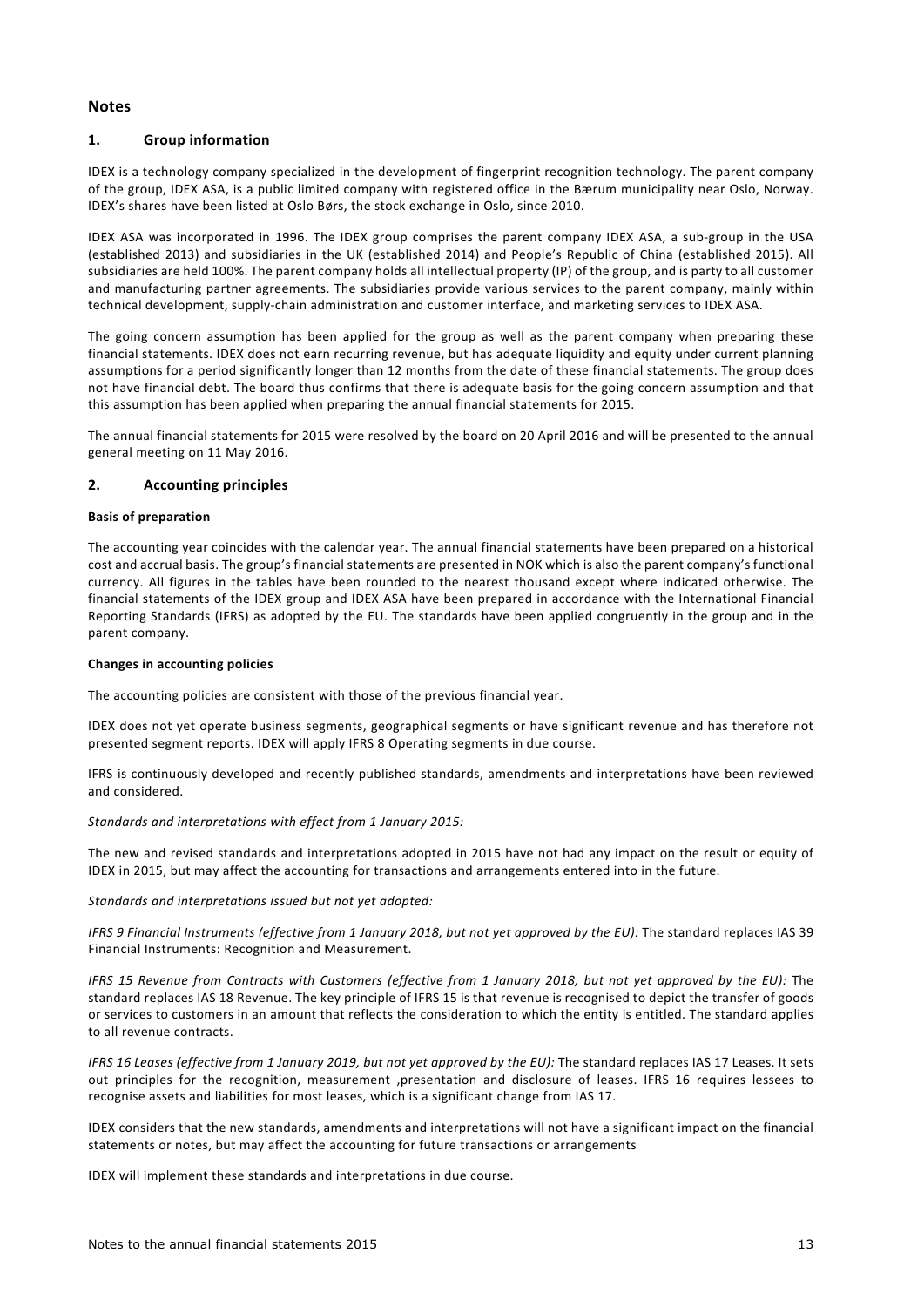#### **Significant accounting judgements and estimates**

Preparation of financial statements compliant to IFRS implies that the management makes judgements and prepares estimates and assumptions which have an impact on the recognized amounts for assets, liabilities, revenue and costs. The judgments as well as the estimates and related assumptions have been based on the management's best understanding of the situation, knowledge of past and recent events, experience and other factors which are considered reasonable under the circumstances. Actual results may deviate from such assumptions. Estimates and underlying assumptions are evaluated continously.

#### *Significant accounting judgments for IDEX*

*Acquired intangible assets:* IDEX considers the acquisition of assets and intellectual property rights from PicoField Technologies, Inc. on 23 September 2013, including the employment of PicoField's staff, to constitute a business combination. For the sake of clarity, IDEX did not acquire the shares of PicoField. The assets have been capitalised in accordance with IFRS, with the pertinent goodwill. The goodwill will be impairment tested annually.

*Intangible assets:* Under IFRS, research costs are expensed as incurred. IDEX's patents and other intellectual property rights created by IDEX are capitalised and held in the balance sheet only when they satisfy the criteria for capitalisation. The same applies to the development costs. IDEX has in 2014 and 2015 capitalised development expenses incurred in the respective years, related to the Cardinal fingerprint sensor product. All other development costs and internal costs related to creation of IP have been expensed when incurred.

*Inventory:* Materials, components, units, software licences and other items which are part of the trade or manufacturing flow in the sense that the item is embedded in or otherwise becomes a part of the physical delivery to the customer, are inventoried if IDEX is in the position to take orders on the related product or if the item is returnable to the vendor for credit. Materials and components for research or development are expensed at the time of purchase. Consumables and supplies which are consumed in the manufacturing process (not becoming part of any physical product delivered to a customer), whether for manufacturing, development, research or administration, are expensed at the time of purchase.

*Income taxes:* Deferred tax asset related to losses carried forward is recognized when it is convincingly probable that the loss carried forward may be utilised. Judgement of probability is based on historical earnings, expected future margins and the size of the order backlog. Future events may lead to these conclusions being changed. Such changes will be recognized when reliable new estimates can be made.

#### *Significant accounting estimates for IDEX*

*Share based remuneration:* IDEX estimates the fair value of incentive subscription rights (SRs) at the grant date by using a Black & Scholes option pricing model. The valuation is based on share volatility, interest rates and duration of the SRs, and assumptions of staff attrition and proprensity of early exercise. The cost of share-based remuneration is expensed as earned over the vesting period. The accrued cost of employer's social security tax on the earned intrinsic value of the SRs is calculated at each balance sheet date, and the net change is accounted for.

*Intangible assets:* The purchase price of the assets and intellectual property rights acquired from PicoField Technologies, Inc. on 23 September 2013 has been allocated to the various assets based on estimated fair value. The purchase price of the assets and intellectual property rights acquired from Roger Bauchspies on 30 December 2014 has been allocated to the patents.

*Goodwill:* Goodwill amounts to the fair value of the consideration for the assets less the capitalised value of the identifiable assets and less impairment charges, if any. Impairment testing of goodwill will be based on the estimated fair value or the value in use of the business.

#### **Financial risk, capital management**

IDEX is exposed to certain financial risks related to exchange rates and interest level. These are, however, insignificant compared to the business risk. There were no hedging transactions in 2015 or 2014.

The business risk may be summarised in five points: (i) IDEX has to date had minimal revenue compared to costs. The group has reported accumulating financial losses and expects future losses. (ii) IDEX's business plan assumes revenue from products which IDEX has not yet traded commercially in large volumes. (iii) Revenue from IDEX's products depend among other things on market factors, which are not controlled by IDEX. (iv) Competing companies' products have entered the commercial stage. (v) IDEX's intended market is immature and undergoing rapid technological changes.

IDEX does not have any significant trade receivables or other receivables with any credit risk.

IDEX does not hold any other financial instruments in the balance sheet or any such instruments outside the balance sheet.

IDEX manages its liquidity passively, which means that funds are placed in floating-interest bank accounts. Investments in fixed assets are only made when mandatory for the needs of the core business. IDEX has been funded by equity since 2010 and also during most of its preceding years. IDEX will prepare and implement comprehensive capital management and funding policies as and when needed.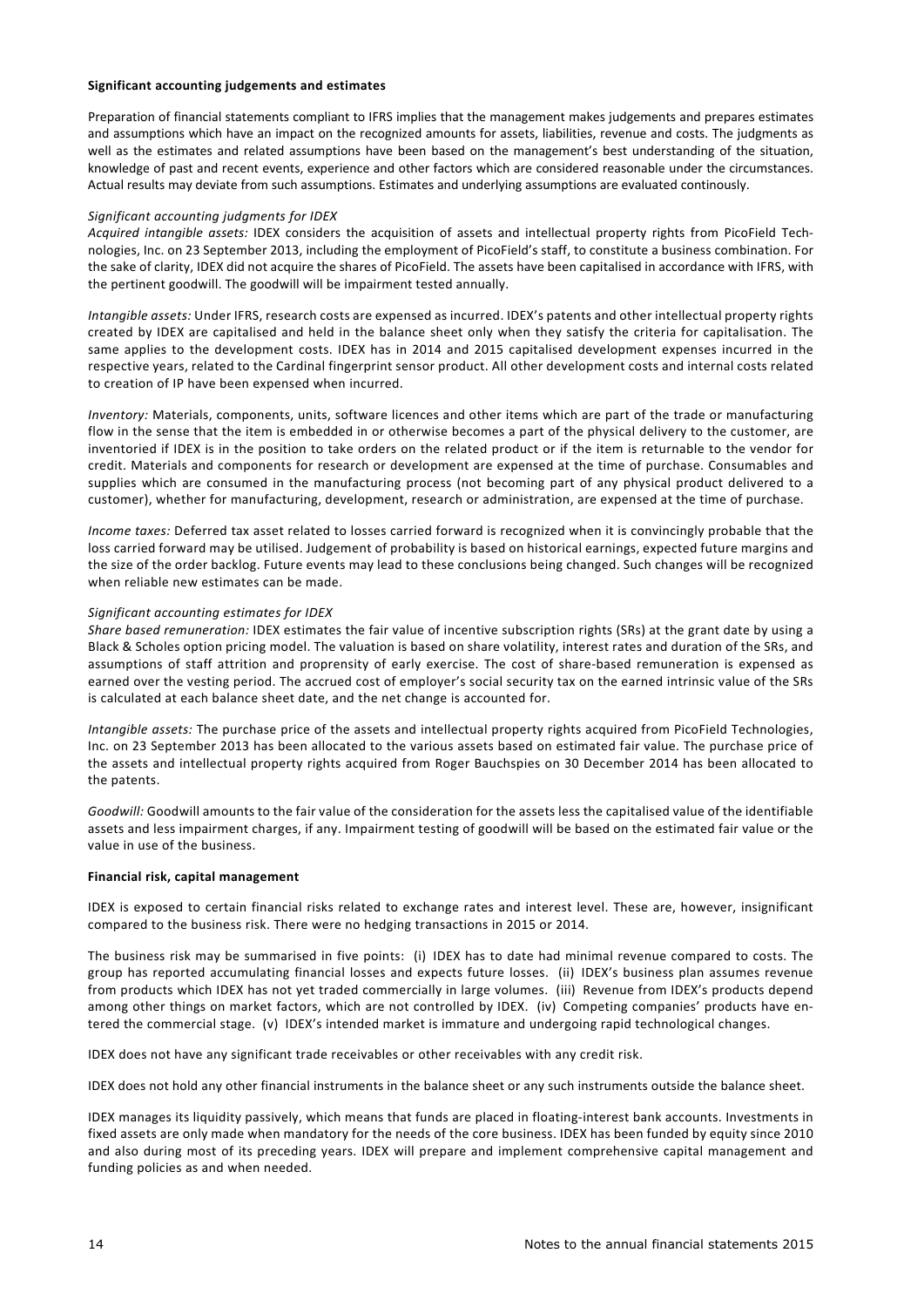The group does not have financial debt and has adequate liquidity and equity under current planning assumptions for a period significantly longer than 12 months from the date of these financial statements.

#### **Significant accounting policies**

#### *Consolidation*

The Group's consolidated financial statements comprise IDEX ASA and companies in which IDEX ASA has a controlling interest. A controlling interest is normally obtained when the group holds more than 50 per cent of the voting rights or has decisive power on the enitity's operational and financial management. Minority interests, if any, are included in the group's equity. The financial statements of the subsidiaries are prepared for the same reporting periods as the parent company, using accounting policies consistent with the parent's.

The results of subsidiaries acquired or disposed of during the year are included in the income statement from the date when control is obtained and until the control ceases, respectively. Intercompany transactions, balances, revenues and expenses and unrealised Group internal profit or losses are eliminated on consolidation. The acquisition method is applied when accounting for business combinations.

#### *Revenue*

Revenue is recognized to the extent that it is probable that an economic benefit will flow to the group and the revenue can be reliably measured. Revenue is recognized at fair value ex works, net of VAT, returns, discounts and rejects.

*Delivery of products:* Revenue will be recognized at the time of delivery, and when the risk of the goods has passed to the buyer and can be reliably measured.

*Development and other rendering of services:* Revenue from rendering of services is recognized as the services are performed, on the basis of degree of completion that can be reliably measured. Services delivered on an hourly basis are recognized as delivered.

*Licence fees:* Licence fees are recognised when they are unconditionally earned by IDEX, i.e. not contingent on further deliveries by IDEX or contingent on income to the licencee or other caveats.

*Royalty:* Royalty revenue is recognized at the time the licensee generates income on which IDEX shall receive a royalty payment.

#### *Cost of goods sold, cost of services sold*

Cost of goods sold is recognised when the related revenue is earned. Cost of goods sold is the full manufacturing and logistic cost up to the ex works point, including any royalty costs. Licence costs are allocated over time or units of production as applicable. Cost of services sold are recognised in the various operating costs.

#### *Currency*

Monetary assets and liabilities denominated in foreign currency are converted using exchange rates of the balance sheet date. Revenues and expenses in foreign currency are converted using the exchange rate at the transaction date. Translation differences on monetary items are recognized in financial items.

Assets and liabilities in foreign operations, including goodwill and fair value adjustments, are translated into NOK using the exchange rates on the balance sheet date. Income and expenses relating to foreign operations are translated into NOK using the average exchange rate. Exchange rate differences are recognized in equity.

Translation differences due to the translation of a net investment in foreign operations and from related hedging objects are included in comprehensive income. Translation differences previously recognized in comprehensive income are reversed and recognised in the net result of the year when the foreign operations are disposed of.

#### *Research and development expenses*

Research costs are expensed as incurred. Development costs that do not meet the criteria of capitalisation are expensed as incurred. Development expenses are capitalised when the criteria for recognition is met, i.e. that it is probable that IDEX will realise future economic benefits from the asset, IDEX has committed itself to complete the asset, the technically feasibility of completing the asset has been demonstrated, and that the cost can be measured reliably. The assets are amortised over their expected useful life once the asset is available for use. Maintenance and training costs are expensed as incurred.

#### *Fixed assets*

Fixed assets are held at cost less accumulated depreciation and impairment charges. When assets are sold or retired, the gross carrying amount and accumulated depreciations are derecognised. Any gain or loss on the sale or retirement is recognised in the income statement.

The capitalised amount of fixed assets is the purchase price, including duties, taxes and direct acquisition costs related to making the asset ready for use. Subsequent costs, such as repair and maintenance expenses, are normally recognised in the income statement as incurred. When increased future economic benefits as a result of repair or maintenance work can be proven, such expenses will be recognised in the balance sheet as additions to fixed assets.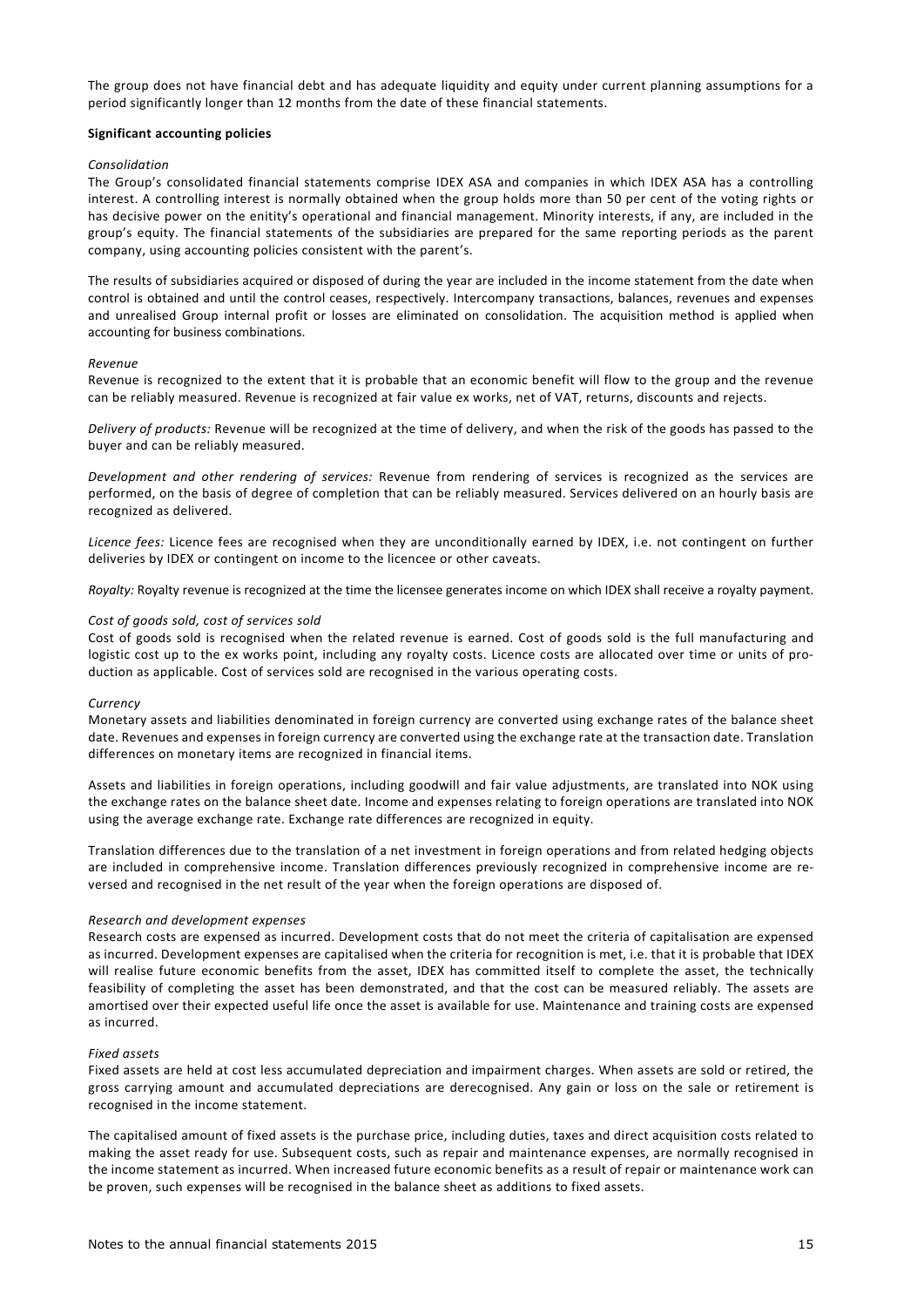The assets are depreciated using the straight-line method over each asset's economic life. The depreciation period and method are assessed each year to ensure that the method and period used harmonise with the financial realities of the non-current asset. The same applies to the residual value.

#### *Intangible assets*

Acquired identifiable intangible assets are held at cost less accumulated depreciation and impairment charges. Goodwill on acquisitions is held at cost less impairment charges.

#### *Shares in subsidiaries*

Shares in subsidiaries are recognised at original cost in the parent company's balance sheet.

#### *Impairment of fixed assets and other long-term assets*

An assessment of impairment losses on fixed assets is made when there is an indication of a fall in value. Goodwill is tested minimum annually. If an asset's carrying amount is higher than the asset's recoverable amount, an impairment loss will be recognised in the income statement. The recoverable amount is the higher of the fair value less costs to sell and the discounted cash flow from continued use. The fair value less costs to sell is the net amount that can be obtained from a sale to an independent third party. The recoverable amount is determined separately for each asset.

Impairment losses recognised in the income statements for previous periods are reversed when there is information that the need for the impairment loss no longer exists. The reversal is recognised as revenue or an increase in other reserves. Reversal is limited to the updated recoverable amount and limited to the carrying amount that would have been recognised had no impairment losses been recognised for the asset in prior years.

#### *InterestͲbearing loans (receivables)*

Extended loans are initially recognized at cost, which is the fair value of the amount paid out plus directly attributable transaction costs. Following the initial recognition, the interest-bearing loan is measured at amortised cost applying the effective interest method. Any difference between amount paid out and repayment amount from borrower is recognised over the duration of the loan. Transaction costs and discounts are taken into account when calculating amortised cost. Gains and losses are recorded as net gain or loss when the liability is derecognised.

#### *Inventory*

Inventory - raw materials, work in progress and finished goods - for manufacturing or sale is held at the lower of average full acquisition cost and net realisable value.

#### *Accounts receivable*

Receivables are carried at amortised cost. The interest element is disregarded if it is insignificant. Should there be evidence of impairment, the receivable is written down to the present value of future cash flows discounted by the receivable amount's effective interest rate. Significant customer prepayments are recognised as payables.

#### *Cash and bank deposits*

Cash and bank deposits include cash in hand, deposits held at call with banks, other short-term highly liquid investments with original maturities of three months or less, and any bank overdrafts. Bank overdrafts are current liabilities on the balance sheet.

#### $Interest$ *-bearing*  $debt$

Debt and credits are initially recognized at cost, which is the fair value of the received amount less directly attributable transaction costs. Following the initial recognition, the interest-bearing debt is measured at amortised cost applying the effective interest method. Any difference between amount received and repayment amount is recognised over the duration of the loan. Transaction costs and discounts are taken into account when calculating amortised cost. Gains and losses are recorded as net gain or loss when the liability is derecognised.

Debt which the lender or IDEX may convert to equity and where the number of issued shares does not change with any change in fair value, are considered composite financial instruments. The equity component is calculated on the issue date as the excess of the amount received and the present value of future interest and repayment amounts, discounted by the market rate for comparable loans without conversion rights. Interest cost is recognized applying the effective interest method.

#### *Accounts payable*

Payables are carried at amortised cost. The interest element is disregarded if it is insignificant. Significant customer prepayments are recognised as payables.

#### *Provisions*

Provisions are recognised when and only when the group has a valid liability (legal or constructive) as a result of events that have taken place and it is more probable than not that a financial settlement will take place as a result of the event(s), and that the size of the amount can be measured reliably. Provisions are reviewed on each balance sheet date and their level reflects the best estimate of the liability. When the effect of time is insignificant, the provisions will be equal to the size of the expense necessary to be free of the liability. When the effect of time is significant, the provisions will amount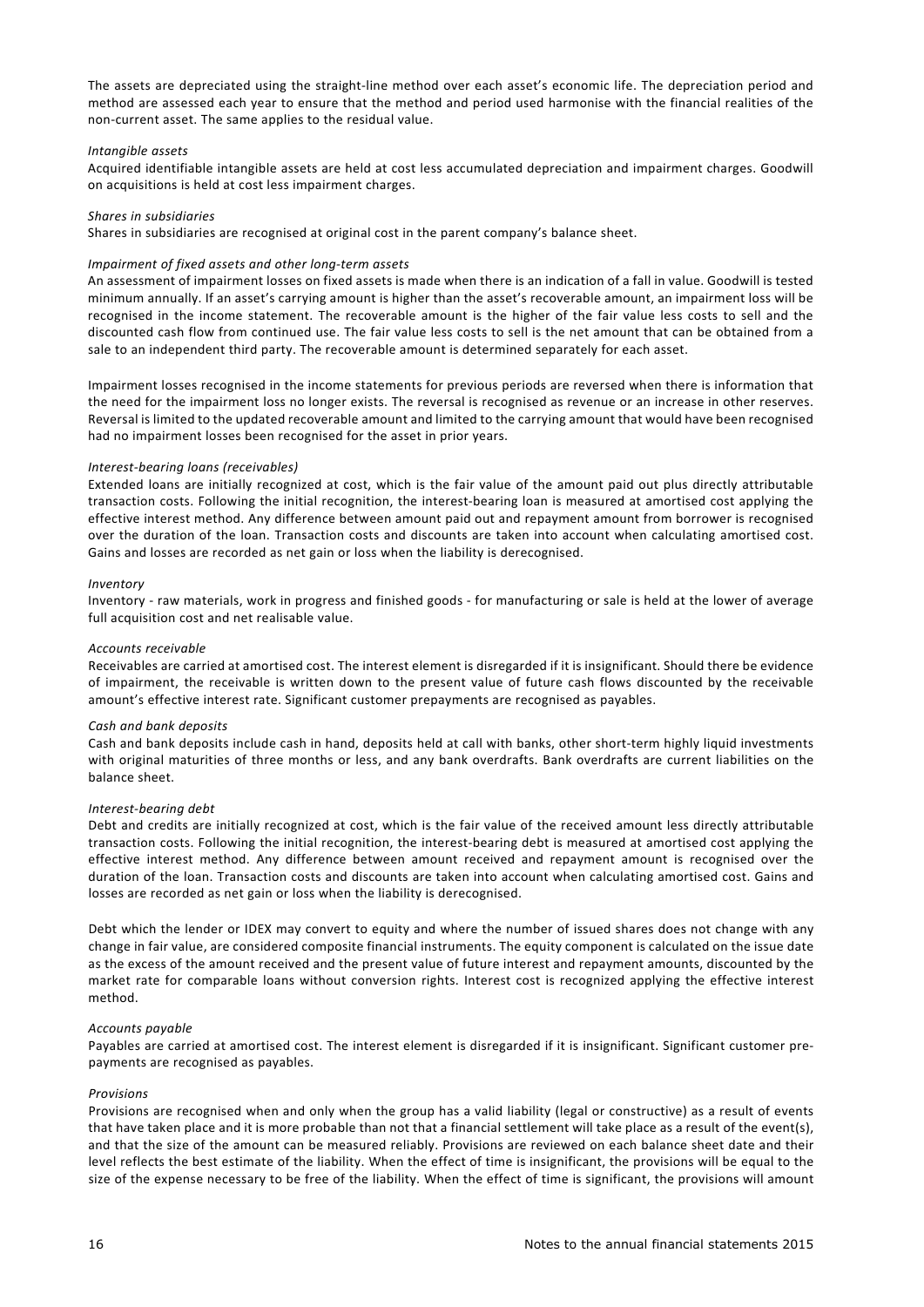to the present value of future payments to cover the liability. Any increase in the provisions due to time is recorded as interest costs.

#### *Taxes on taxable income*

For clarity, it is noted that property tax, net worth tax, turnover taxes, and other taxes that are unrelated to taxable income, are reported on the relevant operational line of the income statement, and not on the tax line. The tax expense consists of the tax payable and changes in deferred tax. Deferred tax has been calculated at the applicable tax rate on the temporary differences between the recorded and tax values, as well as on any tax loss carry-forward at the balance sheet date. Any temporary differences increasing or reducing tax that will or may reverse in the same period, have been netted.

A deferred tax asset will be recognized when it is probable that the group will have a sufficient profit for tax purposes to utilise the tax asset. At each balance sheet date, IDEX reviews its unrecognized deferred tax assets and the value it has recognised. The group recognises an unrecognised deferred tax asset to the extent that is has become probable that the group can utilise the deferred tax asset. Similarly the group will reduce its deferred tax asset to the extent that it can no longer utilise it.

Deferred tax and deferred tax assets are calculated at the expected future tax rates.

#### *Contingent liabilities and assets*

Contingent liabilities are possible obligations resulting from past events which existence depends on future events; obligations that are not recognised because it is not probable that they will lead to an outflow of resources; and obligations that cannot be measured with sufficient reliability.

Contingent liabilities are not recognised in the annual financial statements, but will be disclosed in the notes if applicable.

A contingent asset is not recognised in the annual financial statements, but is disclosed in the notes if there is a degree of probability that a benefit will accrue to IDEX.

#### *ShareͲbased remuneration*

Subscription rights granted to employees and others are recognised as equity-settled share-based remuneration, with the employer's tax cost recognised as a cash-settled element. The cost of equity-settled remuneration is the fair value at grant, which is charged to the income statement as earned over the vesting period(s). The fair value is determined using a Black & Scholes option pricing model. The notional employer's tax liability is calculated on the earned intrinsic value of the subscription rights. The liability is remeasured at each balance sheet date.

#### *Leasing agreements, rentals*

Leasing contracts are classified as financial or operational leases based on an individual assessment. Operational lease contracts and rentals are expensed on a straight-line basis through the contract period. Assets financed by financial leases are capitalised and amortised over their economic useful lives. The corresponding lease commitment is reduced by the value of lease payments made, less calculated interest.

#### *Earnings per share*

Earnings per share are calculated by dividing the profit or loss for the period by the weighted average number of ordinary shares outstanding over the course of the period. Earnings per share fully diluted are calculated based on the result for the year divided by the average number of shares fully diluted. The effect of dilution is not counted in when the result is a loss.

#### *Cash flow*

The cash flow statement has been prepared by the indirect method and reports cash flows classified in operating, investing and financing activities.

#### *Government grants*

Government grants are recognised when there is reasonable assurance that the grant will be received and the conditions will be complied with. When the grant relates to an expense item, it is recognised as a reduction in expense. When the grant can be viewed as payment for a deliverable or performance of a service, it is recognised as other revenue.

#### *Segment reporting*

IDEX operates in one business segment, fingerprint imaging and recognition technology, and the parent company and the subsidiaries are managed as one unified entity. IDEX does not have significant revenue. Geographical segmentation has not been part of the management process. The company has therefore not presented segment reports. IDEX will implement segment reporting as and when segment reporting, whether business or geographical, will be informative.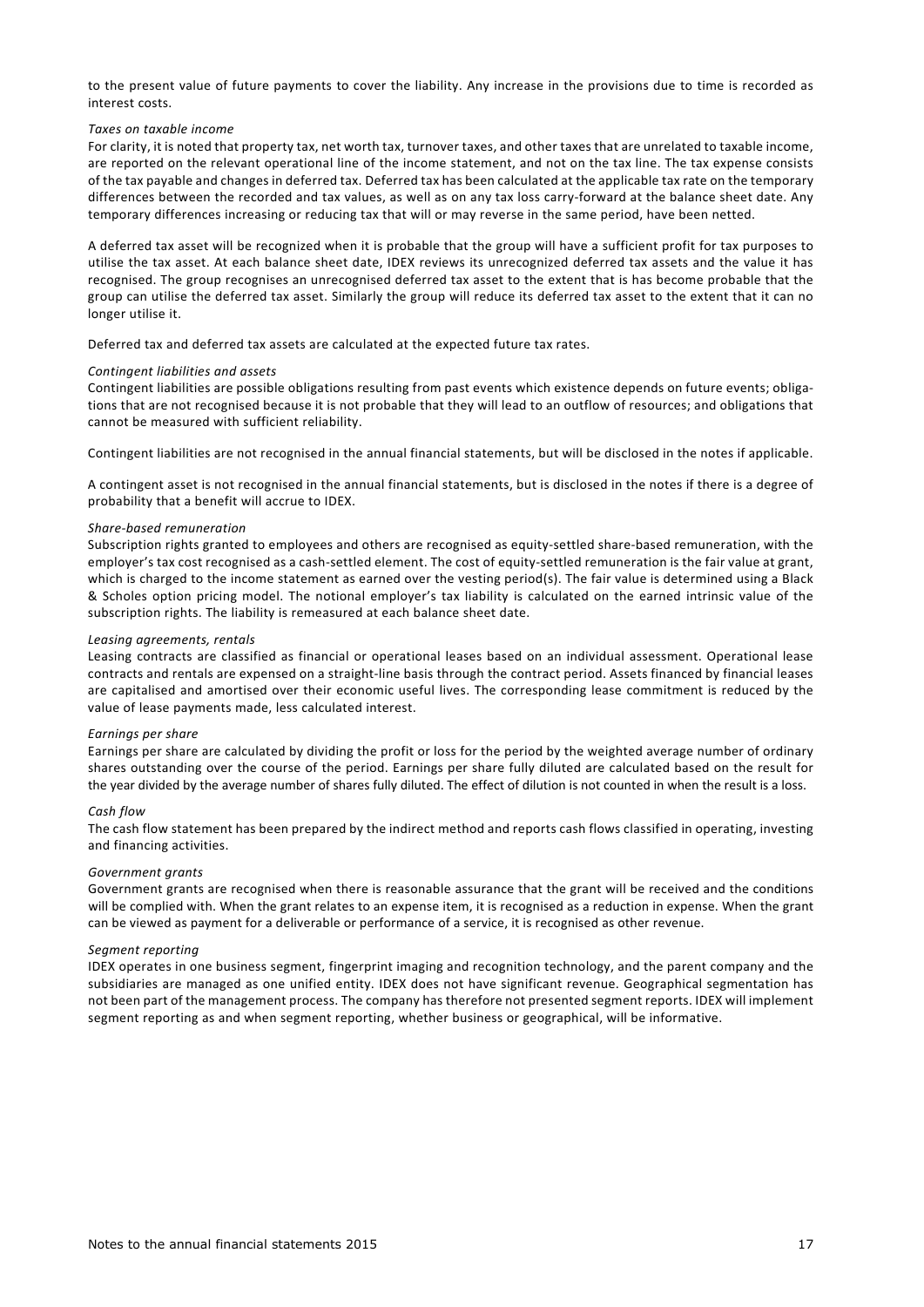#### **3. Payroll expenses and remuneration**

| Amounts in NOK 1,000                             | <b>IDEX</b> group |         | <b>IDEX ASA</b> |         |  |
|--------------------------------------------------|-------------------|---------|-----------------|---------|--|
| Payroll expense                                  | 2015              | 2014    | 2015            | 2014    |  |
| <b>Salaries</b>                                  | 61 194            | 39 988  | 24 500          | 27 691  |  |
| Social security taxes                            | 6637              | 4 2 2 2 | 3913            | 3 4 9 1 |  |
| Pension contribution                             | 378               | 322     | 265             | 322     |  |
| Other personnel expenses                         | 4797              | 1929    | 450             | 1715    |  |
| Capitalised cost of development work             | (547)             | (440)   | (547)           | (440)   |  |
| Payroll tax on exercised subscription rights     | 3618              | 5049    | 3618            | 5049    |  |
| Share-based remuneration (notional salary)       | 10479             | 12 604  | 10479           | 12 604  |  |
| Net employer's tax on share-based remuneration   | 11 669            | (7 480) | 11 669          | (7480)  |  |
| Total                                            | 98 2 2 6          | 56 194  | 54 347          | 42 952  |  |
| Average no. of employees (full-time equivalents) | 46                | 34      | 17              | 22      |  |

The parent company provides a contribution-based pension insurance scheme for all its employees. The scheme satisfies the Norwegian mandatory service pension rules (obligatorisk tjenestepensjon, OTP). The contribution is 2 per cent of the employee's annual salary between 2G and 12G. G is the basic amount in the Norwegian social security system, and amounted to NOK 90 thousand in 2015. The pension scheme is a fully insured, defined contribution plan.

Employees of IDEX America are offered coverage in an insured health plan where the employee selects coverage level and inclusion of any family members, and the employee pays the full pre-tax premium. IDEX America contributes a salary supplement up to USD 1,800 per employee per month, depending on family status and chosen plan options. IDEX America does not offer or plan to offer any pension plans, but a 401k plan in 2016.

IDEX China contributes to the mandatory social security schemes in PRC, including contribution of 21 per cent of salary to each employee's personal retirement fund. The pension contribution is included in the social security cost.

IDEX UK contributes 2 per cent of basic salary to the employee's personal pension plan or a company plan, subject to employee choice. The contribution satisfies the UK automatic enrolment rules. The pension scheme is thus a defined contribution plan.

All employees but twelve (IDEX ASA: five) are male. Salary statistics per gender have not been prepared.

#### **Remuneration to senior managers**

The following tables and text covers employees who were primary insiders at the end of the respective years.

# **2015**

|                                 |         |             |          |                 | Share-based | Total   |
|---------------------------------|---------|-------------|----------|-----------------|-------------|---------|
|                                 |         | Incentive   | Other    |                 | remune-     | remune- |
| Amounts in NOK 1,000            | Salary  | pay (bonus) | benefits | Pension cost    | ration      | ration  |
| Hemant Mardia, CEO              | 3 5 1 3 | 2823        | 41       | incl. in salary | 2 1 7 6     | 8553    |
| Fred Benkley, CTO as of 1 April | 1814    | 272         | 174      |                 | 610         | 2870    |
| Ralph W. Bernstein, CTO until   |         |             |          |                 |             |         |
| 31 March; adviser until 31 Oct. | 1 2 8 6 |             | 4        | 6               | 120         | 1416    |
| Henrik Knudtzon, CFO            | 1693    | 827         | 12       | 20              | 1708        | 4 2 6 0 |
| Preeti Mardia, SVP Operations   | 1977    | 431         |          | 40              | 319         | 2767    |
| Art Stewart, SVP Product        |         |             |          |                 |             |         |
| Management as of 1 January      | 1935    |             | 174      |                 | 722         | 2831    |
| Erling Svela, VP Finance        | 1 3 4 2 | 91          | 11       | 22              | 17          | 1483    |
| Anthony Sweeney, SVP            |         |             |          |                 |             |         |
| Engineering as of 28 September  | 474     |             | 36       |                 | 136         | 646     |
| Kristian Wiermyhr, VP Sales     |         |             |          |                 |             |         |
| until 7 September               | 1 1 8 8 | 168         | 9        | 14              | 126         | 1505    |
| Total                           | 15 2 22 | 4612        | 461      | 102             | 5934        | 26 331  |

Salary, bonus and other benefits, whether cash or in kind, in 2015 are the amounts declared for tax purposes for the year, while pension cost and share-based remuneration are expensed amounts in the year. Employers' tax is not included.

Ralph W. Bernstein left the CTO position on 31 March 2015. He continued to serve IDEX as an adviser under contract until 31 October 2015. The consulting fee has been included in the salary column in the table above. Kristian Wiermyhr left IDEX on 7 September 2015.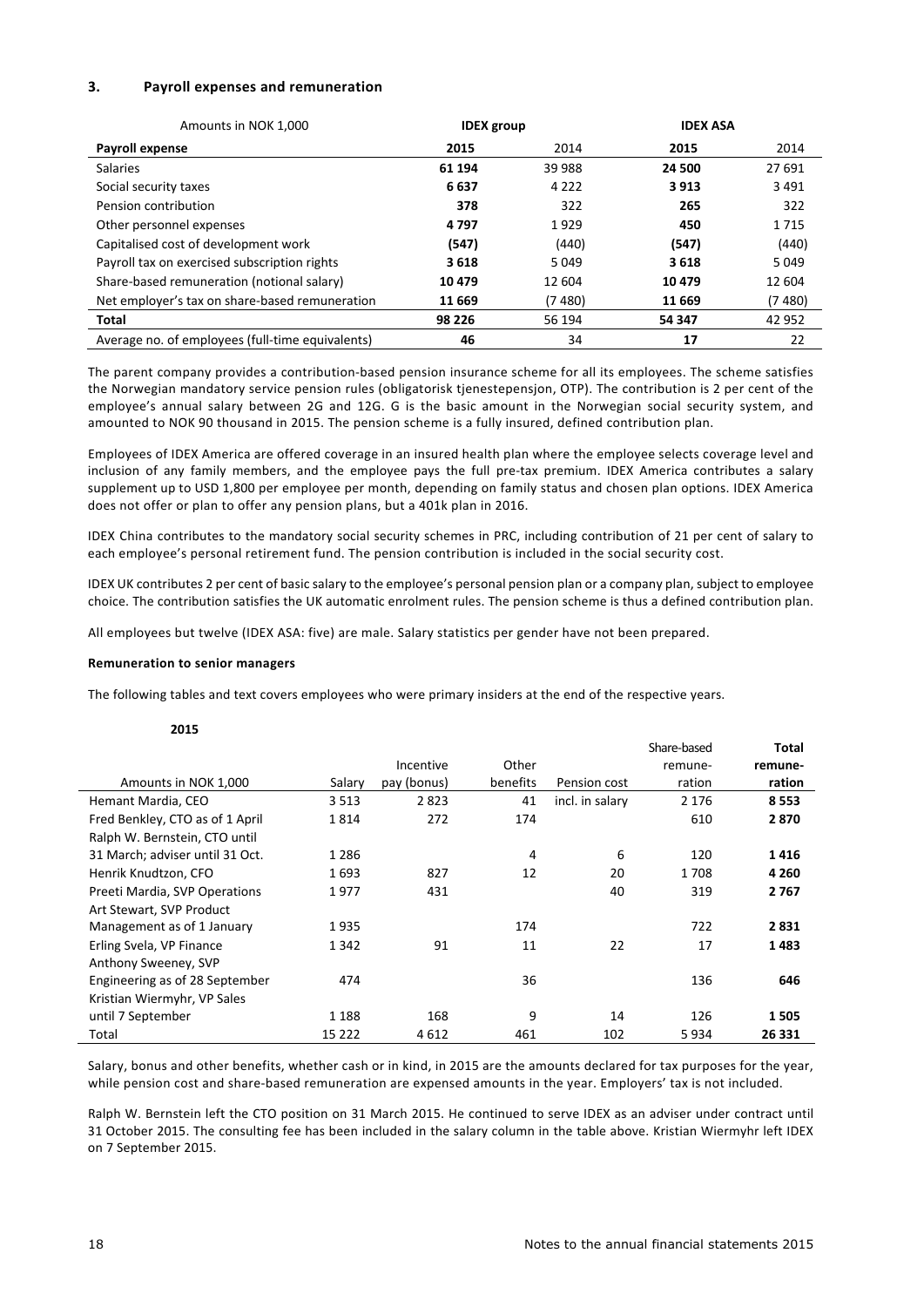| Managers' exercise of incentive subscription rights 2015 | No of          |             |              |
|----------------------------------------------------------|----------------|-------------|--------------|
| Amounts in NOK 1,000                                     | subscr. rights | Amount paid | Taxable gain |
| Ralph W. Bernstein, CTO, 24 February                     | 1 000 000      | 1 1 6 0     | 3 2 7 5      |
| Erling Svela, VP Finance, 24 February                    | 640 000        | 1 2 5 4     | 1 865        |

| 2014                             |         |             |          |                 |             |         |
|----------------------------------|---------|-------------|----------|-----------------|-------------|---------|
|                                  |         |             |          |                 | Share-based | Total   |
|                                  |         | Incentive   | Other    |                 | remune-     | remune- |
| Amounts in NOK 1,000             | Salary  | pay (bonus) | benefits | Pension cost    | ration      | ration  |
| Hemant Mardia, CEO               | 2478    | 2 2 5 0     | 4        | incl. in salary | 1990        | 6722    |
| Ralph W. Bernstein, CTO          | 1525    |             | 12       | 20              | 354         | 1911    |
| Henrik Knudtzon, CFO as of 4 Aug | 656     |             | 5        | 8               | 1870        | 2 5 3 9 |
| Erling Svela, VP Finance         | 1 3 4 6 | 63          | 12       | 20              | 84          | 1525    |
| Kristian Wiermyhr, VP Sales      | 1401    | 520         | 12       | 19              | 382         | 2 3 3 4 |
| Total                            | 7406    | 2833        | 45       | 67              | 4680        | 15 031  |

Salary, bonus and other benefits, whether cash or in kind, in 2014 are the amounts declared for tax purposes for the year, while pension cost and share-based remuneration are expensed amounts in the year. Employer's tax is not included.

| Managers' exercise of incentive subscription rights 2014 | No of          |             |              |
|----------------------------------------------------------|----------------|-------------|--------------|
| Amounts in NOK 1,000                                     | subscr. rights | Amount paid | Taxable gain |
| Ralph W. Bernstein, CTO, 24 February                     | 1672960        | 1906        | 10855        |
| Erling Svela, VP Finance, 24 February                    | 66 668         | 80          | 429          |
| Total                                                    | 1739628        | 1986        | 11 284       |

Henrik Knudtzon took office as CFO as of 4 August 2014, as of which date Erling Svela changed position to Vice President of Finance.

Through 2014, Kristian Wiermyhr held 3,000,000 incentive subscription rights, which were granted on 30 August 2012. The subscription rights originally vested 2012-2014 and were to expire on 30 August 2014. IDEX and Wiermyhr agreed on 17 June 2014 that the expiry date should be deferred until 15 May 2017, and the vesting should be 25% at each anniversary from the original grant date.

#### **Guidelines for remuneration to senior managers**

In order to attract and retain the leadership competence that IDEX needs, the remuneration of senior managers, and all other employees, shall be competitive and comprise a basic salary including standard benefits, which salary may be supplemented by performance-based cash bonus and incentive subscription rights. Cash bonus plans are limited to fixed amounts or fixed percentage of base pay. All parts of the remuneration – fixed as well as variable – shall reflect the responsibility and performance over time of the respective manager and employee. The basic salary is evaluated annually. Managers are enrolled in the same pension scheme(s) that IDEX offers other employees of the same entity. The board determines the salary and other remuneration to the CEO. The CEO determines the salary and other remuneration of all other employees, within the framework set by the board. There is no post-employment remuneration beyond notice periods of 3-6 months, or shorter when applicable. Certain key managers of IDEX America were employed on fixed-term agreements until September 2015 whereafter conventional US notice periods apply.

Except for appropriate travel advances, IDEX has not made any advance payments or issued loans to, or guarantees in favour of, any members of the management.

#### **Share-based remuneration to senior managers**

The company's subscription rights plan(s) as resolved by the general meeting is the same for senior managers as for all employees. Grants are scaled based on position, results and competitive considerations. The purpose of such plans is to strengthen the company by providing to employees, management and individual contractors additional performance incentive.

#### **Implementation and effect of the policies on remuneration to senior managers**

Salary, pension and any paid bonuses will attract employer's tax which will be expensed simultaneously with the paid or earned remuneration.

Actual bonus payments in the respective years are reported in the tables above. The bonus may have been earned partly or in full in the calendar year before the payment was made. Bonuses are paid only after evaluation against bonus criteria has been conducted. Until the evaluation has taken place, an overall accounting accrual covering all participants in the bonus plan has been made. The accrual is not individual and therefore not included in the table of remuneration to managers.

The share-based remuneration reported in the tables is the period's notional cost of the respective managers' subscription rights. The equity effect of this cost is nil because the contra item is a notional equity injection of equal amount. In addition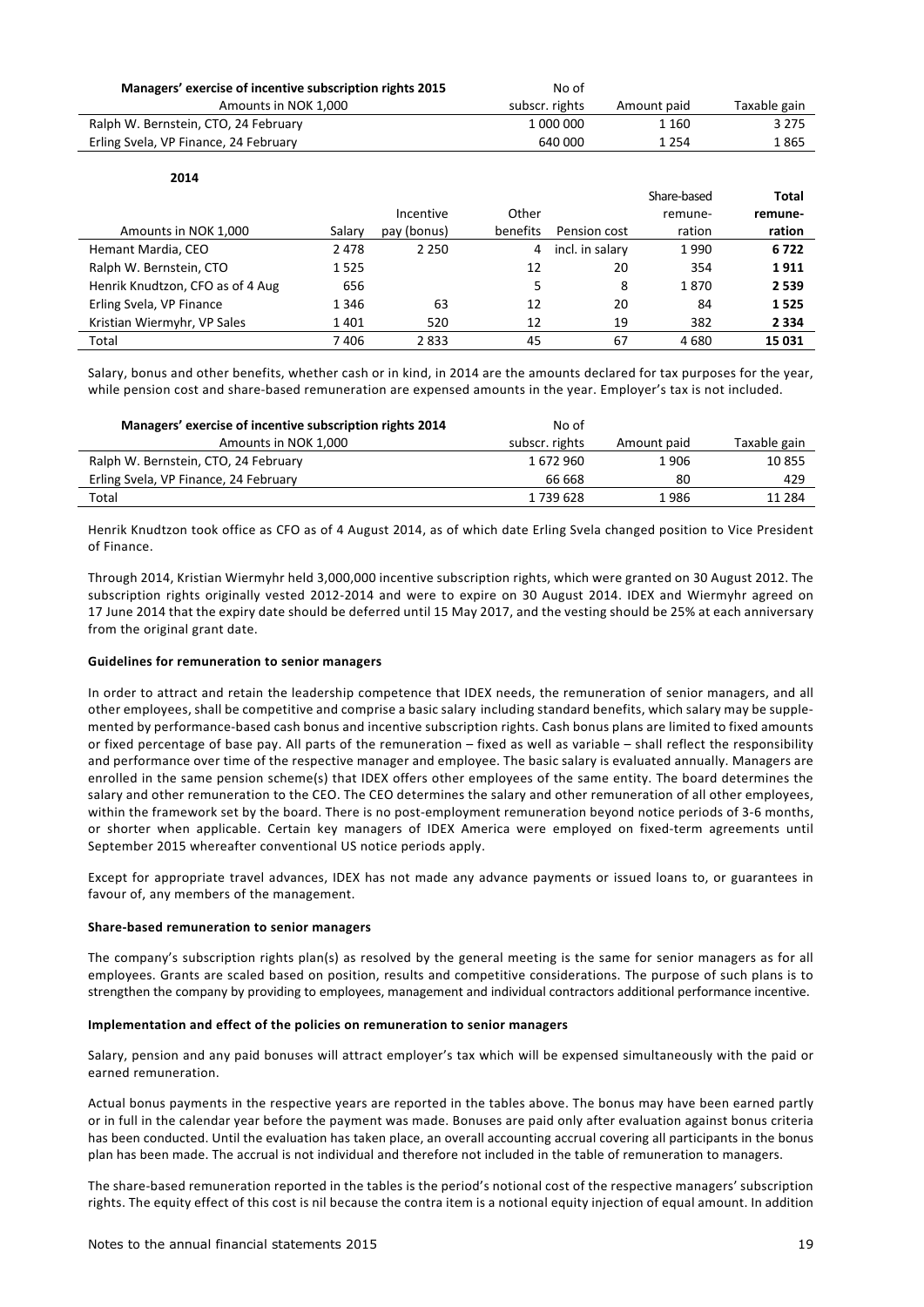the cost of employer's tax on the earned intrinsic value on the balance sheet date, is accrued. The value varies with the share price and may entail a net reversal of cost. For the reported managers in the respective years, the cost accrual for employer's tax on subscription rights in 2015 amounted to NOK 8,940 thousand and the accumulated accrual amounted to NOK 7,682 thousand at the end of the year (2014: NOK 3,040 thousand cost reversal and the accumulated accrual amounted to NOK 1,572 thousand).

On exercise, the actual employer's tax is expensed and the accrual adjusted to cover the remaining subscription rights. The actual cost of the employer's tax is normally funded by the equity paid in on exercise. Managers' exercises of subscription rights in the respective years are shown in the tables above.

For the shareholders an actual or possible exercise will represent a dilution. At the end of 2015, the number of outstanding subscription rights to management including their close associates was 10,450,000, corresponding to 2.0 per cent of the share capital (2014: 14,140,000 outstanding subscription rights corresponding to 3.4 per cent of the share capital at the time).

#### **Board and election committee remuneration**

IDEX has no other obligation to remunerate the board or election committee members in their capacity of board or committee members, than the remuneration being resolved by the annual general meeting upon completion of each year of tenure. The group has not issued any advance payments or loans to, or guarantees in favour of, any board member or election committee member.

The annual general meeting 2015 resolved a board remuneration amounting to NOK 225 thousand per board member for the period from the annual general meeting 2014 to the annual general meeting 2015. The chairman received an additional remuneration of NOK 75 thousand for the service as chairman. Andrew James MacLeod received an additional remuneration of NOK 75 thousand because of additional time spent. The board members had the option to receive part or all of the remuneration in the form of shares. The number of shares corresponded to a gross value of 133 per cent of the board remuneration, for which the board member paid the par value and the shares were locked up for one year. Chairman Morten Opstad chose to take NOK 100 thousand of his remuneration in shares and board members Hanne Høvding and Andrew James MacLeod chose to take the full remuneration in shares. The transactions were completed in the second quarter of 2015.

The annual general meeting 2015 resolved a remuneration to the nomination committee for the period from the annual general meeting 2014 to the annual general meeting 2015 amounting to NOK 15 thousand per member and NOK 25 thousand to its chairman.

Based on the resolutions of the annual general meeting 2015, IDEX has accrued corresponding amounts for board and nomination committee remuneration in the period June-December 2015. The accruals amounted to NOK 985 thousand at the end of 2015 (2014: NOK 679 thousand). The nomination committee shall propose the remunerations for the period June 2015-May 2016 to the annual general meeting 2016.

The company refunds relevant out-of-pocket expenses incurred by the board members.

The board members of the subsidiaries are executives of IDEX ASA or legal advisers. No board remuneration is paid, but the legal advisers charge normal rates for their time spent.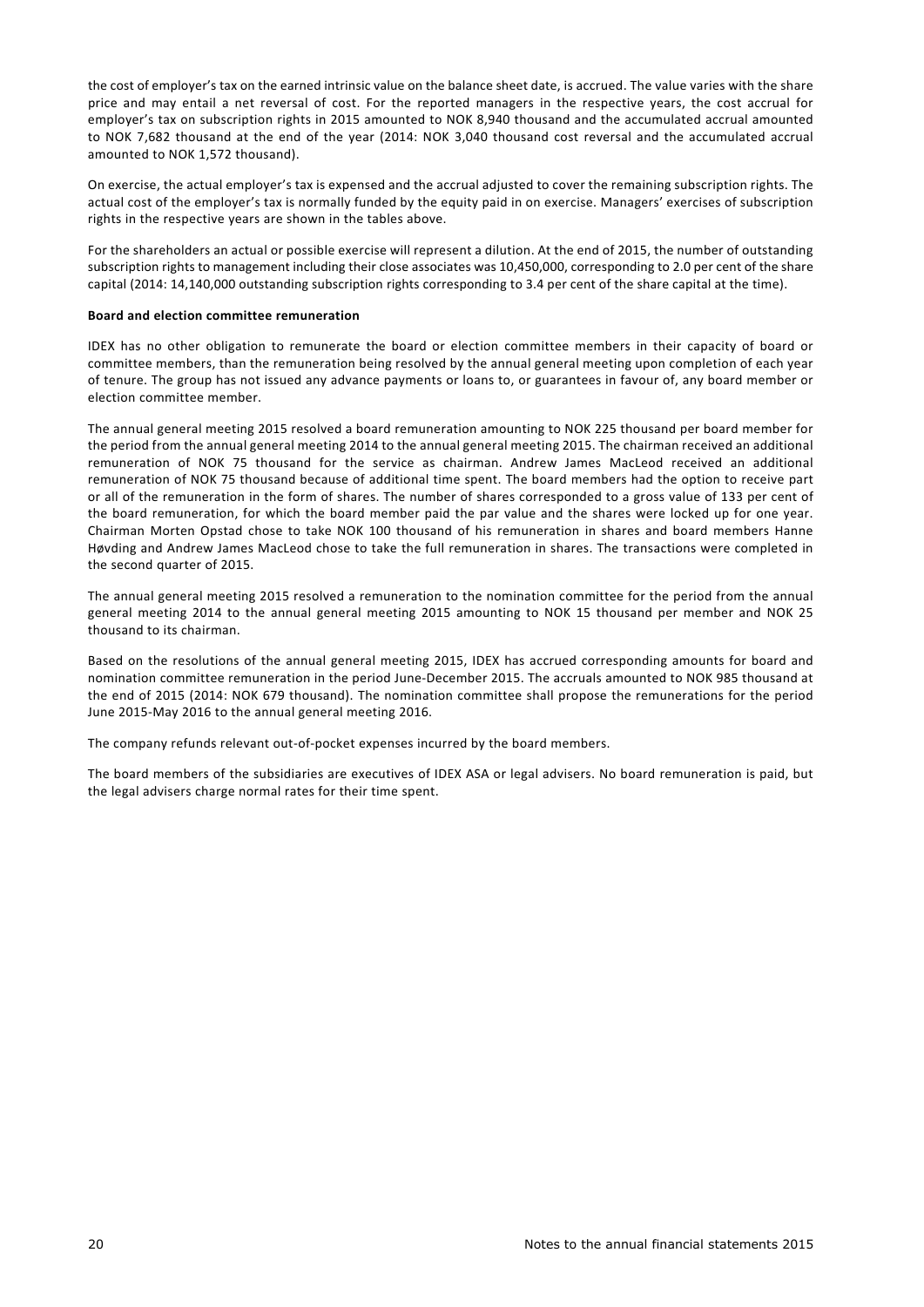# **4. Research and development expenses**

Research costs are expensed when incurred. IDEX's patents and other intellectual property rights created by IDEX are capitalised and held in the balance sheet only when they satisfy the criteria for capitalisation. The same applies to the development costs. IDEX capitalised in 2015 and 2014 development expenses related to the Cardinal fingerprint sensor product. All other development costs and internal costs related to creation of IP have been expensed when incurred. Any grants and contributions to research and development (R&D) that are not revenue, have been credited against costs.

| Amounts in NOK 1,000                          | <b>IDEX</b> group |          | <b>IDEX ASA</b> |         |
|-----------------------------------------------|-------------------|----------|-----------------|---------|
| Research and development expenses             | 2015              | 2014     | 2015            | 2014    |
| Gross R&D expenses                            | 105 862           | 53 275   | 149 959         | 69454   |
| Capitalisation of development expense         | (266)             | (348)    | (266)           | (348)   |
| Government grants credited to cost            | (3 029)           | (1 629)  | (3029)          | (1 629) |
| Net R&D expenses                              | 102 567           | 51 298   | 146 664         | 67477   |
|                                               |                   |          |                 |         |
| Estimated payroll cost related to R&D         | 76 193            | 41 909   | 32779           | 32 110  |
| Capitalisation of development work            | (547)             | (440)    | (547)           | (440)   |
| Net estimated payroll expenses related to R&D | 75 646            | 41 4 6 9 | 32 232          | 31 670  |

# **5. Government grants**

| Amounts in NOK 1.000                      | <b>IDEX group and IDEX ASA</b> |      |
|-------------------------------------------|--------------------------------|------|
| Grants during the year                    | 2015                           | 2014 |
| SkatteFunn (recognised as cost reduction) | 3029                           | 1629 |
| EuroSTARS (recognised as other revenue)   |                                | Q1   |

To receive grants from SkatteFunn, the company has to be a research and development company. It is also required that the company reports progress and achievements as well as project costs to the Research Council of Norway. The Skattefunn grant for 2015 will be paid out in the second half of 2016. There were similar conditions for the EuroStars scheme that was completed in 2014, and the 2014 amount was paid out in 2015.

# **6. Audit and audit fees**

Ernst & Young AS (EY) is the auditor for IDEX ASA and the group. The UK and US subsidiaries have not been subject to local audit. IDEX China's local financial statements for 2015 have been sudbject to local statutory audit by Shanghai Xin Guang Certified Public Accountants Co., Ltd. IDEX UK (IDEX Biometrics UK Ltd.), in which company IDEX ASA holds all the shares, has taken advantage of section 479a of the UK Companies Act 2006 to be exempt from audit of its financial statements for the period 29 August 2014 through 31 December 2015.

EY has conducted audit activities as appropriate for the inclusion of the subsidiaries in the group's financial statements. Audit fees for the statutory audit of IDEX ASA and the IDEX group in 2015 amounted to NOK 450 thousand (2014: NOK 380 thousand), of which NOK 295 thousand related to IDEX ASA (2014: NOK 230 thousand). Fees for other assurance services amounted to NOK 10 thousand (2014: NOK 94 thousand). Fees related to tax assistance amounted to NOK 56 thousand (2014: NOK 101 thousand) and other services, such as confirmations related to capital increases, NOK 83 thousand (2014: NOK 53 thousand). Total fees for 2015 amounted to NOK 599 thousand (2014: NOK 628 thousand). All amounts are excluding VAT.

# **7. Related party transactions**

The company's significant shareholders, board members and management of the group are considered related parties. All transactions with related parties have been carried out on arm's length principle. Salary and board remuneration to related parties has been disclosed in note 3. See also note 15.

The chairman is a partner and chairman of the board in Advokatfirma Ræder DA. The law firm provided services to the company amounting to NOK 5,168 thousand in 2015 (2014: NOK 3,418 thousand). The amount in 2015 includes, among other assignments, Ræder's work with legal assistance in connection with the private placement of 52.5 million shares on 29 April 2015, transfer of listing from Oslo Axess to Oslo Børs on 11 May 2015, as well as the exercises of warrants in the fourth quarter of 2015. (2014 included legal assistance in connection with private placements in the first quarter, and listing prospectus for the private placement in January 2014.) The amounts include accruals.

Larry Ciaccia, who was elected board member at the annual general meeting on 12 May 2015, served on IDEX's nomination committee 2014-2015, for which service the annual general meeting 2015 resolved a remuneration of NOK 15 thousand. Mr. Ciaccia has served on IDEX's Strategy Advisory Committee (SAC) since January 2014 and continues his tenure on the SAC. The SAC service fee is USD 15 thousand per year. Mr. Ciaccia also provides consulting services to IDEX for a fixed fee of USD 50 thousand per year.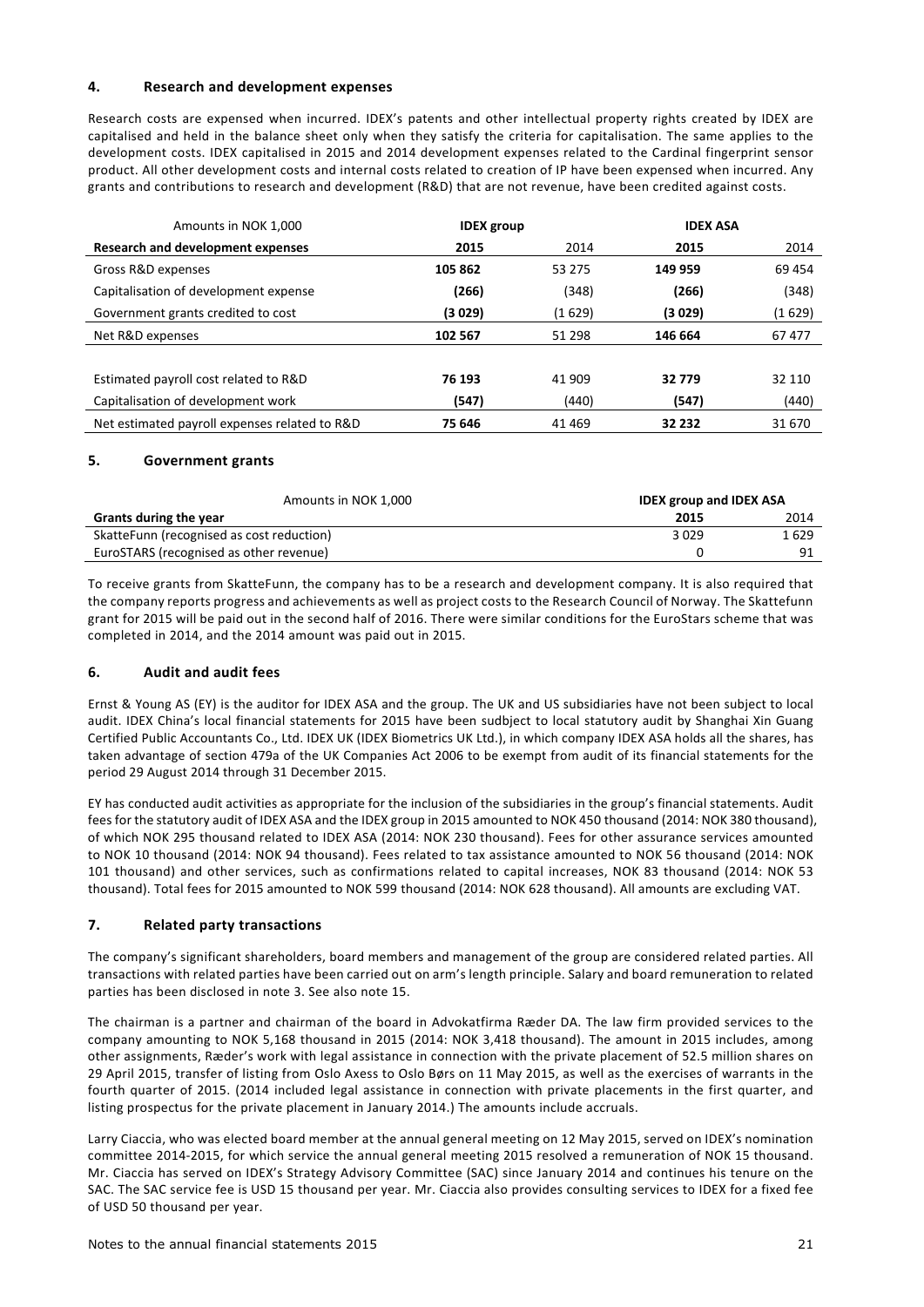On 24 February 2015, Ralph W. Bernstein, CTO at the time, exercised 1,000,000 subscription rights and acquired the corresponding number of shares at a weighted average price of NOK 1.61 per share; board member Hanne Høvding exercised 26,532 subscription rights granted as board remuneration in 2010 and acquired the corresponding number of shares at a price of NOK 1.20 per share; and Erling Svela, VP of Finance, exercised 640,000 subscription rights and acquired the corresponding number of shares at a price of NOK 1.96 per share.

Following the annual general meeting of IDEX on 12 May 2015, chairman Morten Opstad and board members Hanne Høvding and Andrew James MacLeod elected to receive part or full board remuneration in shares. Mr. Opstad acquired 22,031 shares at NOK 0.15 per share instead of NOK 100,000 of his cash board remuneration. Ms. Høvding acquired 49,569 shares at NOK 0.15 per share instead of receiving a cash board remuneration of NOK 225,000. Mr. MacLeod acquired 66,092 shares at NOK 0.15 per share instead of receiving a cash board remuneration of NOK 300,000.

The board resolved on 24 February 2015 to grant 750,000 incentive subscription rights (SRs) at exercise price NOK 5.08 per share to Art Stewart, SVP Product Management, and on 13 October 2015 350,000 SRs at exercise price NOK 8.11 per share to Anthony Sweeney, SVP Engineering. The grants were made under the company's 2014 and 2015 incentive subscription rights plans as resolved at the annual general meetings on 7 May 2014 and 12 May 2015 respectively.

Robert N. Keith assists IDEX in strategic analysis and in dealing with larger, international, prospective partners. Mr. Keith's fee for his services amounts to NOK 2.0 million per year.

Charles Street International Ltd, which is a shareholder in IDEX, earned fees amounting to NOK 14.9 million, paid partly in shares, for providing services to IDEX in 2015.

There were no overdue open items with related parties at the end of 2015 or 2014. See also note 17.

The subsidiaries are also close relations to the parent company. See note 1, 12 and 17.

The parent company purchases various services from the subsidiaries IDEX America and IDEX UK at arm's length basis. The subsidiaries are funded by reasonable equity and interest-free advances as well as interest-bearing loans at arm's length interest rate. The parent company has injected equity in IDEX China. IDEX China is using its equity to fund its activities. See note 17.

| Amounts in NOK 1,000             | <b>IDEX ASA's cost of services</b><br>from subsidiaries |        | Interest-income to IDEX ASA<br>from subsidiaries |          |
|----------------------------------|---------------------------------------------------------|--------|--------------------------------------------------|----------|
| Intra-group transactions         | 2015                                                    | 2014   | 2015                                             | 2014     |
| <b>IDEX America Inc.</b>         | 78 782                                                  | 42 956 | 78                                               | $\Omega$ |
| <b>IDEX Holding Company Inc.</b> | 0                                                       |        |                                                  | $\Omega$ |
| <b>IDEX Biometrics UK Ltd.</b>   | 7405                                                    | 342    | h                                                | 0        |
| Total                            | 86 187                                                  | 43 308 | 84                                               | 0        |

There were no overdue payables between any of the group companies at the end of 2015 or 2014.

#### **8. Income tax expense**

| Amounts in NOK 1,000                              | <b>IDEX</b> group |           | <b>IDEX ASA</b> |           |  |  |                 |  |
|---------------------------------------------------|-------------------|-----------|-----------------|-----------|--|--|-----------------|--|
| Specification of the tax expense for the year     | 2015              | 2014      | 2014            | 2014      |  |  |                 |  |
| Payable taxes on the result of the year           | 541               | 563       | 0               | 0         |  |  |                 |  |
| Change in deferred tax asset/liability            | 0                 | 0         | 0               | 0         |  |  |                 |  |
| Tax expense on net result                         | 541               | 563       | 0               | 0         |  |  |                 |  |
|                                                   |                   |           |                 |           |  |  |                 |  |
| Amounts in NOK 1,000                              | <b>IDEX</b> group |           |                 |           |  |  | <b>IDEX ASA</b> |  |
| Computation of taxes payable for the year         | 2015              | 2014      | 2015            | 2014      |  |  |                 |  |
| Net result before taxes                           | (228 290)         | (122 544) | (231526)        | (125725)  |  |  |                 |  |
| Permanent differences                             | (38494)           | (1 757)   | (38494)         | (1757)    |  |  |                 |  |
| Changes in temporary differences                  | 10730             | (8 856)   | 10730           | (8 856)   |  |  |                 |  |
| Basis for taxes payable                           | (256 054)         | (133 157) | (259 290)       | (136 338) |  |  |                 |  |
| Calculated taxes payable on current year's result |                   |           |                 |           |  |  |                 |  |
| in the UK and the USA                             | 541               | 563       | 0               | 0         |  |  |                 |  |
| 27 % tax, representing taxes payable on current   |                   |           |                 |           |  |  |                 |  |
| year's result in Norway                           | 0                 | $\Omega$  | 0               | 0         |  |  |                 |  |
| Taxes payable on current year's result            | 541               | 563       | 0               | 0         |  |  |                 |  |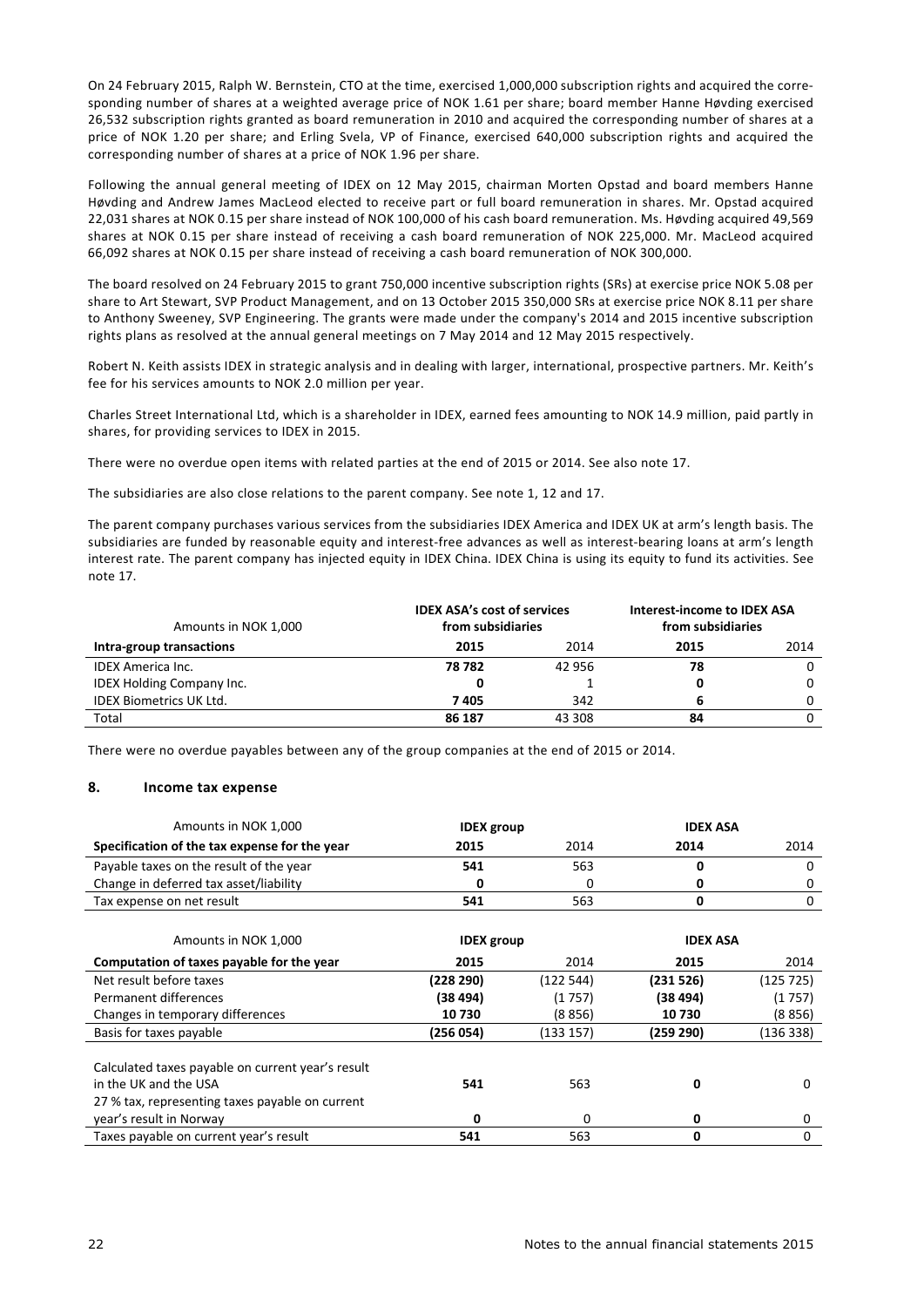|              |              | Change                       |                          |
|--------------|--------------|------------------------------|--------------------------|
| 31 Dec. 2015 | 31 Dec. 2014 | 2015                         | 2014                     |
| (10072)      | 658          | (10730)                      | 8856                     |
| 31 Dec. 2015 | 31 Dec. 2014 | 2015                         | 2014                     |
| (10072)      | 658          | (10730)                      | 8856                     |
|              |              | <b>Temporary differences</b> | in temporary differences |

| Amounts in NOK 1,000                          | <b>IDEX</b> group |              | <b>IDEX ASA</b> |              |
|-----------------------------------------------|-------------------|--------------|-----------------|--------------|
| Specification of temporary differences        | 31 Dec. 2015      | 31 Dec. 2014 | 31 Dec. 2015    | 31 Dec. 2014 |
| Employer's tax on share-based remuneration    | (13900)           | (2 230)      | (13900)         | (2 230)      |
| <b>Fixed Assets</b>                           | 3828              | 2888         | 3828            | 2888         |
| Total                                         | (10072)           | 658          | (10072)         | 658          |
|                                               |                   |              |                 |              |
| Amounts in NOK 1,000                          | <b>IDEX</b> group |              | <b>IDEX ASA</b> |              |
| <b>Specification of deferred taxes</b>        | 31 Dec. 2015      | 31 Dec. 2014 | 31 Dec. 2015    | 31 Dec. 2014 |
| Losses carried forward                        | (761889)          | (502 599)    | (761889)        | (502 599)    |
| Temporary differences                         | (10072)           | 658          | (10072)         | 658          |
| Basis for deferred taxes                      | (771 961)         | (501 941)    | (771 961)       | (501941)     |
| Calculated deferred tax, 27 % Norway          | 192 990           | 135 524      | 192 990         | 135 524      |
| Deferred tax asset in the balance sheet       | 0                 | $\Omega$     | 0               | $\Omega$     |
|                                               |                   |              |                 |              |
| Amounts in NOK 1,000                          | <b>IDEX</b> group |              | <b>IDEX ASA</b> |              |
| Specification of payable taxes                |                   |              |                 |              |
| in the balance sheet                          | 31 Dec. 2015      | 31 Dec. 2014 | 31 Dec. 2015    | 31 Dec. 2014 |
| Taxes payable on this year's result           | 541               | 563          | 0               | 0            |
| Total taxes payable                           | 541               | 563          | 0               | $\mathbf{0}$ |
|                                               |                   |              |                 |              |
| Amounts in NOK 1,000                          | <b>IDEX</b> group |              | <b>IDEX ASA</b> |              |
| Specification of actual tax expense           | 2015              | 2014         | 2015            | 2014         |
| Result (loss) before tax                      | (228 290)         | (122 544)    | (231 526)       | (125725)     |
| Theoretical tax expense (income), 27 % Norway | (62512)           | (33946)      | (62512)         | (33946)      |
| Calculated tax expense (income), UK and USA   | 541               | 563          |                 |              |
| Tax on permanent differences                  | (10393)           | (474)        | (10393)         | (474)        |
| Change in tax rate from 28 % to 27 % in 2013  |                   |              |                 |              |
| Change in deferred tax asset                  |                   |              |                 |              |
| not recognised on 31 December                 | 72 905            | 34 4 20      | 72 905          | 34 4 20      |
| Actual tax expense (income)                   | 541               | 563          | 0               | 0            |

The accumulated deferred tax asset amounting to NOK 193.0 million is virtually entirely related to tax losses carry forward in Norway (2014: NOK 135.5 million). IDEX has not generated taxable profits in prior years. At 31 December 2015 there was not sufficiently convincing evidence that sufficient taxable profit will be generated, against which the unused tax losses could be applied. Consequently, no deferred tax asset has been recognised. There are no restrictions as to how long tax losses may be carried forward.

# **9. Earnings per share**

Earnings per share shall be calculated by dividing the profit or loss for the period by the weighted average number of ordinary shares outstanding in the year. Earnings per fully diluted share shall be calculated based on the result for the year divided by the weighted average number of fully diluted shares. In case of a net loss, the dilution would reduce the loss per share. In that case the effect of dilution is not taken into account.

|                                                                       | <b>IDEX</b> group |             |  |
|-----------------------------------------------------------------------|-------------------|-------------|--|
|                                                                       | 2015              | 2014        |  |
| Net profit (loss) for the year (NOK 1,000)                            | (228831)          | (123 107)   |  |
| Number of ordinary shares in issue at 31 December                     | 531 009 416       | 413 488 862 |  |
| Weighted average basic number of ordinary shares                      | 459 123 063       | 406 478 449 |  |
| Weighted average diluted number of shares                             | 471 523 685       | 419 718 850 |  |
| Basic and diluted profit (loss) per share in the year (NOK per share) | (0.50)            | (0.30)      |  |

The diluted number of shares has been calculated by the treasury stock method. If the exercise price of subscription rights exceeds the average share price in the period, the subscription rights or warrants are not counted as being dilutive.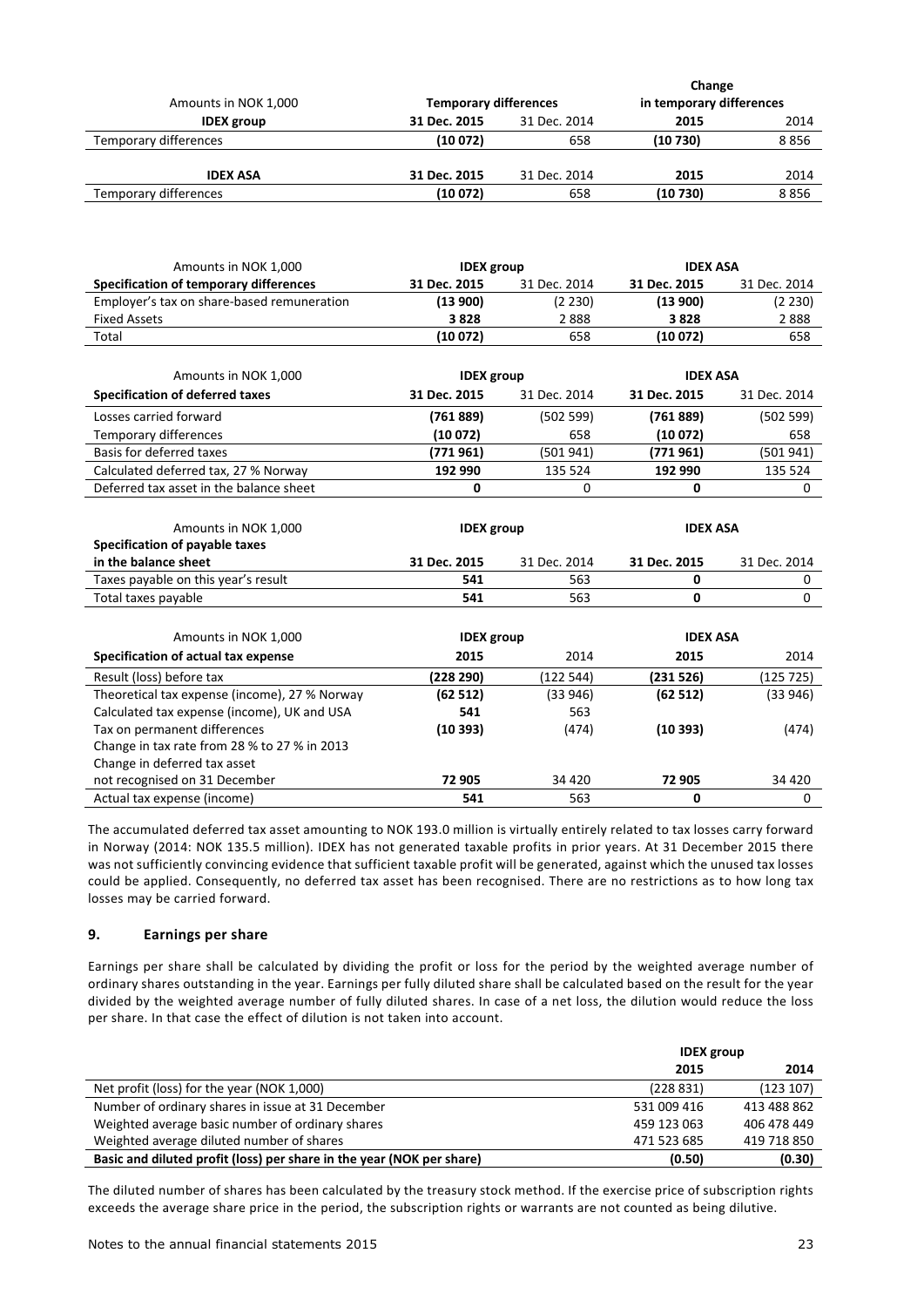#### **10. Intangible assets**

| <b>Total intangible assets</b>                 | <b>IDEX</b> group |                | <b>IDEX ASA</b> |                |
|------------------------------------------------|-------------------|----------------|-----------------|----------------|
| Amounts in NOK 1,000                           | 2015              | 2014           | 2015            | 2014           |
| Depreciation period (straight line, years)     | 3.10 and 17       | 3.10 and 17    | 3, 10 and 17    | 3, 10 and 17   |
| Cost at 1 january                              | 52 678            | 23 600         | 52 678          | 23 600         |
| <b>Additions</b>                               | 813               | 29078          | 813             | 29 0 78        |
| Disposals at cost                              |                   |                |                 |                |
| Currency adjustment                            |                   |                |                 |                |
| <b>Cost at 31 December</b>                     | 53 491            | 52 678         | 53 491          | 52 678         |
| Accumulated depreciation at 1 January          | 1613              | 403            | 1613            | 403            |
| Depreciation and impairment                    | 4 4 4 6           | 1 2 1 0        | 4 4 4 6         | 1 2 1 0        |
| Accumulated depreciation of disposed items     |                   |                |                 |                |
| Currency adjustment                            |                   |                |                 |                |
| Accumulated depr. and impairmt. at 31 December | 6059              | 1613           | 6059            | 1613           |
| <b>Book value at 31 December</b>               | 47 432            | 51065          | 47432           | 51 065         |
| Goodwill                                       |                   |                |                 |                |
| Goodwill                                       | <b>IDEX</b> group |                | <b>IDEX ASA</b> |                |
| Amounts in NOK 1,000                           | 2015              | 2014           | 2015            | 2014           |
| Depreciation period (straight line, years)     | not applicable    | not applicable | not applicable  | not applicable |
| Cost at 1 january                              | 8 2 6 0           | 8 2 6 0        | 8 2 6 0         | 8 2 6 0        |
| <b>Additions</b>                               |                   |                |                 |                |
| Disposals at cost                              |                   |                |                 |                |
| Currency adjustment                            |                   |                |                 |                |
| <b>Cost at 31 December</b>                     | 8 2 6 0           | 8 2 6 0        | 8 2 6 0         | 8 2 6 0        |
| Accumulated impairment at 1 January            |                   |                |                 |                |
| Impairment                                     |                   |                |                 |                |
| Accumulated impairment of disposed items       |                   |                |                 |                |
| Currency adjustment                            |                   |                |                 |                |
| <b>Accumulated impairment at 31 December</b>   | 0                 | $\Omega$       | 0               | $\Omega$       |
| <b>Book value at 31 December</b>               | 8 2 6 0           | 8 2 6 0        | 8 2 6 0         | 8 2 6 0        |

IDEX acquired assets and intellectual property rights from PicoField Technologies, Inc. on 23 September 2013. The purchase amount, USD 4.0 million, corresponding to NOK 23.6 million, was allocated to identifiable assets and goodwill. The goodwill was primarily attributed to the expected benefit from the IP and know-how arriving with the identifiable assets and the employees. Under IFRS goodwill is not depreciated but impairment tested at each year end. For tax purposes, the goodwill will depreciate by 20 per cent annually on declining balance.

Goodwill has not been allocated because there is only one cash generating unit in the group. IDEX performed the annual impairment test on 31 December 2015. The recoverable amount has been determined based on the fair value of the equity of IDEX, based on the share price at 31 December 2015. The fair value of the equity at 31 December 2015 was NOK 5,602 million, while the book value of equity was NOK 747 million. No impairment charge has been made. IDEX is not aware of any circumstances that indicate that the goodwill may be impaired at the date of these financial statements.

| Other intangible assets                        |                   |          |                 |      |
|------------------------------------------------|-------------------|----------|-----------------|------|
| <b>Capitalised development costs</b>           | <b>IDEX</b> group |          | <b>IDEX ASA</b> |      |
| Amounts in NOK 1,000                           | 2015              | 2014     | 2015            | 2014 |
| Depreciation period (straight line, years)     | з                 | 3        | з               | 3    |
| Cost at 1 january                              | 788               | 0        | 788             | 0    |
| <b>Additions</b>                               | 813               | 788      | 813             | 788  |
| Disposals at cost                              |                   |          |                 |      |
| Currency adjustment                            |                   |          |                 |      |
| <b>Cost at 31 December</b>                     | 1601              | 788      | 1601            | 788  |
| Accumulated depreciation at 1 January          |                   |          |                 |      |
| Depreciation and impairment                    | 285               |          | 285             |      |
| Accumulated depreciation of disposed items     |                   |          |                 |      |
| Currency adjustment                            |                   |          |                 |      |
| Accumulated depr. and impairmt. at 31 December | 285               | $\Omega$ | 285             | 0    |
| <b>Book value at 31 December</b>               | 1316              | 788      | 1316            | 788  |

IDEX's patents and other intellectual property rights created by IDEX are not held in the balance sheet because they do not satisfy the criteria for capitalisation. The same applies to the development costs until and including financial year 2013. Upon commencement of commercial shipments of Cardinal sensors in the fourth quarter of 2014, IDEX has capitalised in 2014 those development expenses incurred in 2014 which were related to Cardinal. The capitalisation amounted to NOK 788 thousand.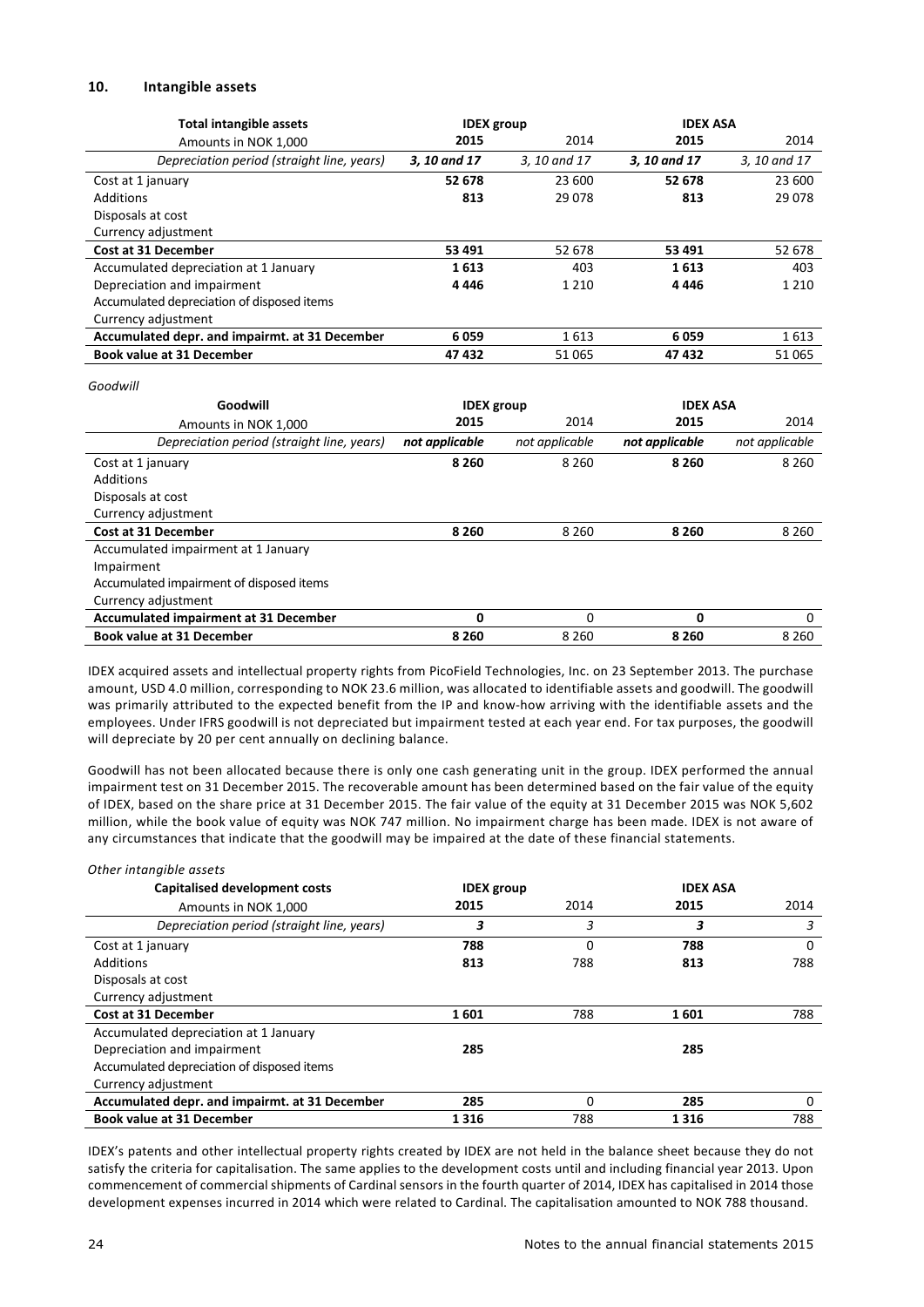| <b>Acquired patents</b>                        | <b>IDEX</b> group |          | <b>IDEX ASA</b> |          |
|------------------------------------------------|-------------------|----------|-----------------|----------|
| Amounts in NOK 1,000                           | 2015              | 2014     | 2015            | 2014     |
| Depreciation period (straight line, years)     | 10, 17            | 10, 17   | 10, 17          | 10, 17   |
| Cost at 1 january                              | 42 450            | 14 160   | 42 450          | 14 160   |
| <b>Additions</b>                               |                   | 28 290   |                 | 28 290   |
| Disposals at cost                              |                   |          |                 |          |
| Currency adjustment                            |                   |          |                 |          |
| <b>Cost at 31 December</b>                     | 42 450            | 42 450   | 42 450          | 42 450   |
| Accumulated depreciation at 1 January          | 1093              | 273      | 1093            | 273      |
| Depreciation and impairment                    | 3771              | 820      | 3771            | 820      |
| Accumulated depreciation of disposed items     |                   |          |                 |          |
| Currency adjustment                            |                   |          |                 |          |
| Accumulated depr. and impairmt. at 31 December | 4864              | 1093     | 4864            | 1093     |
| <b>Book value at 31 December</b>               | 37 586            | 41 3 5 7 | 37 586          | 41 3 5 7 |

The assets and intellectual property rights acquired from PicoField on 23 September 2013 and from Roger Bauchspies on 30 December 2014 have been capitalised in accordance with IFRS and is depreciated over the estimated economic useful life, viz. the lifetime of the respective patent(s).

| Customer and supplier files and relationships  | <b>IDEX</b> group |         | <b>IDEX ASA</b> |         |
|------------------------------------------------|-------------------|---------|-----------------|---------|
| Amounts in NOK 1,000                           | 2015              | 2014    | 2015            | 2014    |
| Depreciation period (straight line, years)     | 3                 | 3       | 3               | 3       |
| Cost at 1 january                              | 1 1 8 0           | 1 1 8 0 | 1 1 8 0         | 1 1 8 0 |
| Additions                                      |                   |         |                 |         |
| Disposals at cost                              |                   |         |                 |         |
| Currency adjustment                            |                   |         |                 |         |
| <b>Cost at 31 December</b>                     | 1 1 8 0           | 1 1 8 0 | 1 1 8 0         | 1 1 8 0 |
| Accumulated depreciation at 1 January          | 520               | 130     | 520             | 130     |
| Depreciation and impairment                    | 390               | 390     | 390             | 390     |
| Accumulated depreciation of disposed items     |                   |         |                 |         |
| Currency adjustment                            |                   |         |                 |         |
| Accumulated depr. and impairmt. at 31 December | 910               | 520     | 910             | 520     |
| <b>Book value at 31 December</b>               | 270               | 660     | 270             | 660     |

Customer files and relationships were acquired from Picofield on 23 September 2013 and depreciate over the estimated economic useful life of 3 years.

The capitalised development costs, acquired patents and customer and supplier files and relationships remain intact and in use. IDEX is not aware of any circumstances that indicate that these other intangible assets may be impaired at the date of these financial statements.

#### **11. Tangible fixed assets**

|                                                | <b>IDEX</b> group |         | <b>IDEX ASA</b> |         |
|------------------------------------------------|-------------------|---------|-----------------|---------|
| Amounts in NOK 1,000                           | 2015              | 2014    | 2015            | 2014    |
| Depreciation period (straight line), years     | $3 - 5$           | $3 - 5$ | $3 - 5$         | $3 - 5$ |
| Cost at 1 january                              | 8045              | 2 4 0 7 | 2763            | 1701    |
| <b>Additions</b>                               | 2624              | 4824    | 1494            | 1062    |
| Disposals at cost                              |                   |         |                 |         |
| Currency adjustment                            | 1086              | 814     |                 |         |
| <b>Cost at 31 December</b>                     | 11755             | 8045    | 4 2 5 7         | 2 7 6 3 |
| Accumulated depreciation at 1 January          | 2457              | 1 2 2 9 | 1529            | 1088    |
| Depreciation                                   | 2 3 8 8           | 1098    | 669             | 441     |
| Accumulated depreciation of disposed items     |                   |         |                 |         |
| Currency adjustment                            | 334               | 130     |                 |         |
| <b>Accumulated depreciation at 31 December</b> | 5 1 7 9           | 2457    | 2 1 9 8         | 1529    |
| <b>Book value at 31 December</b>               | 6576              | 5 5 8 8 | 2059            | 1 2 3 4 |

Fixed assets at the end of 2015 comprised upgrades, fixtures and fittings of leased facilities and office furniture, personal computers and servers with professional software, and laboratory instruments. Investments in progress amounted to NOK 252 thousand in IDEX group and IDEX ASA (2014: 0 (nil) for the group as well as the parent company).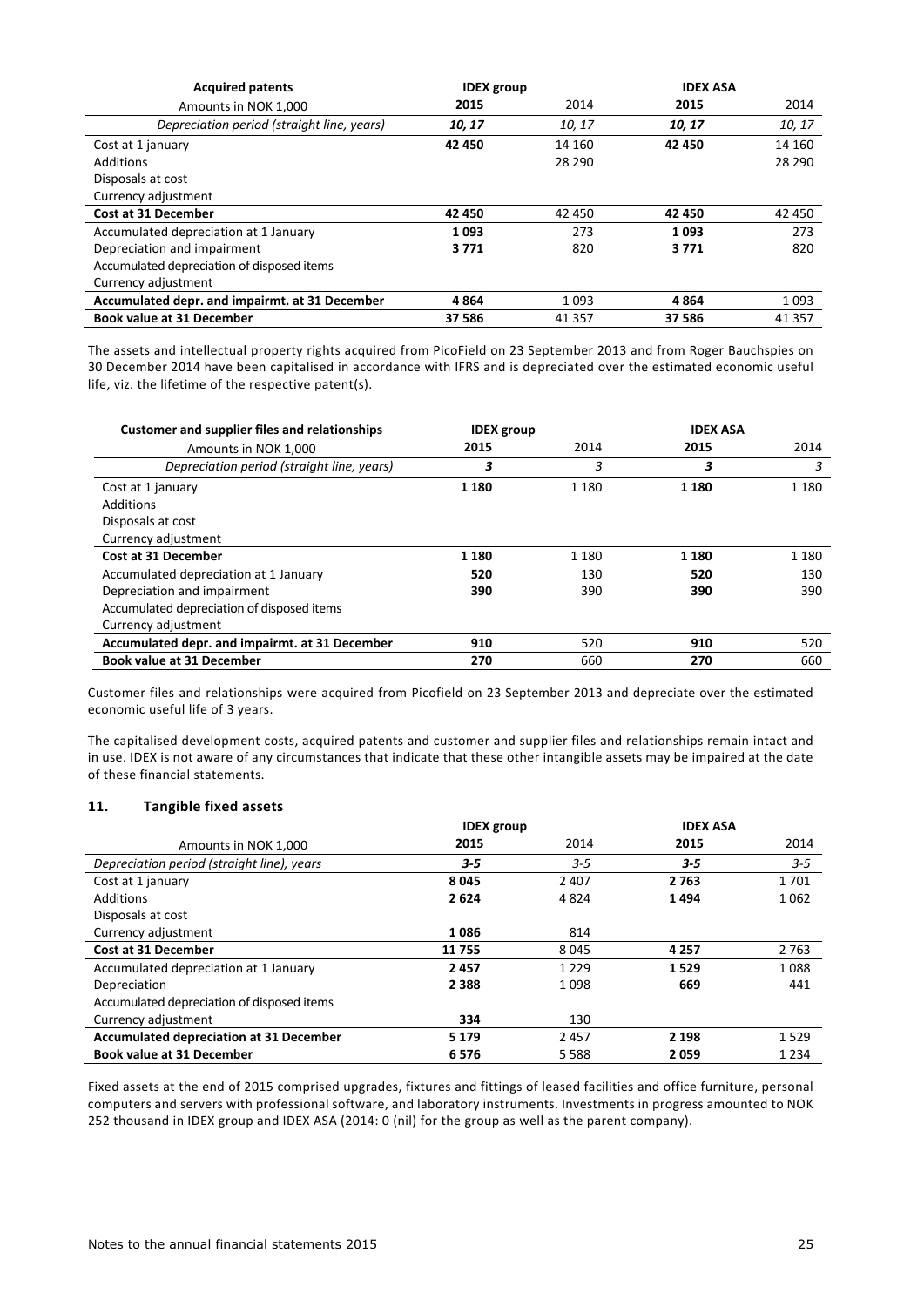# **12. Subsidiaries**

The subsidiaries provide various services to the parent company, mainly within technical development, supply-chain administration and customer interface, and marketing services to IDEX ASA.

| Amounts in NOK 1,000                              |           |                |                 | Equity       |
|---------------------------------------------------|-----------|----------------|-----------------|--------------|
| Subsidiaries as at 31 December 2015               | Ownership | Share of votes | Net profit 2015 | 31 Dec. 2015 |
| <b>IDEX Biometrics UK Ltd., England</b>           | 100 %     | 100 %          | 221             | 249          |
| <b>IDEX Holding Company Inc., Delaware, USA</b>   | 100 %     | 100 %          | (6)             | 81           |
| IDEX America Inc., Delaware, USA                  | 100 %     | 100 %          | 2444            | 4 1 9 5      |
| IDEX Electronics (Shanghai) Co., Ltd, P. R. China | 100 %     | 100 %          | (1507)          | 176          |

IDEX Biometrics UK Ltd. (IDEX UK) was incorporated on 29 August 2014 and commenced operations in the second half of 2014. The registered office is in Manchester, England. IDEX UK has taken advantage of section 479a of the UK Companies Act 2006 to be exempt from audit of its financial statements for the period 29 August 2014 through 31 December 2015.

IDEX Holding Company Inc. (IDEX Holding) is a holding company for the activities in the USA. The operating company, IDEX America Inc. (IDEX America), is held by IDEX Holding. IDEX Holding and IDEX America were established in 2013 when operations commenced. IDEX America's main facility is in Tewksbury, Massachusetts, USA.

IDEX Electronics (Shanghai) Co., Ltd. (IDEX China) was established on 26 June 2015 and commenced activities in the second half of 2015. The company is located in Shanghai.

# **13. Cash and bank deposits**

Cash and bank deposits amounted to NOK 763,716 thousand at the end of 2015 (2014: NOK 227,961 thousand). Of this amount, NOK 3,119 thousand was employees' withheld payroll tax deposits (2014: NOK 1,210 thousand). Only the withheld payroll tax deposits were restricted. Deposits for rent of facilities or utilities have not been included in bank deposits.

| Amounts in NOK 1,000               |              | <b>IDEX</b> group |  |  |
|------------------------------------|--------------|-------------------|--|--|
| Cash and bank deposits by currency | 31 Dec. 2015 | 31 Dec. 2014      |  |  |
| <b>NOK</b>                         | 749 258      | 222 687           |  |  |
| <b>CNY</b>                         | 134          |                   |  |  |
| GBP                                | 1656         |                   |  |  |
| USD                                | 12 6 68      | 5 2 7 4           |  |  |
| Total                              | 763 716      | 227 961           |  |  |

# **14. Restricted assets**

IDEX has placed an amount corresponding to about 6 months' rent and allocations of its leasehold facilities, and 3 months' rent for the CEO's commuter apartment, into escrow accounts for the benefit of the respective landlords. At the end of 2015, the escrow accounts amounted to NOK 1,155 thousand (2014: NOK 1,143 thousand).

No other assets have been pledged as security or are otherwise restricted. See note 13.

# **15. Share capital and shareholder information, warrants and incentive subscription rights**

There is one class of shares, and all shares have equal rights and are freely negotiable. There were 531,009,416 shares in the company on 31 December 2015, compared to 413,488,862 shares on 31 December 2014. The share capital is fully paid in. The par value of the shares is NOK 0.15 (15 Norwegian øre) per share. At the end of 2015 there were 2,606 shareholder accounts compared to 2,027 at the end of 2014. IDEX does not hold any of its own shares.

| Number of shares, warrants                                      |                 |               |
|-----------------------------------------------------------------|-----------------|---------------|
| 2015                                                            | <b>Warrants</b> | <b>Shares</b> |
| <b>Balance at 1 January</b>                                     | 30 000 000      | 413 488 862   |
| Private placement and issue of warrants on 29 April             | 26 250 000      | 52 500 000    |
| Share issue (board remuneration) on 13 May                      |                 | 137 692       |
| Private placement of shares (in lieu of cash payment) on 2 July |                 | 3 150 000     |
| Exercise of warrants 16 November and 4 December                 | (56250000)      | 56 250 000    |
| Exercises of incentive subscription rights on several dates     |                 | 5482862       |
| <b>Balance at 31 December</b>                                   | 0               | 531 009 416   |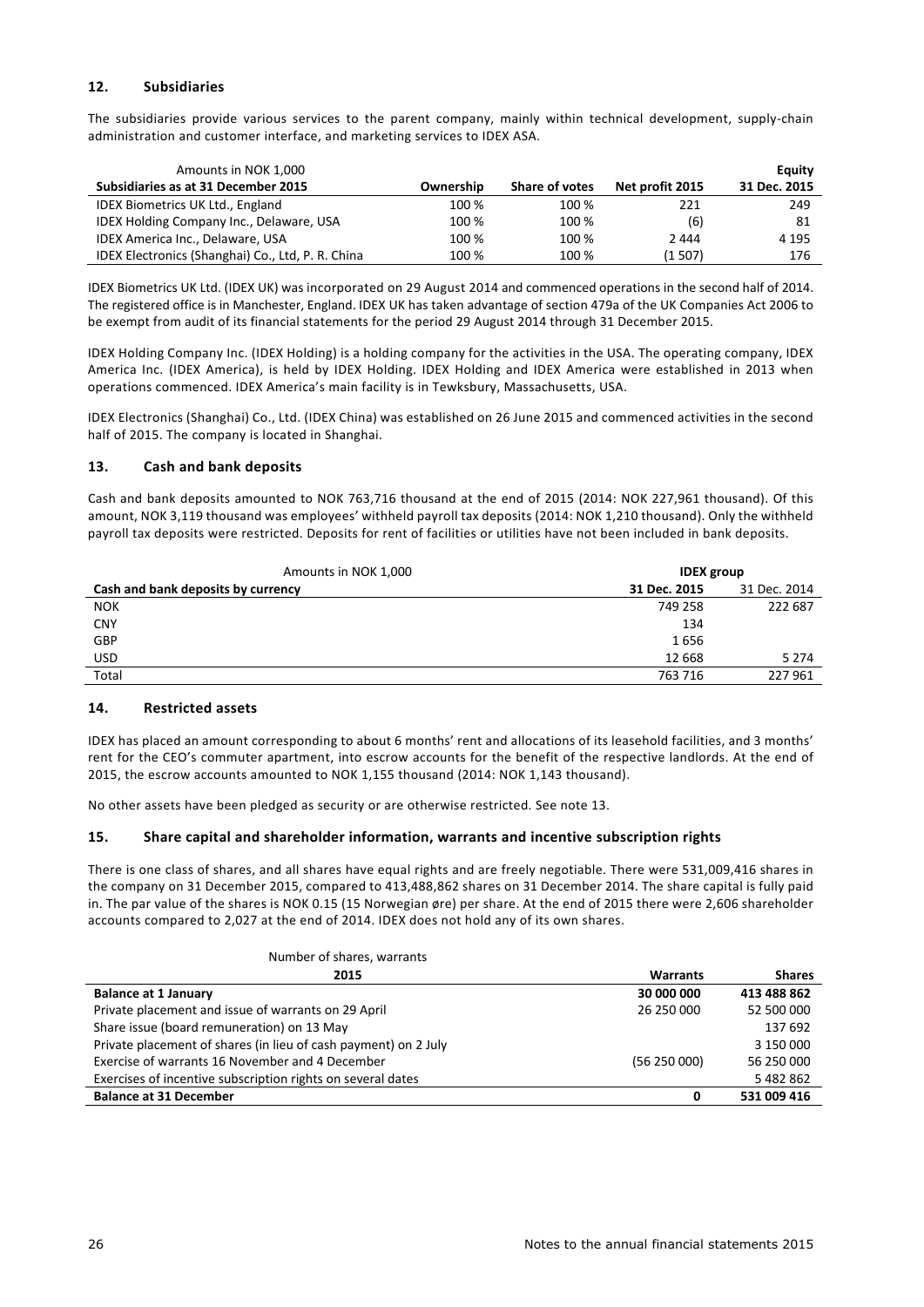| 2014                                                                    | <b>Warrants</b> | <b>Shares</b> |
|-------------------------------------------------------------------------|-----------------|---------------|
| <b>Balance at 1 January</b>                                             | 0               | 344 707 732   |
| Private placement on 29 January                                         | 30 000 000      | 60 000 000    |
| Private placement on 20 March                                           |                 | 2 400 000     |
| Share issue (board remuneration) on 8 May                               |                 | 63 897        |
| Share issue to Roger Bauchspies, resolved 30 December, not issued       |                 | 500 000       |
| Exercises of incentive subscription rights on 24 February and 2 October |                 | 5817233       |
| <b>Balance at 31 December</b>                                           | 30 000 000      | 413 488 862   |

#### *2015:*

Funds managed by Woodford Investment Management LLP (Woodford funds) acquired 52,500,000 new shares in IDEX at NOK 5.65 per share on 29 April 2015. The pricing of the shares was based on market prices up to 19 March 2015, when the investment terms were substantially agreed. The share issue was resolved by an extraordinary general meeting on 29 April 2015. In connection with the placement, the funds also received 26,250,000 warrants, each at an exercise price of NOK 8.50. The warrants were open to be exercised 12 months after the date of their issue and would expire 24 months after issue.

IDEX issued 3,150,000 shares at NOK 5.65 per share on 2 July 2015 to settle a payable amounting to NOK 17.8 million. 1,050,000 shares are restricted for six months and 1,050,000 shares are restricted for 12 months. The shares were issued under the authorisation to the board to issue shares, resolved by the annual general meeting on 12 May 2015. The board chose to apply the existing shareholders' waiver of their preemptive right to subscribe for shares because the share issue settled a payable debt related to the private placement of shares to the Woodford funds.

Funds managed by Invesco Asset Management Limited exercised 30,000,000 warrants at NOK 7.50 per share on 16 November 2015. The Woodford funds exercised 26,250,000 warrants at NOK 8.50 per share on 4 December 2015.

Several employees exercised vested incentive subscription rights on several occasions in 2015, in a combined total of 5,482,862 shares at average price NOK 1.50 per share.

Costs related to share issues have been charged against equity, and amounted to NOK 46,452 thousand in 2015.

#### *2014:*

Funds managed by Invesco Asset Management Limited (Invesco funds) acquired 60,000,000 new shares in IDEX at NOK 5.00 per share in January 2014. The pricing of the shares was based on pricing up to 20 December 2013, when the investment terms were substantially agreed. The share issue was resolved by an extraordinary general meeting on 29 January 2014. In connection with the placement, the funds managed by Invesco also received 30,000,000 warrants, each at an exercise price of NOK 7.50. The warrants were open to be exercised 12 months after the date of their issue and would expire 24 months after issue.

IDEX issued 2,400,000 shares at NOK 5.00 pershare on 20 March 2014 to settle a payable amounting to NOK 12.0 million. 800,000 shares are restricted for six months and 800,000 shares are restricted for 12 months. The shares were issued under the authorisation to the board to issue shares, resolved by the annual general meeting on 16 May 2013. The board chose to apply the existing shareholders' waiver of their preemptive right to subscribe for shares because the share issue settled a payable debt related to the private placement of shares to the Invesco funds.

In connection with the acquisition of patents and other IP from Roger Bauchspies on 30 December 2014, the board resolved a private placement of 500,000 new shares to Roger Bauchspies. The shares were issued at a subscription price equal to the par value per share of NOK 0.15, and are restricted on agreed terms. The subscription amount was paid and the shares were issued in January 2015. The fair value of the work for the share discount has been expensed in R&D with a corresponding injection of other equity amounting to NOK 1,300 thousand.

Several employees exercised vested incentive subscription rights on two occasions in 2014, in a combined total of 5,817,233 shares at average price NOK 1.13 per share.

Costs related to share issues have been charged against equity, and amounted to NOK 13,226 thousand in 2014.

|                                                                              | Number of  | Percent of |
|------------------------------------------------------------------------------|------------|------------|
| Shareholders registered at 31 December 2015                                  | shares     | shares     |
| Sundvall Holding AS                                                          | 62 968 417 | 11.9%      |
| Invesco Perpetual High Income Fund                                           | 53 228 391 | 10.0%      |
| The Northern Trust Company (nominee)                                         | 48 800 054 | 9.2%       |
| Charles Street International Ltd                                             | 38 157 236 | 7.2%       |
| The Bank of New York Mellon SA/NV (nominee)                                  | 36 791 618 | 6.9%       |
| Euroclear Bank S.A./N.V. (nominee)                                           | 33 891 379 | 6.4 %      |
| The Northern Trust Company Re UKDP (nominee)                                 | 28 927 688 | 5.4 %      |
| The Northern Trust Company (nominee)                                         | 17 568 975 | 3.3%       |
| Colargol Invest AS                                                           | 15 875 318 | 3.0%       |
| Smart Riches Ltd (World Wide Touch Technology (Holdings) Ltd)<br>(continues) | 13 613 617 | 2.6%       |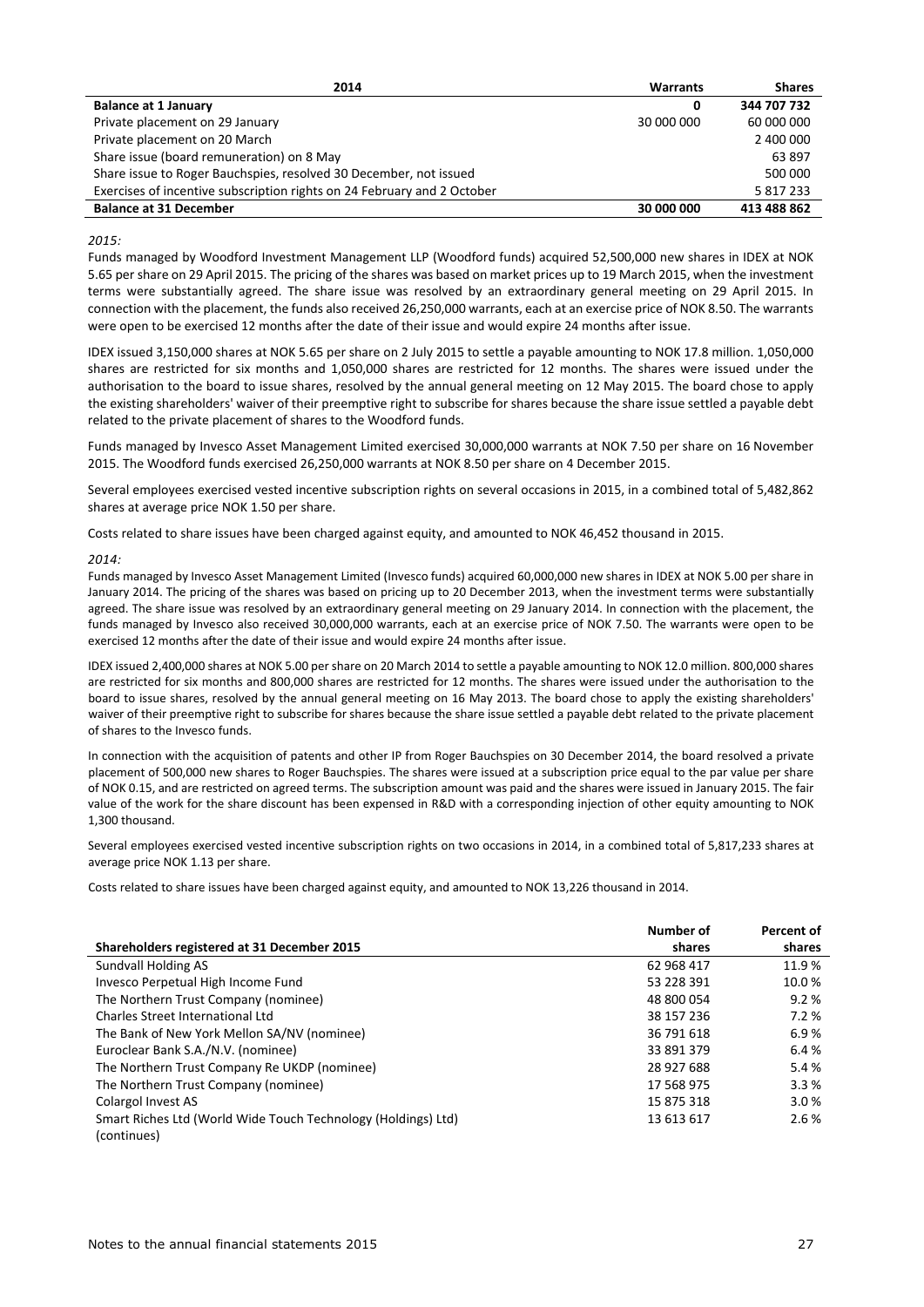| Shareholders registered at 31 December 2015 (continued) | Number of     | Percent of |
|---------------------------------------------------------|---------------|------------|
|                                                         | shares        | shares     |
| Alden AS                                                | 7472808       | 1.4 %      |
| Commerzbank AG                                          | 6 658 327     | 1.3%       |
| <b>Statoil Pensjon</b>                                  | 6 270 091     | 1.2%       |
| Dukat AS                                                | 6 225 000     | 1.2%       |
| Six Sis AG (nominee)                                    | 5 885 102     | 1.1%       |
| Skandinaviske Enskilda banken AB                        | 5 400 869     | 1.0%       |
| <b>MP Pension PK</b>                                    | 4770680       | 0.9%       |
| Marc O'Polo Norge AS                                    | 4 613 148     | 0.9%       |
| KLP Aksjenorge Indeks                                   | 4 121 622     | 0.8%       |
| Giant Leap International Ltd                            | 3 3 8 3 8 0 2 | 0.6%       |
| <b>Others</b>                                           | 126 385 274   | 23.8%      |
| Total                                                   | 531 009 416   | 100.0%     |

Note: For practical reasons, IDEX reports shareholders as registered in the VPS and does not combine accounts or prepare a list of beneficial owners of holdings in nominee accounts.

|                                                |               | <b>31 December 2015</b> |               | <b>31 December 2014</b> |
|------------------------------------------------|---------------|-------------------------|---------------|-------------------------|
| Shares and subscription rights held or         |               |                         |               |                         |
| controlled by primary insiders and their close |               | Incentive               |               | Incentive               |
| relations                                      | Shares        | subscr. rights          | Shares        | subscr. rights          |
| Morten Opstad, chairman                        | 6889196       | 0                       | 6 8 6 7 1 6 5 | 0                       |
| Lawrence John Ciaccia, board member(*)         | 0             | 500 000                 | na            | na                      |
| Deborah Lee Davis                              | 0             | 0                       | na            | na                      |
| Frode Haugli, board member                     | na            | na                      | 176 366       | $\Omega$                |
| Hanne Høvding, board member                    | 317 575       | 0                       | 241 474       | 26 5 32                 |
| Andrew James MacLeod, board member             | 379 092       | 0                       | 56 000        | 0                       |
| Toril Nag, board member                        | na            | na                      | 0             | O                       |
| Hemant Mardia, CEO(**)                         | 265 625       | 6 500 000               | 265 625       | 7 000 000               |
| Fred Benkley, CTO                              | 0             | 850 000                 | na            | na                      |
| Ralph W. Bernstein, CTO                        | na            | na                      | 681799        | 2 000 000               |
| Henrik Knudtzon, CFO                           | 0             | 1 500 000               | 0             | 1 500 000               |
| Preeti Mardia, SVP Operations(**)              | 0             | 500 000                 | na            | na                      |
| Art Stewart, SVP Product Management            | 0             | 750 000                 | na            | na                      |
| Erling Svela, VP Finance                       | 203 167       | $\Omega$                | 26 667        | 640 000                 |
| Anthony Sweeney, SVP Engineering               | 0             | 350 000                 | na            | na                      |
| Kristian Wiermyhr, VP Sales and Strategy       | na            | na                      | 3762235       | 3 000 000               |
| Total                                          | 8 0 5 4 6 5 5 | 10 950 000              | 12 077 331    | 14 166 532              |

Note: na indicates that the person was not a primary insider at the end of the respective years.

\*: The incentive subscription rights were granted to Lawrence John Ciaccia before he was elected board member and in his capacity of paid consultant to IDEX.

\*\*: Preeti Mardia and Hemant Mardia are spouses and thus close relations. In the 2015 column, only their individual holdings are listed in order to avoid double counting.

IDEX has the practice of revolving its incentive subscription rights programme at each annual general meeting, when the preceding programme is closed for further grants and a new programme opened. In 2015 the board granted incentive subscription rights to employees and individual contractors under the 2014 programme i the period 1 January-11 May 2015, and made grants under the 2015 programme in the period 12 May-31 December 2015.

Under the 2015 subscription rights-based incentive programme resolved by the annual general meeting on 12 May 2015, the board may grant up to 46,912,022 incentive subscription rights, but limited in such a way that the total number of subscription rights outstanding under all programmes may not exceed 10 per cent of the number of shares. The subscription rights may be granted to employees and individual contractors performing similar work in IDEX. The exercise price shall be minimum the higher of the average closing price of the IDEX share on ten trading days preceding the date of the grant, or the closing price of the IDEX share on the trading day preceding the date of the grant. Unless resolved otherwise by the board, 25 per cent of each grant of subscription rights vest 12 months after the date of the grant. The subscription rights lapse on the fifth anniversary after the annual general meeting that resolved the programme. Grants under programmes for prior years have similar pricing rule, vesting schedule and duration. Unvested subscription rights terminate on the holder's last day of employment. Vested subscription rights may be exercised up to 90 days after the holder's last day of employment. There are no cash settlement alternatives.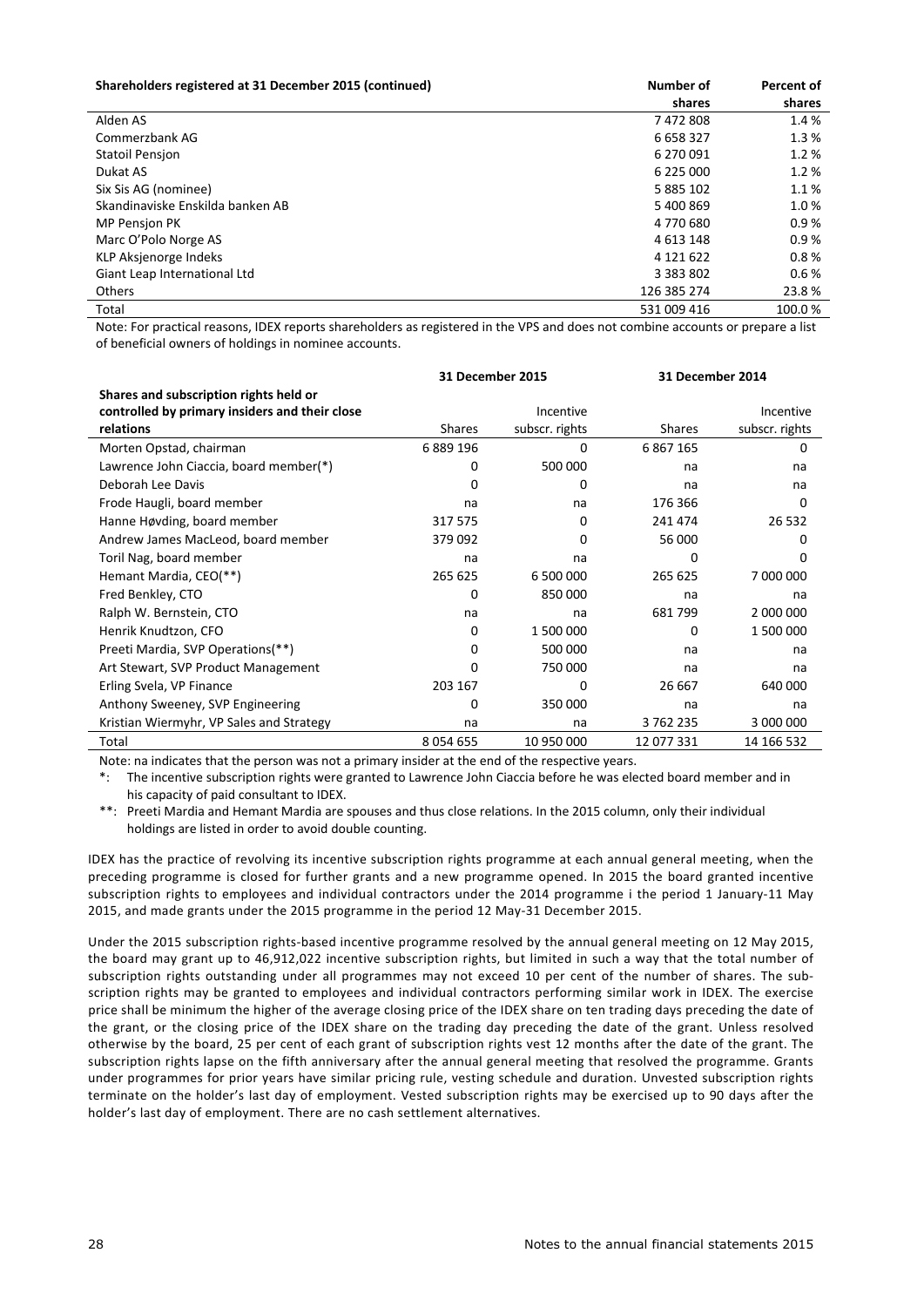|                                               | 2015            |                | 2014           |                |
|-----------------------------------------------|-----------------|----------------|----------------|----------------|
|                                               |                 | Weighted       |                | Weighted       |
|                                               | Number of       | average        | Number of      | average        |
| Incentive subscription rights                 | subscr. rights  | exercise price | subscr. rights | exercise price |
| Outstanding at 1 January                      | 26 460 362      | 2.88           | 28 186 318     | 1.93           |
| Granted                                       | 2 2 8 5 0 0 0 0 | 6.49           | 5 700 000      | 5.48           |
| Exercised                                     | (5482862)       | 1.50           | (5817206)      | 1.13           |
| Forfeited                                     | (817500)        | 5.62           | (1608750)      | 1.63           |
| Expired                                       | (225000)        | 5.20           | 0              |                |
| Outstanding at 31 December                    | 22 220 000      | 3.48           | 26 460 362     | 2.88           |
| Number which were exerciseable at 31 December | 11 395 000      | 2.83           | 10 652 737     | 2.14           |
| Weighted average fair value of                |                 |                |                |                |
| subscription rights granted in the year       | 2 3 6 5 0 0 0 0 | 3.06           | 6450000        | 2.46           |

The fair value for the subscription rights granted in the year has been calculated by use of the Black & Scholes option pricing model applying the following assumptions applied in 2015:

- Exercise price NOK 5.08-9.85 per share, weighted average NOK 6.49 per share
- Weighted average actual share price at date of grant NOK 6.50 per share
- Duration up to 4.8 years, weithted average 3.3 years
- Volatility of share price based on share price history 78-60 per cent
- x Weighted average risk free interest rate of 0.8 per cent
- No expected dividend payment
- **•** Actual population of subscription rights holders, no attrition

| Incentive subscription rights held by primary insiders, employees and contractors at 31 December 2015 |              |              |                |                |  |  |
|-------------------------------------------------------------------------------------------------------|--------------|--------------|----------------|----------------|--|--|
|                                                                                                       |              |              | Number of      | Exercise price |  |  |
|                                                                                                       | Grant date   | Expiry date  | subscr. rights | <b>NOK</b>     |  |  |
| Lawrence John Ciaccia, board member(*)                                                                | 12 Nov. 2013 | 16 May 2018  | 500 000        | 4.76           |  |  |
| Hemant Mardia, CEO                                                                                    | 28 Feb. 2013 | 15 May 2017  | 1 000 000      | 1.23           |  |  |
|                                                                                                       | 6 May 2013   | 15 May 2017  | 4 000 000      | 1.80           |  |  |
|                                                                                                       | 15 Sep. 2014 | 7 May 2019   | 1 500 000      | 4.45           |  |  |
| Fred Benkley, CTO                                                                                     | 23 Sep. 2013 | 23 Sep. 2017 | 500 000        | 4.67           |  |  |
|                                                                                                       | 15 Sep. 2014 | 7 May 2019   | 350 000        | 4.45           |  |  |
| Henrik Knudtzon, CFO                                                                                  | 1 Apr. 2014  | 16 May 2018  | 1500000        | 7.03           |  |  |
| Preeti Mardia, SVP Operations                                                                         | 10 Dec. 2013 | 15 May 2017  | 500 000        | 5.24           |  |  |
| Art Stewart, SVP Product Management                                                                   | 24 Feb. 2015 | 7 May 2019   | 750 000        | 5.08           |  |  |
| Anthony Sweeney, SVP Engineering                                                                      | 13 Oct. 2015 | 12 May 2020  | 350 000        | 8.11           |  |  |
| Other employees and contractors                                                                       | 30 Aug. 2012 | 15 May 2017  | 375 000        | 1.00           |  |  |
|                                                                                                       | 30 Aug. 2012 | 15 May 2017  | 1 1 2 5 0 0 0  | 1.30           |  |  |
|                                                                                                       | 9 Jan. 2013  | 15 May 2017  | 937 500        | 1.00           |  |  |
|                                                                                                       | 9 Jan. 2013  | 15 May 2017  | 1 137 500      | 1.30           |  |  |
|                                                                                                       | 28 Feb. 2013 | 15 May 2017  | 2 000 000      | 1.23           |  |  |
|                                                                                                       | 6 May 2013   | 15 May 2017  | 600 000        | 1.80           |  |  |
|                                                                                                       | 13 Aug. 2013 | 16 May 2018  | 100 000        | 4.07           |  |  |
|                                                                                                       | 23 Sep. 2013 | 16 May 2018  | 1 000 000      | 4.67           |  |  |
|                                                                                                       | 4 Oct. 2013  | 16 May 2018  | 1 200 000      | 5.42           |  |  |
|                                                                                                       | 10 Dec. 2013 | 16 May 2018  | 140 000        | 5.24           |  |  |
|                                                                                                       | 20 Jan. 2014 | 16 May 2018  | 70 000         | 6.70           |  |  |
|                                                                                                       | 1 Apr. 2014  | 16 May 2018  | 285 000        | 7.03           |  |  |
|                                                                                                       | 17 Jun. 2014 | 7 May 2019   | 550 000        | 5.83           |  |  |
|                                                                                                       | 15 Sep. 2014 | 7 May 2019   | 350 000        | 4.45           |  |  |
|                                                                                                       | 14 Nov. 2014 | 7 May 2019   | 310 000        | 3.60           |  |  |
|                                                                                                       | 24 Feb. 2015 | 7 May 2019   | 240 000        | 5.08           |  |  |
|                                                                                                       | 16 Apr. 2015 | 7 May 2019   | 540 000        | 6.49           |  |  |
|                                                                                                       | 11 May 2015  | 7 May 2019   | 10 000         | 6.04           |  |  |
|                                                                                                       | 11 Aug. 2015 | 12 May 2020  | 130 000        | 9.85           |  |  |
|                                                                                                       | 4 Dec. 2015  | 12 May 2020  | 170 000        | 9.23           |  |  |
| Total                                                                                                 |              |              | 22 220 000     | 3.48           |  |  |

\*: The incentive subscription rights were granted to Lawrence John Ciaccia before he was elected board member and in his capacity of paid consultant to IDEX.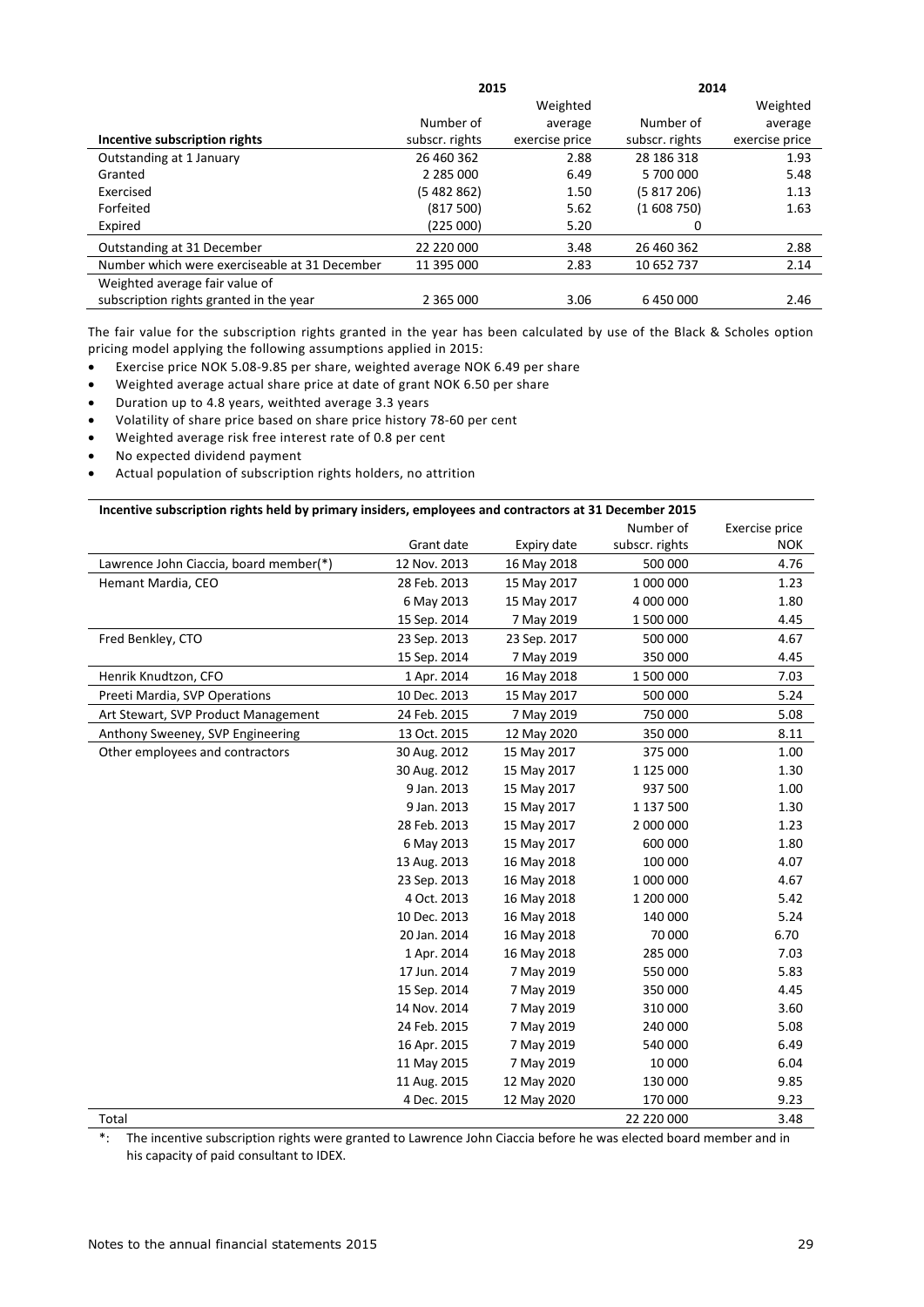#### **16. Board authorisations to issue shares or acquire own shares**

The board has been authorised by the respective annual general meetings to issue shares upon exercise of incentive subscription rights granted under the various incentive subscription rights programmes. See note 15.

Only additional authorisations valid on 31 December 2015 have been included below. The authorisations were resolved at the annual general meeting 2015 and are valid until the annual general meeting 2016 but no longer than 30 June 2016. The combined issue under both authorisations may not exceed 41,238,371 shares.

|                                                               | Authorised |               |
|---------------------------------------------------------------|------------|---------------|
|                                                               | number of  | Issued number |
| Purpose of the authorisation                                  | shares     | of shares     |
| Private placement of shares to raise additional capital       | 46 912 022 | 3 150 000     |
| Issue of shares in a rights issue to raise additional capital | 46 912 022 |               |

There were no authorisations to acquire own shares in effect at the end of 2014.

# **17. Receivables and payables; Financial obligations; Contingent assets and liabilities**

| <b>IDEX group and IDEX ASA</b><br>Amounts in NOK 1,000 | NOK equivalent<br>of amounts denominated in foreign currency<br>31 Dec. 2015 |     |     |     |     |
|--------------------------------------------------------|------------------------------------------------------------------------------|-----|-----|-----|-----|
|                                                        | <b>Total in NOK</b>                                                          | CNY | EUR | GBP | USD |
| Long-term receivables                                  | 1 155                                                                        |     |     |     |     |

The receivables are deposits for leasehold payments, and are held at nominal value.

|                              |                     |                                            | NOK equivalent |                |                     |
|------------------------------|---------------------|--------------------------------------------|----------------|----------------|---------------------|
| <b>IDEX ASA</b>              | 31 Dec. 2015        | of amounts denominated in foreign currency |                |                |                     |
| Amounts in NOK 1,000         |                     | <b>IDEX China</b>                          |                | <b>IDEX UK</b> | <b>IDEX America</b> |
|                              | <b>Total in NOK</b> | CNY                                        | EUR            | GBP            | USD                 |
| Long-term loans to grp. co.s | 11923               |                                            |                | 791            | 11 132              |

| <b>IDEX group and IDEX ASA</b> | NOK equivalent      |                                            |     |     |     |  |
|--------------------------------|---------------------|--------------------------------------------|-----|-----|-----|--|
| Amounts in NOK 1,000           | 31 Dec. 2015        | of amounts denominated in foreign currency |     |     |     |  |
| <b>Customer receivables</b>    | <b>Total in NOK</b> | CNY                                        | EUR | GBP | USD |  |
| Due in less than 3 months      | 254                 |                                            | 26  |     | 228 |  |
| Due in 3-6 months              | 0                   |                                            |     |     |     |  |
| Due in 6-12 months             |                     |                                            |     |     |     |  |
| Total                          | 254                 |                                            | 26  |     | 228 |  |

No receivables were overdue and there were no accruals for losses or potential losses at the end of 2015 or 2014.

| <b>IDEX ASA</b><br>Amounts in NOK 1,000<br>Short-term receivables | 31 Dec. 2015        | NOK equivalent<br>of amounts denominated in foreign currency |     |     |            |
|-------------------------------------------------------------------|---------------------|--------------------------------------------------------------|-----|-----|------------|
| from group companies                                              | <b>Total in NOK</b> | CNY                                                          | EUR | GBP | <b>USD</b> |
| Due in less than 3 months                                         | 2620                |                                                              |     | 417 | 2 2 0 3    |
| Due in 3-6 months                                                 | 0                   |                                                              |     |     |            |
| Due in 6-12 months                                                | 0                   |                                                              |     |     |            |
| Total                                                             | 2620                |                                                              |     | 417 | 2 2 0 3    |

| <b>IDEX</b> group            | NOK equivalent      |                                            |     |            |     |  |
|------------------------------|---------------------|--------------------------------------------|-----|------------|-----|--|
| Amounts in NOK 1,000         | 31 Dec. 2015        | of amounts denominated in foreign currency |     |            |     |  |
| Other short-term receivables | <b>Total in NOK</b> | CNY                                        | EUR | <b>GBP</b> | USD |  |
| Due in less than 3 months    | 1319                |                                            | 608 |            | 61  |  |
| Due in 3-6 months            | o                   |                                            |     |            |     |  |
| Due in 6-12 months           | 3 000               |                                            |     |            |     |  |
| Total                        | 4319                |                                            | 608 |            | 61  |  |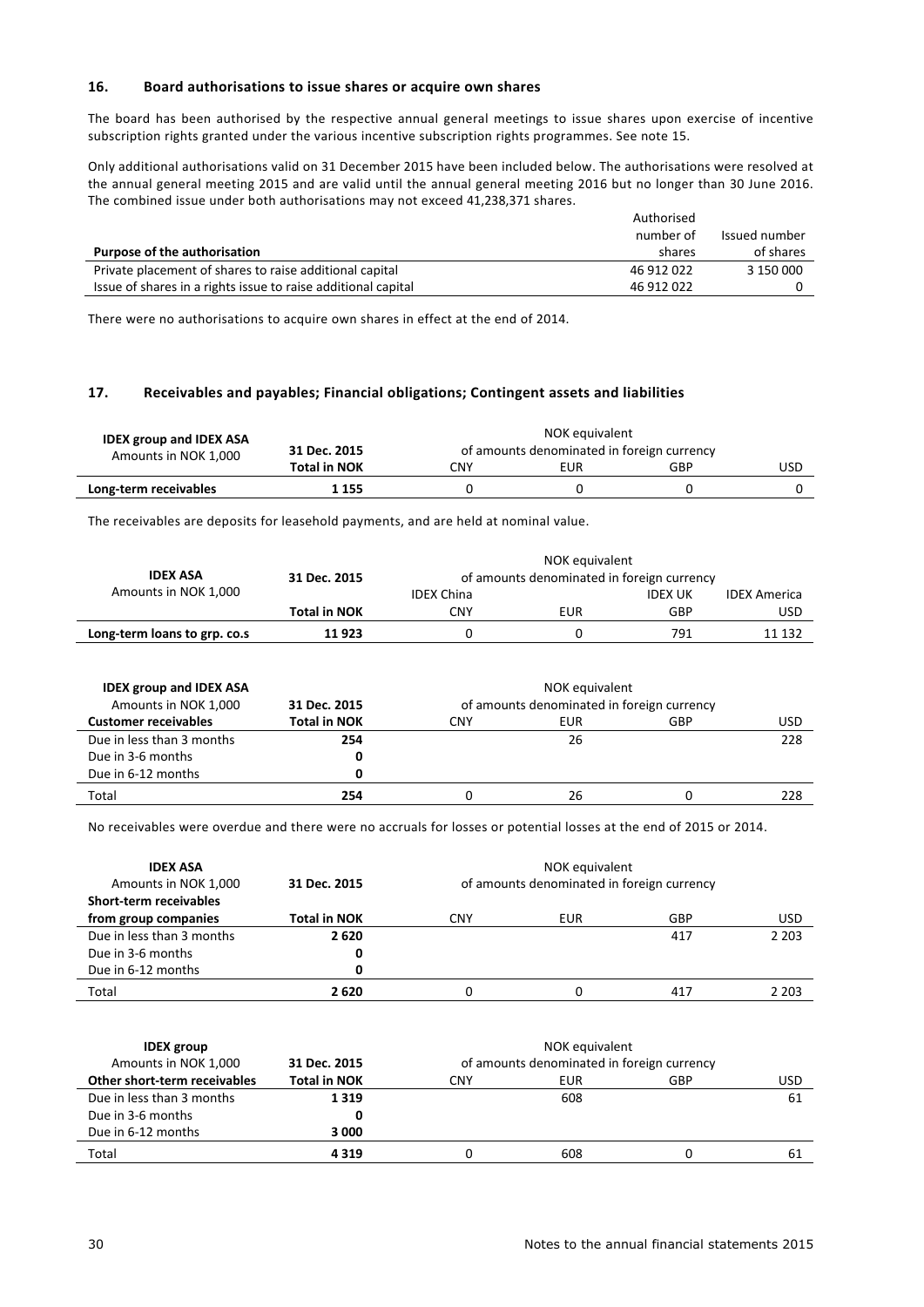| <b>IDEX ASA</b>              | NOK equivalent      |                                            |     |     |     |  |
|------------------------------|---------------------|--------------------------------------------|-----|-----|-----|--|
| Amounts in NOK 1,000         | 31 Dec. 2015        | of amounts denominated in foreign currency |     |     |     |  |
| Other short-term receivables | <b>Total in NOK</b> | CNY                                        | EUR | GBP | USD |  |
| Due in less than 3 months    | 1 3 0 3             |                                            | 608 |     | 45  |  |
| Due in 3-6 months            |                     |                                            |     |     |     |  |
| Due in 6-12 months           | 3 000               |                                            |     |     |     |  |
| Total                        | 4303                |                                            | 608 |     | 45  |  |

No receivables were overdue and there were no accruals for losses or potential losses at the end of 2015 or 2014.

| <b>IDEX group and IDEX ASA</b> | NOK equivalent      |                                            |     |     |      |  |
|--------------------------------|---------------------|--------------------------------------------|-----|-----|------|--|
| Amounts in NOK 1,000           | 31 Dec. 2015        | of amounts denominated in foreign currency |     |     |      |  |
|                                | <b>Total in NOK</b> | CNY                                        | EUR | GBP | USD  |  |
| Long-term payables             | 9445                |                                            |     |     | 9445 |  |

The payable relates to the acquisition of IP from Roger Bauchspies in 2014, and is held at net present value (rate 12 per cent p.a.).

| <b>IDEX</b> group         | NOK equivalent      |                                            |                                            |     |            |
|---------------------------|---------------------|--------------------------------------------|--------------------------------------------|-----|------------|
| Amounts in NOK 1,000      | 31 Dec. 2015        |                                            | of amounts denominated in foreign currency |     |            |
| <b>Accounts payable</b>   | <b>Total in NOK</b> | <b>CNY</b>                                 | <b>EUR</b>                                 | GBP | <b>USD</b> |
| Due in less than 3 months | 17755               |                                            | 2919                                       | 124 | 4887       |
| Due in 3-6 months         | 0                   |                                            |                                            |     |            |
| Due in 6-12 months        | 0                   |                                            |                                            |     |            |
| Total                     | 17755               | 0                                          | 2919                                       | 124 | 4887       |
| <b>IDEX ASA</b>           |                     |                                            | NOK equivalent                             |     |            |
| Amounts in NOK 1,000      | 31 Dec. 2015        | of amounts denominated in foreign currency |                                            |     |            |
| <b>Accounts payable</b>   | <b>Total in NOK</b> | <b>CNY</b>                                 | <b>EUR</b>                                 | GBP | <b>USD</b> |
| Due in less than 3 months | 15724               |                                            | 2919                                       | 36  | 2 9 4 4    |
| Due in 3-6 months         | 0                   |                                            |                                            |     |            |
| Due in 6-12 months        | 0                   |                                            |                                            |     |            |
| Total                     | 15724               | 0                                          | 2919                                       | 36  | 2 9 4 4    |

No payables were overdue without reason at the end of 2015 or 2014.

| <b>IDEX ASA</b>             | NOK equivalent      |                                            |     |     |         |  |
|-----------------------------|---------------------|--------------------------------------------|-----|-----|---------|--|
| Amounts in NOK 1,000        | 31 Dec. 2015        | of amounts denominated in foreign currency |     |     |         |  |
| Payables to group companies | <b>Total in NOK</b> | CNY                                        | EUR | GBP | USD     |  |
| Due in less than 3 months   | 8735                |                                            |     | 469 | 8 2 6 6 |  |
| Due in 3-6 months           | 0                   |                                            |     |     |         |  |
| Due in 6-12 months          |                     |                                            |     |     |         |  |
| Total                       | 8735                |                                            |     | 469 | 8 2 6 6 |  |

The estimated employer's tax liability related to share-based remuneration which on 31 December 2015 amounted to NOK 13,900 thousand for the IDEX group as well as IDEX ASA, will be due only if and when the incentive subscription rights are exercised.

| <b>IDEX</b> group                   |                     |                                            | NOK equivalent                             |            |            |  |
|-------------------------------------|---------------------|--------------------------------------------|--------------------------------------------|------------|------------|--|
| Amounts in NOK 1,000                | 31 Dec. 2015        |                                            | of amounts denominated in foreign currency |            |            |  |
| <b>Other short-term liabilities</b> | <b>Total in NOK</b> | <b>CNY</b>                                 | <b>EUR</b>                                 | <b>GBP</b> | <b>USD</b> |  |
| Due in less than 3 months           | 25 6 20             | 40                                         |                                            | 431        | 9961       |  |
| Due in 3-6 months                   | 3 2 4 5             |                                            |                                            |            |            |  |
| Due in 6-12 months                  | 3584                |                                            |                                            |            | 3 5 8 4    |  |
| Total                               | 32 449              | 40                                         | $\Omega$                                   | 431        | 13 5 45    |  |
| <b>IDEX ASA</b>                     |                     |                                            | NOK equivalent                             |            |            |  |
| Amounts in NOK 1,000                | 31 Dec. 2015        | of amounts denominated in foreign currency |                                            |            |            |  |
| <b>Other short-term liabilities</b> | <b>Total in NOK</b> | <b>CNY</b>                                 | <b>EUR</b>                                 | GBP        | <b>USD</b> |  |
| Due in less than 3 months           | 19941               |                                            |                                            |            | 4 7 5 3    |  |
| Due in 3-6 months                   | 3 2 4 5             |                                            |                                            |            |            |  |
| Due in 6-12 months                  | 3584                |                                            |                                            |            | 3584       |  |
|                                     |                     |                                            |                                            |            |            |  |

Other short-term liabilities are accruals for earned compensation, vacation days not taken and accruals for goods and services received but not yet invoiced by the supplier.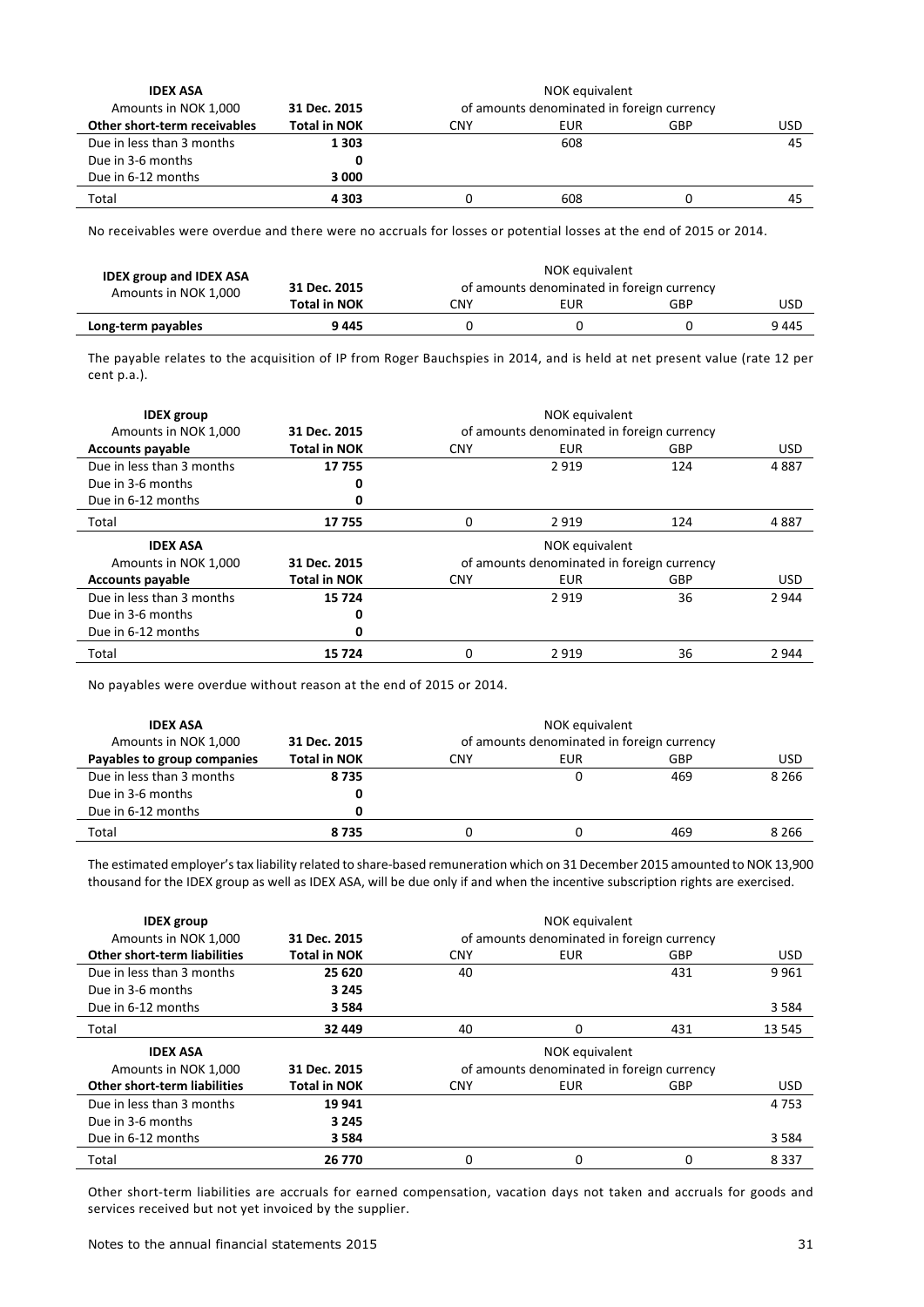IDEX had no other significant short-term financial obligations at the end of 2015. The parent company's leasehold agreement for offices at Fornebu, ends in January 2017. IDEX America rents offices in Tewksbury, Massachusetts. The leasehold agreement ends in August 2017. IDEX China rents offices in Shanghai. The leasehold agreement ends in June 2017. The leasehold costs in 2015 amounted to NOK 3,950 thousand for the group including NOK 2,181 thousand for IDEX ASA (2014: NOK 2,452 thousand and NOK 1,583 thousand respectively).

#### Amounts in NOK 1,000

| <b>IDEX</b> group | <b>IDEX ASA</b> |
|-------------------|-----------------|
| 4 281             | 1993            |
| 1666              | 222             |
|                   |                 |
|                   |                 |

IDEX had no contingent assets or liabilities at the end of 2015 or 2014.

#### **18. Inventory**

Inventory, consisting mainly of fingerprint sensors which are manufactured for sale, is held at cost, which is less than recoverable value. An impairment charge amounting to NOK 7,916 thousand was made in 2015 (2014: No impairment charges). Inventoried third-party algorithm licences were written off because IDEX plans to use other algorithms.

#### **19. Events after 31 December 2015**

The board resolved on 26 February 2016 to issue a total of 912,500 shares to employees who had exercised incentive subscription rights which were granted in 2013 under the company's 2012 incentive subscription rights plan. The weighted average exercise price was NOK 1.47 per share. The board resolved on the same day to grant 2,475,000 incentive subscription rights (SRs) to employees and a service provider of the company. The grant was made under the 2015 incentive subscription rights plan as resolved at the annual general meeting on 12 May 2015. The exercise price of the SRs was NOK 8.10 per share. 25 per centof 1,975,000 SRs vest on each anniversary from the date of the grant. 25 per cent of 500,000 SRs vest at grant and thereafter 25 per cent on each anniversary from the data of grant. All the SRs granted under the 2015 programme will expire on 12 May 2020. Following the exercise and grant there are 531,921,916 shares and and 23,782,500 incentive subscription rights outstanding.

Between 31 December 2015 and the resolution of these annual financial statements, there have not been any events which have had any noticeable impact on IDEX's result in 2015 or the value of the group's assets and liabilities at 31 December 2015.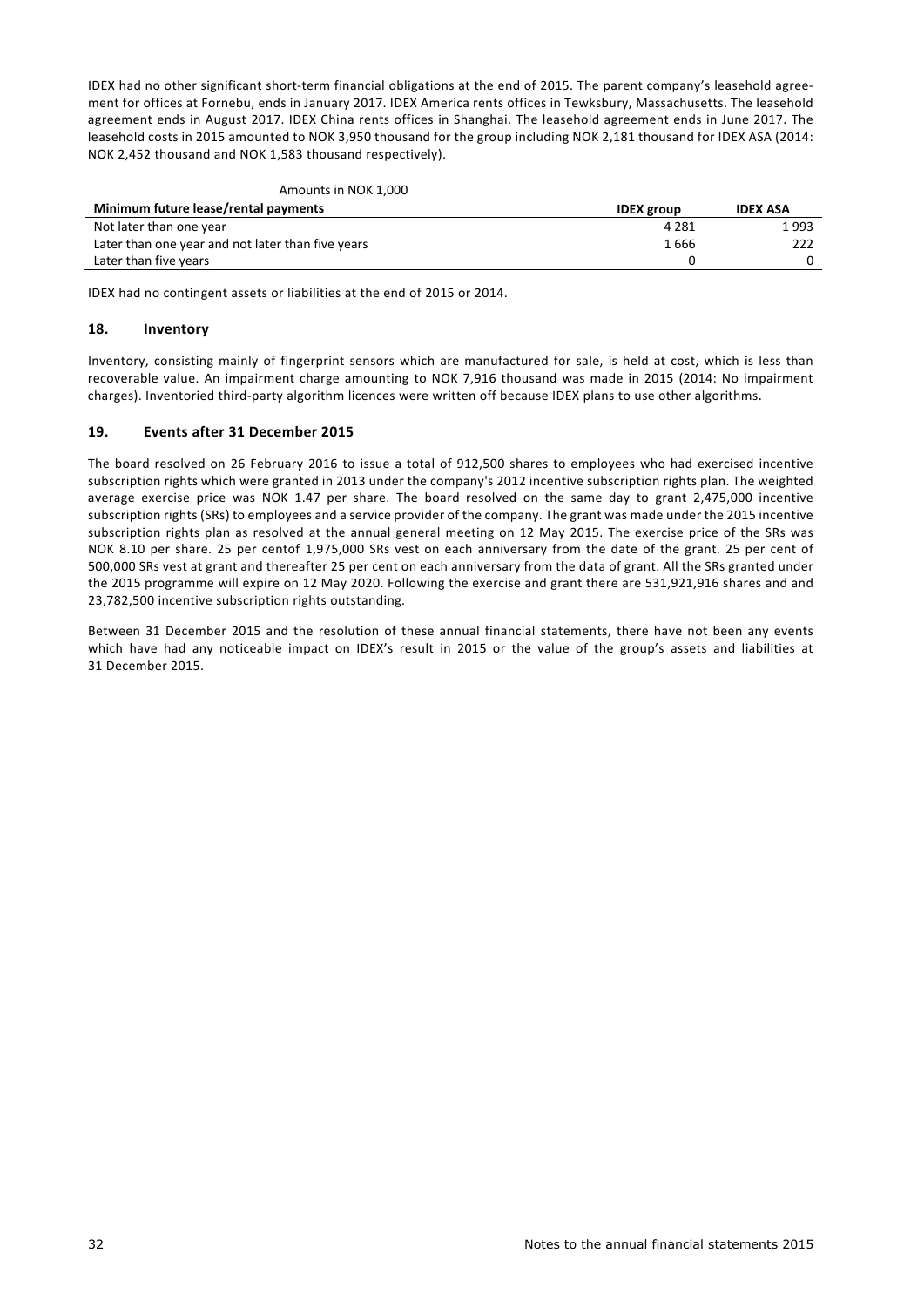# **Responsibility statement**

The board and the managing director have today reviewed and approved this report from the board of directors as well as the annual financial statements for the IDEX group and the parent company IDEX ASA as at 31 December 2015.

The consolidated annual financial statements and the annual financial statements for IDEX ASA have been prepared in accordance with IFRS as adopted by the EU and the additional requirements in the Norwegian accounting act. The notes are an integral part of the respective financial statements. The report from the board of directors have been prepared in accordance with the Norwegian accounting act and generally accepted accounting practice in Norway.

We confirm, to the best of our knowledge, that the information presented in the financial statements gives a true and fair view of the group's and the parent company's assets, liabilities, financial position and result for the period viewed in their entirety, and that the report from the board of directors gives a true and fair view of the development, performance and financial position of the group and the parent company, and includes a description of the principal risks and uncertainties which the group and the parent company are facing.

> London, 20 April 2016 The board of directors of IDEX ASA

Morten Opstad / Cawrence John Ciaccia Charles Deborah Lee Davis Chairman Board member Board member

Hanne Høvding and Andrew James MacLeod Hemant Mardia Board member  $\overline{a}$  Board member CEO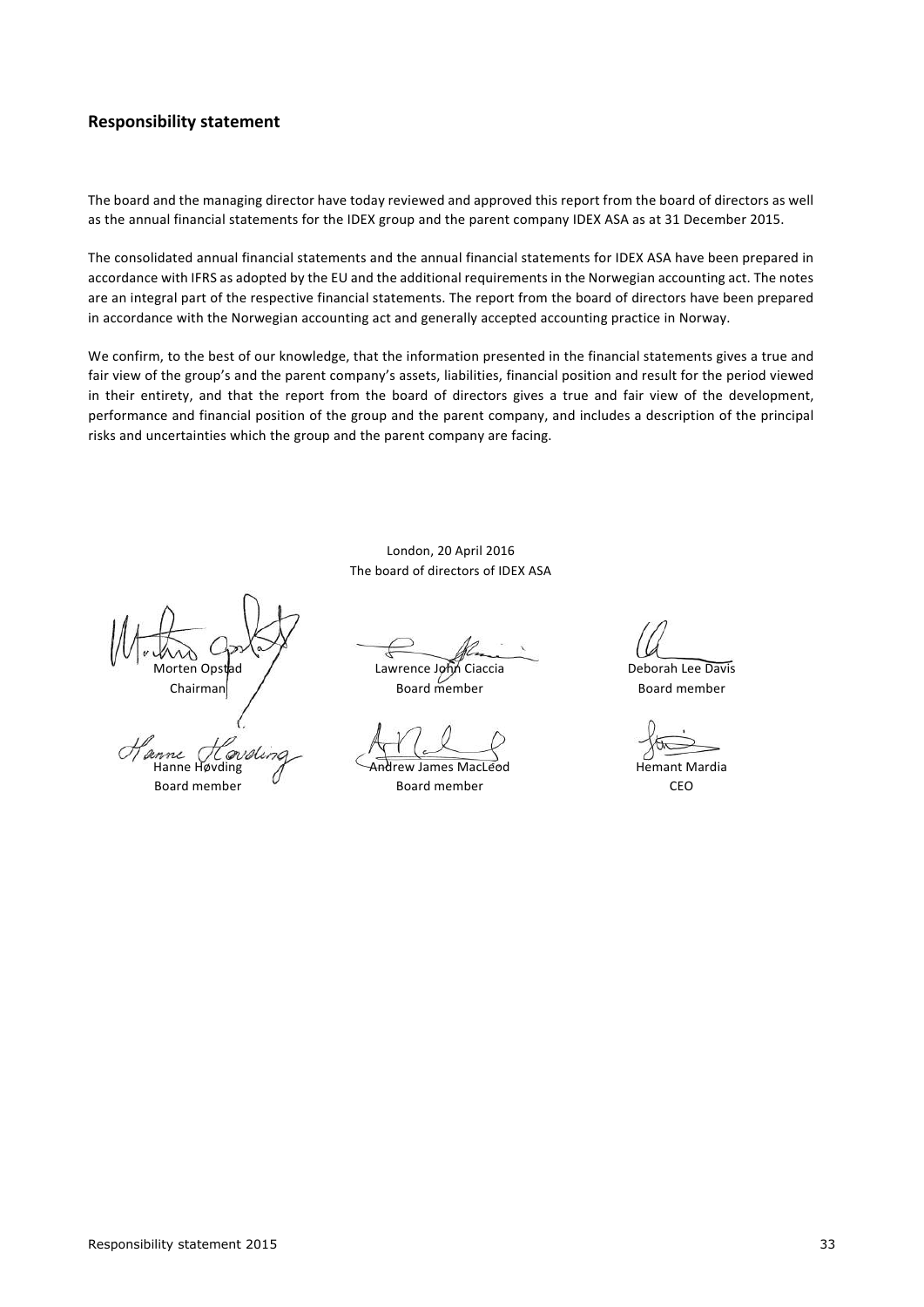# **Auditor´s report**



Statsaufonserte revisorer Ernst & Young AS

Droming Eufemas gate 6 NO-0191 Oslo Oslo Atrium P.O.Box 20, NO-0051 Oslo

Foretaksregisteret: NCFIF/5 389 387 MVA<br>TIf + +47 24 00 24 00<br>Fax +47 24 00 29 01 www.ey.no Mediemmer av den norske revisorforening

To the Annual Shareholders' Meeting of **IDEX ASA** 

# **AUDITOR'S REPORT**

#### Report on the financial statements

We have audited the accompanying financial statements of IDEX ASA, comprising the financial statements for the Parent Company and the Group. The financial statements of the Parent Company and the Group comprise the statement of financial position as at 31 December 2015, the statements of comprehensive income, cash flows and changes in equity for the year then ended as well as a summary of significant accounting policies and other explanatory information.

# The Board of Directors' and Chief Executive Officer's responsibility for the financial statements

The Board of Directors and Chief Executive Officer are responsible for the preparation and fair presentation of these financial statements in accordance with the International Financial Reporting Standards as adopted by the EU, and for such internal control as the Board of Directors and Chief Executive Officer determine is necessary to enable the preparation of financial statements that are free from material misstatement, whether due to fraud or error.

#### Auditor's responsibility

Our responsibility is to express an opinion on these financial statements based on our audit. We conducted our audit in accordance with laws, regulations, and auditing standards and practices generally accepted in Norway, including International Standards on Auditing. Those standards require that we comply with ethical requirements and plan and perform the audit to obtain reasonable assurance about whether the financial statements are free from material misstatement.

An audit involves performing procedures to obtain audit evidence about the amounts and disclosures in the financial statements. The procedures selected depend on the auditor's judgment, including the assessment of the risks of material misstatement of the financial statements, whether due to fraud or error. In making those risk assessments, the auditor considers internal control relevant to the entity's preparation and fair presentation of the financial statements in order to design audit procedures that are appropriate in the circumstances, but not for the purpose of expressing an opinion on the effectiveness of the entity's internal control. An audit also includes evaluating the appropriateness of accounting policies used and the reasonableness of accounting estimates made by management, as well as evaluating the overall presentation of the financial statements.

We believe that the audit evidence we have obtained is sufficient and appropriate to provide a basis for our audit opinion on the financial statements for the Parent Company and the Group.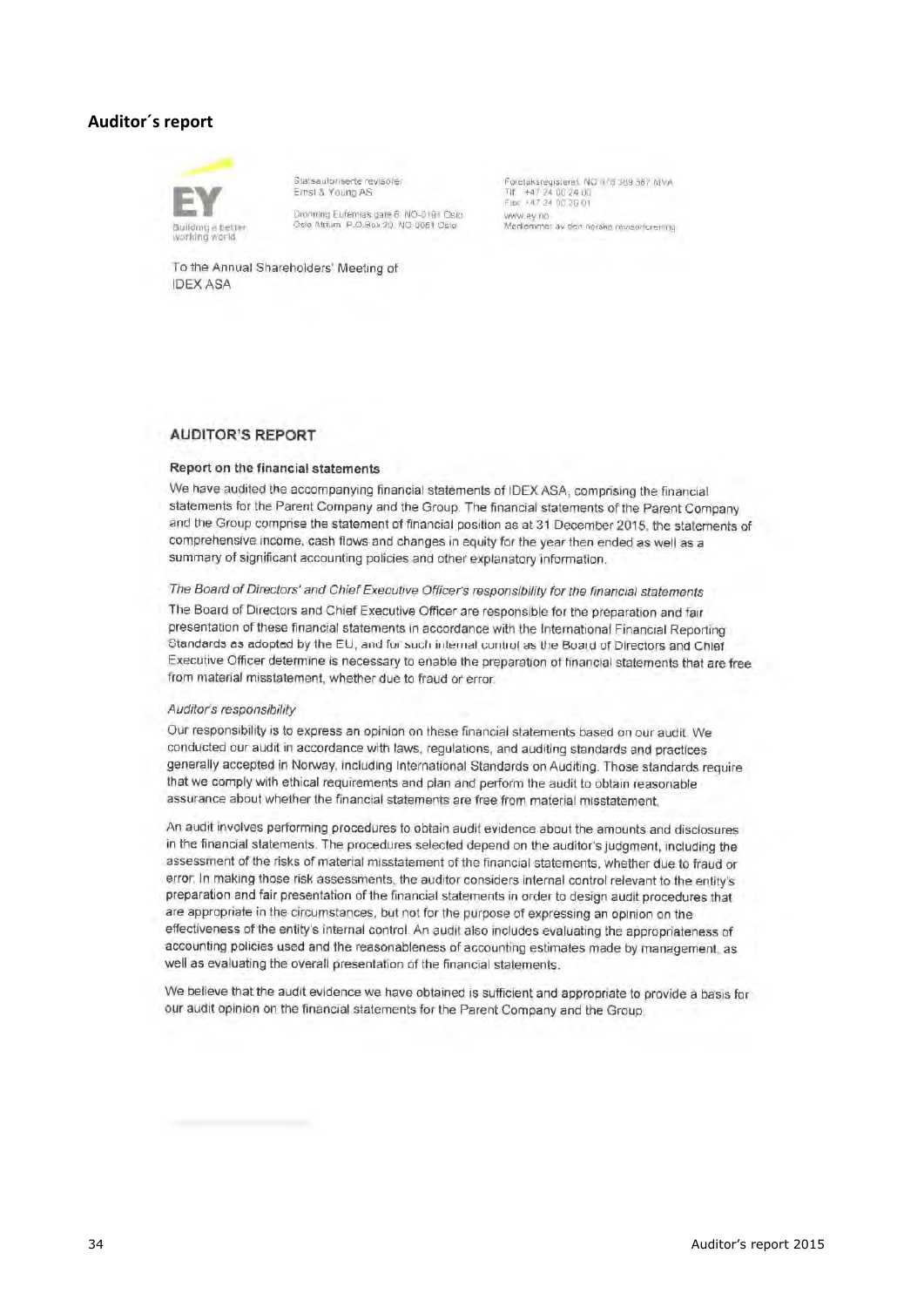

#### Opinion

In our opinion, the financial statements of IDEX ASA have been prepared in accordance with laws and regulations and present fairly, in all material respects, the financial position of the Parent Company and the Group as at 31 December 2015 and their financial performance and cash flows for the year then ended in accordance with the International Financial Reporting Standards as adopted by the EU.

 $\overline{2}$ 

#### Report on other legal and regulatory requirements

# Opinion on the Board of Directors' report and on the statements on corporate governance and corporate social responsibility

Based on our audit of the financial statements as described above, it is our opinion that the information presented in the Directors' report and in the statements on corporate governance and corporate social responsibility concerning the financial statements, the going concern assumption and the proposal for the allocation of the result is consistent with the financial statements and complies with the law and requlations

# Opinion on registration and documentation

Based on our audit of the financial statements as described above, and control procedures we have considered necessary in accordance with the International Standard on Assurance Engagements (ISAE) 3000, «Assurance Engagements Other than Audits or Reviews of Historical Financial Information», it is our opinion that the Board of Directors and Chief Executive Officer have fulfilled their duty to ensure that the Company's accounting information is properly recorded and documented as required by law and generally accepted bookkeeping practice in Norway.

Oslo, 20 April 2016 **ERNST & YOUNG AS** 

LuisSerrenor

Leiv Aschehoug State Authorised Public Accountant (Norway)

the firm of Frust & Young Global Limite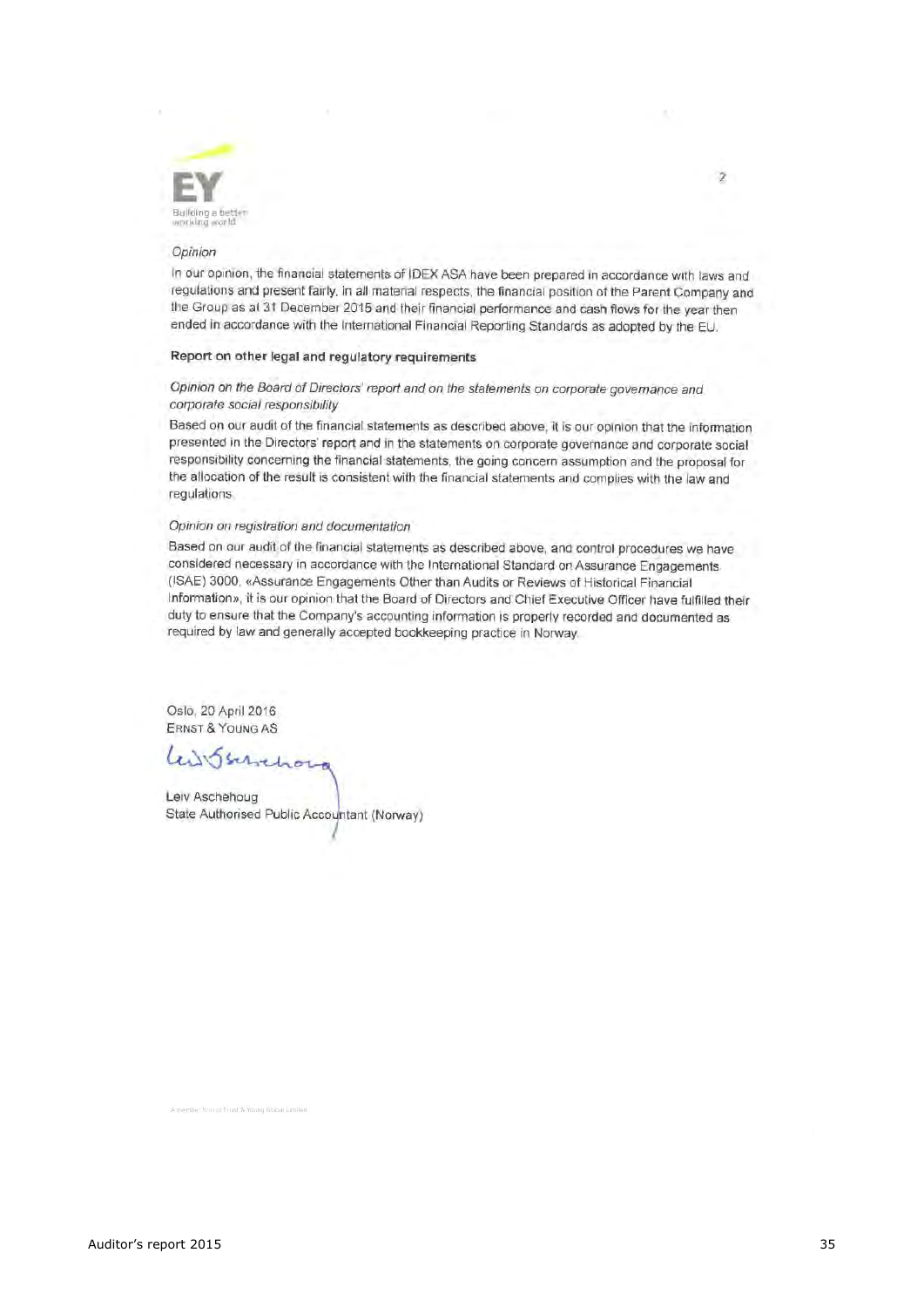# **Articles of association**

#### *English version, office translation for information purposes.*

# ARTICLES OF ASSOCIATION OF IDEX ASA Corp.ID. no. NO 976 846 923 VAT (last amended on 26 February 2016)

- § 1 The name of the company is IDEX ASA and it is a public limited company.
- § 2 The objective of the company is to deliver computer-based identification systems and other related activities.
- § 3 The business offices are in the Bærum municipality, Norway.
- § 4 The company's shares shall be registered in the Norwegian Registry of Securities.
- § 5 The share capital is NOK 79,788,287.40 divided into 531,921,916 shares each with a nominal value of NOK 0.15 per share and issued in name.
- § 6 The board of the company consists of from 3 to 7 members.
- § 7 The ordinary general meeting shall consider and resolve:
	- Determination of the profit and loss account and balance sheet
	- Appropriation of (net) profit or covering of losses
	- Election of board and determination of board remuneration
	- Election of chairman and members of the nomination committee, and determination of remuneration to the members of the nomination committee
	- Election of auditor and determination of auditor's remuneration
	- Other matters which are governed by law
	- Other matters which are mentioned in the notice of the meeting
- § 8 a. IDEX shall have a nomination committee. The nomination committee shall have three members, including a chairman. Members of the nomination committee shall be elected by the Annual General Meeting for a term of two years.
	- b. The nomination committee shall:
	- Propose candidates for election to the Board of Directors
	- Propose the remuneration to be paid to the Board members
	- Propose candidates for election to the nomination committee
	- Propose the remuneration to be paid to the nomination committee members
	- c. The guidelines for the nomination committee shall be resolved by the general meeting.
- § 9 Documents which timely have been made available on the Internet site of the company and which deal with matters that are to be considered at the general meeting need not be sent to the company's shareholders.
- § 10 As a general rule, the company's general meetings shall be conducted in Norwegian. The general meeting may however resolve by a simple majority vote that English shall be used.
- § 11 A shareholder who wishes to attend the general meeting, in person or by proxy, shall notify his/her attendance to the company no later than 2 days prior to the general meeting. If the shareholder does not notify the company of his/her attendance in a timely manner, the company may deny him/her access to the general meeting.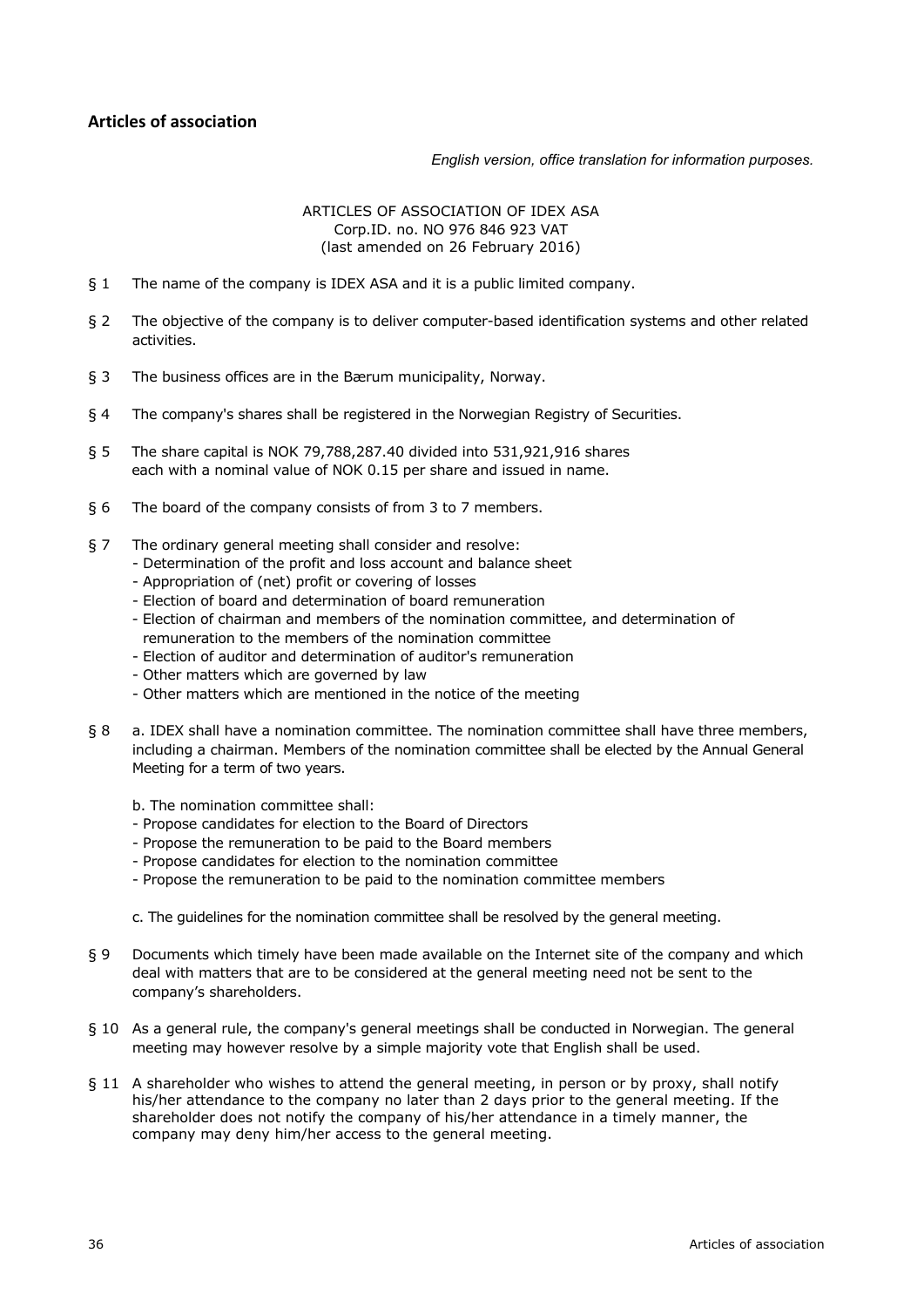# **Corporate governance**

# *Update resolved by the board of directors of IDEX ASA on 4 December 2015.*

This statement outlines the position of IDEX ASA ("IDEX" or "the Company") in relation to the recommendations contained in the Norwegian Code of Practice for Corporate Governance dated 30 October 2014 ("the Code"). The Code is publicly available at www.nues.no and from Oslo Børs. In the following, the board of directors will address each recommendation of the Code and identify any areas where the Company does not fully comply with the recommendations and explain the underlying reasons for the deviations and any compensating measures where applicable.

# *1. Implementation and reporting on corporate governance*

IDEX seeks to create sustained shareholder value. The Company makes every effort to comply with the wording and intent of the laws, rules and regulations in the countries and markets where it operates. IDEX is not aware of being or having been in breach of any such statutory laws, rules or regulations. The Company pays due respect to the norms of the various stakeholders in the business. In addition to the shareholders, the Company considers its employees, the Company's business partners, the society in general and the authorities as stakeholders. IDEX is committed to maintain a high standard of corporate governance, be a good corporate citizen and demonstrate integrity and high ethical standards in all its business dealings.

The board considers that in the present organisation the board and the management have adequate monitoring and control systems in place to ensure insight in and control over the activities.

The board has resolved ethical guidelines which apply to all employees, consultants and contractors as well as the elected board members. The ethical guidelines also incorporate the Company's guidelines on corporate social responsibility.

# *2. IDEX's business*

In the articles of association, the Company's business is defined as "The objective of the Company is to deliver computer-based identification systems and other related activities."

The Company's business goals and key strategies are stated in a business plan adopted by the board. The plan is reviewed and revised as and when appropriate. The business goals and key strategies are presented in the annual report.

# *3. Equity and dividends*

The board is aware of and acknowledges the equity requirements and duty of action in connection with loss of equity, as set out in the Norwegian Public Limited Companies Act.

In the past, the Company has on several occasions been in need of raising equity to fund its activities. All significant share issues or pricate placements have each been resolved by the shareholders at extraordinary general meetings. The board has proposed to the general meeting only reasonable open authorisations for share issues and moderate incentive schemes. Such board authorisations have explicitly stated the type and purposes of transactions in which the authorisations may be applied. Proposed authorisations to issue shares have been considered and voted separately by each type and purpose. The board authorisations to issue shares have been valid until the next annual general meeting, as recommended by the Code. The proposals have been approved by the shareholders.

The Company has not had in place any authorisation to the board to acquire own shares. As and when such authorisation should be adopted, the board will propose that the length of the authorisation be limited to a period ending at the next annual general meeting of shareholders.

IDEX has not as yet declared or paid any dividends on its shares. The Company does not anticipate paying any cash dividends on its shares in the next few years. IDEX intends to retain future earnings, if any, to finance operations and the expansion of its business. Any future decision to pay dividends will be based on a dividend policy to be instituted in due course, which policy will reflect the Company's financial condition, results of operation and capital requirements.

# *4. Equal treatment of shareholders and transactions with close associates*

The Company places great emphasis on ensuring equal treatment of its shareholders. The Company has one class of shares. There are no trading restrictions or limitations relating only to non-residents of Norway under the articles of association of the Company. Each share carries one vote. There are no restrictions on voting rights of the shares.

In the authorisations to issue new shares where the shareholders resolve to waive the preemptive rights of existing shareholders, the rationale for doing so shall be included as part of the decision material presented to the general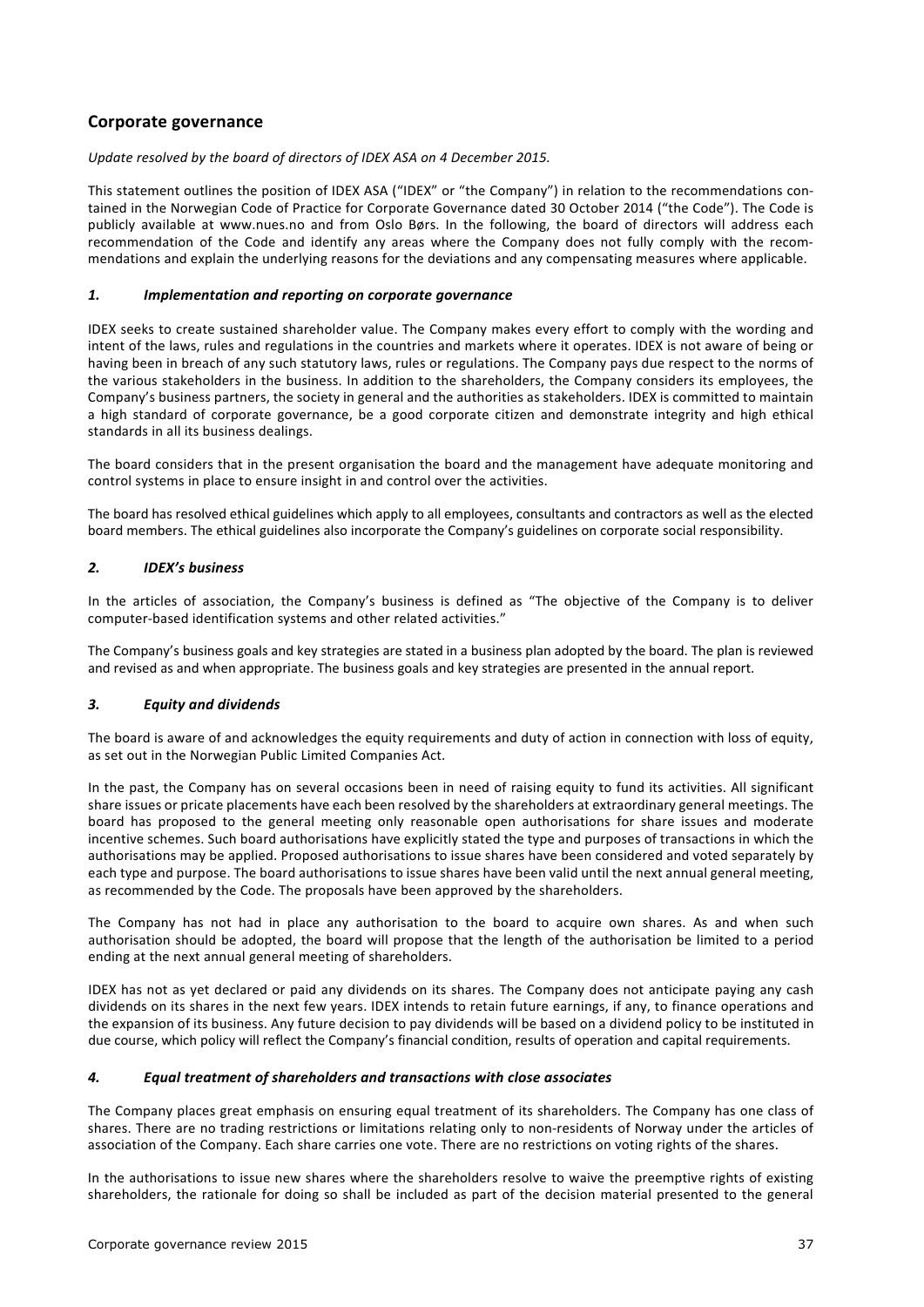meeting. If and when such transactions are conducted, the justification will also be included in the announcements to the market.

All related-party transactions, whether completed, in effect or future, have been and will be carried out on arm's length basis. Any not immaterial future related-party transactions shall be subject to an independent third-party valuation unless the transaction by law requires shareholder approval. The Company takes legal and financial advice on these matters when relevant.

There are no clauses in the articles of association about trading in the Company's own shares, nor has the general meeting issued any such authorisations.

Members of the board and the management are obliged to notify the board if they have any material direct or indirect interest in any transaction contemplated or entered into by the Company.

# *5. Freely negotiable shares*

All shares are freely assignable. The articles of association do not contain any restrictions on the shares.

#### *6. General meetings*

The general meeting of shareholders provides a forum for shareholders to raise issues with the board. To the maximum degree possible, all members of the board shall be present at the general meeting. The Company's CEO and the auditor shall also be present at the general meeting. The shareholders elect a person to chair the general meeting. The board will arrange for an independent candidate if so requested by shareholders. Notice of a meeting of the shareholders shall be sent in a timely manner, and the Company shall issue the notice and documents for a general meeting, including the proxy form, no later than 21 days before the date of the general meeting. Foreign residents will receive the notice and any documents in English.

The general meeting has included in the articles of association of the Company that documents which deal with matters that are to be handled at the general meeting need not be sent to the Company's shareholders if the documents timely have been made available on the Internet site of the Company.

The board endeavours to provide comprehensive information in relation to each agenda item in order to facilitate constructive discussions and informed resolutions at the meeting.

The notice will also provide information on the procedures shareholders must observe in order to participate in and vote at the general meeting. Shareholders who are unable to attend in person will be provided the option to vote by proxy in favour or against each of the board's proposals. The notice shall contain a proxy form as well as information of the procedure for proxy representation. The company has not included electronic voting or advance votes in the articles of association because there are as yet no reliable systems or practices for such voting. At the meeting, votes shall be cast separately on each subject and for each office/candidate in the elections. Consequently, the proxy form shall to the extent possible, facilitate separate voting instructions on each subject and on each office/candidate in the elections. The notice, as well as the Company's website, will set out that the shareholders have the right to propose resolutions in respect of matters to be dealt with at the general meeting.

#### *7. Nomination committee*

The nomination committee is implemented in the company's articles of association. The mandate for the nomination committee has been resolved by the annual general meeting. The mandate is compliant to the current version of the Code. The annual general meeting elects the chairman and two committee members. No current board member or IDEX executive is a member of the nomination committee. The current chairman of the nomination committee was formerly a board member of the company.

The mandate states that the nomination committee shall comply with the relevant sections in the Code. The nomination committee shall prepare and present proposals to the annual general meeting in respect of the following matters:

- Propose candidates for election to the board of directors
- Propose the remuneration to be paid to the board members
- Propose candidates for election to the nomination committee
- Propose the remuneration to be paid to the nomination committee members

The nomination committee shall give a brief account of how it has carried out its work and shall substantiate its recommendations.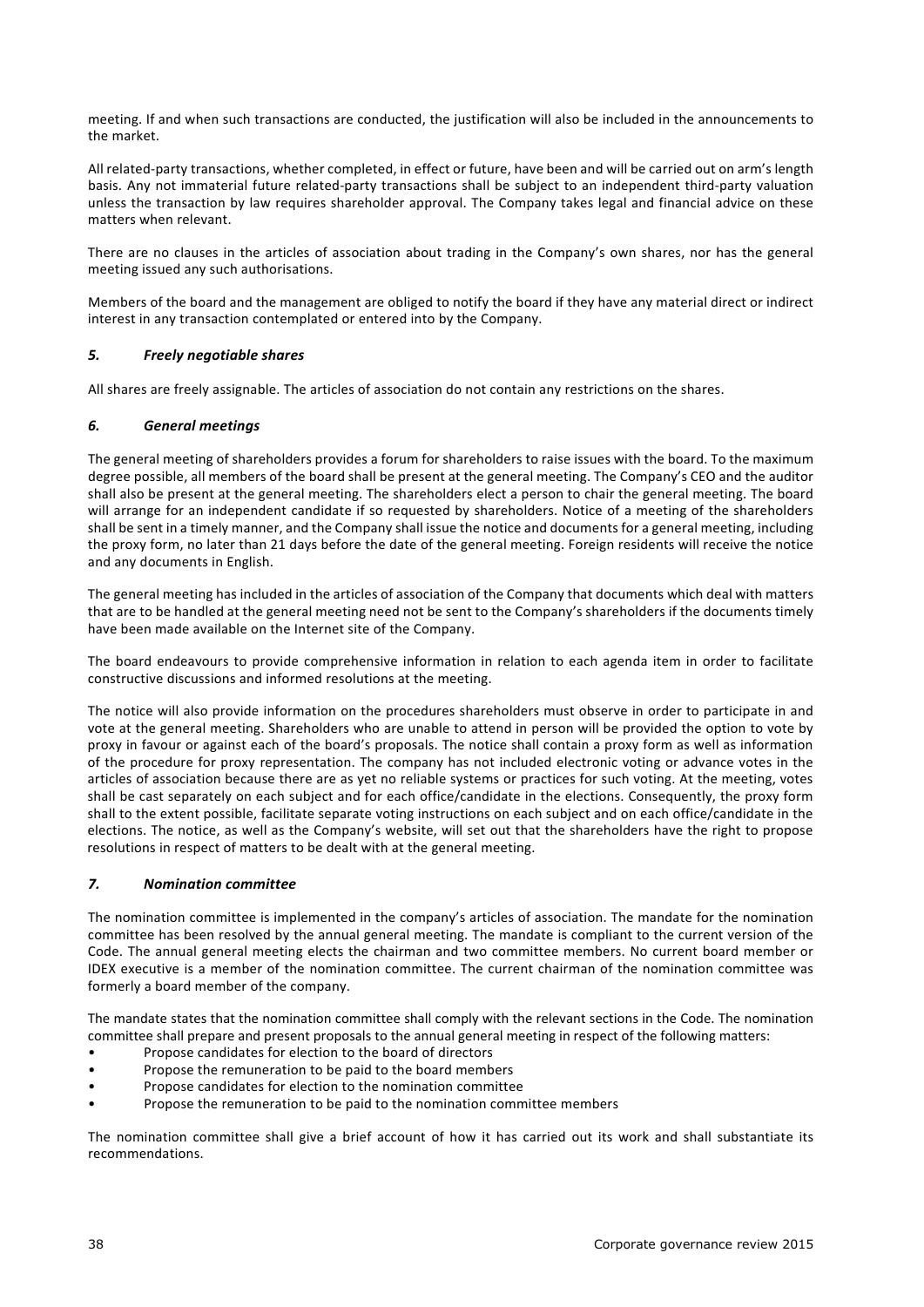#### *8. Corporate assembly and board of directors; composition and independence*

IDEX does not have a corporate assembly because it is exempted from having a corporate assembly.

The board acknowledges the Code's recommendation that the majority of the members of the board shall be independent of the Company's management and material business contacts. All board members are required to make decisions objectively in the best interest of the Company, and the majority of independent directors is intended to ensure that sufficient independent advice and judgment is brought to bear. The majority of the current board meets the independence criteria of the Code. The board meets the statutory gender requirements for the board. The board's attendance statistics is included in the presentation of the board members in the annual report.

The articles of association state that there shall be from three to seven board members. The service period is not stated in the articles, hence the board members stand for election every two years.

The board considers that at this stage of IDEX's development, it is beneficial for the Company and its shareholders that the board members are shareholders in the Company and encourages the members of the board to hold shares in the Company.

The board pays attention to ensure that ownership shall not in any way affect or interfere with proper performance of the fiduciary duties which the board members and the management owe the Company and all shareholders. As and when appropriate, the board takes independent advice in respect of its procedures, corporate governance and other compliance matters.

#### *9. The work of the board of directors*

The division of responsibility and duties between the board and the managing director is based on applicable laws and well-established practices, which have been formalized in writing through board instructions in accordance with the Norwegian Public Limited Companies Act. The board instructions also set out the number of scheduled board meetings per year and the procedures in connection with the board's work and meetings.

The board instructions state that the board has the ultimate responsibility for the organization and planning of the Company, as well as a control and supervisory function, hereunder a duty to keep itself informed. The board shall appoint the managing director and determine his or her remuneration and also possibly give notice or dismiss the managing director. The board shall ensure that the organization of the accounting and funds management includes adequate control procedures. The board shall monitor and follow-up the status and development of company's operational, financial and other results.

The board instructions list inter alia the following responsibilities:

- Issue interim and annual financial statements and other statutory reports;
- Issue notice of the annual general meeting;
- Resolve the annual plan and budget, including capital expenditure budget;
- Resolve investment in and disposals of subsidiaries and associated companies, and in real estate;
- Resolve and issue guarantees and other commitments and the pledging of assets;
- Resolve customer related or revenue generating agreements as well as other agreements and activities which are significant and would be expected to have a significant impact on the company's results and financial position; and
- Determine whether legal proceedings should be commenced or settled.

The board instructions state that in situations when the chairman cannot or should not lead the work of the board, the longest-serving board member shall chair the board until an interim chairman has been elected by and among the board members present.

The board shall evaluate its performance and expertise annually. Moreover, the board will resolve an annual plan for its work, with particular emphasis on objectives, strategy and implementation.

With a compact board of five members and in view of the size of the Company, the board has not hitherto determined a need for sub-committees. The future need for any sub-committees is considered at least annually in connection with the annual review of the Company's corporate governance.

IDEX is not obliged to have a separate audit committee and in view of the small number of board members, the board holds the opinion that the audit committee shall consist of all board members who are not also executives or have similar roles in the Company. The board instructions include instructions for the audit committee.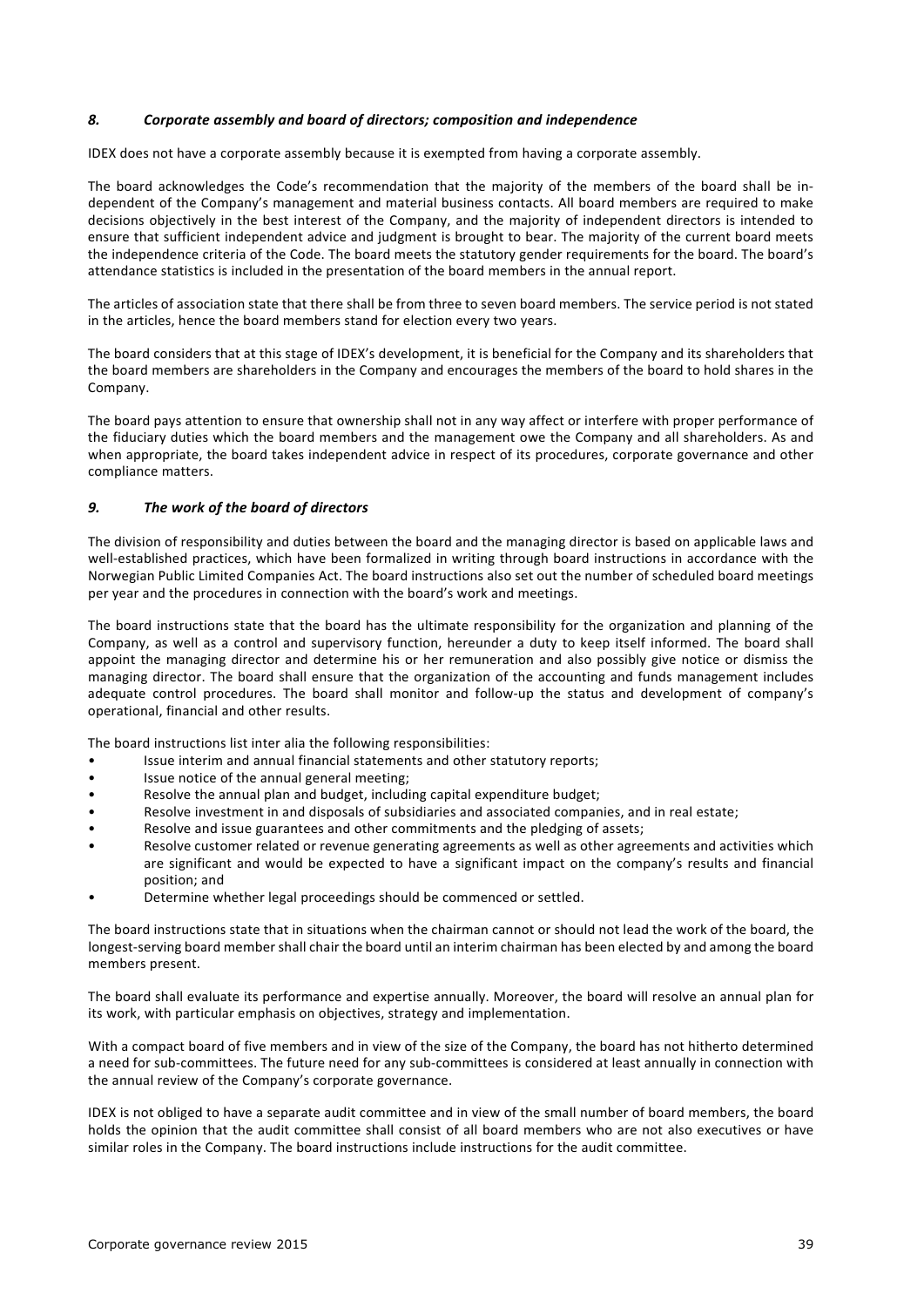# *10. Risk management and internal control*

The board has adopted rules and guidelines regarding, amongst other matters, risk management and internal control. The rules and guidelines duly take into account the extent and nature of the Company's activities as well as the Company's corporate values and ethical guidelines, including the corporate social responsibility. The board conducts an annual review of the Company's most important areas of exposure to risk and its internal control arrangements, including the reporting procedures.

In view of the size of the Company and the number of board members, the board has chosen to elect the full board to constitute the audit committee. The audit committee policies and activities are compliant with the Norwegian Public Limited Companies Act.

IDEX issues interim financial reports each quarter and annual financial report according to the published financial calendar. The accounting policies are applied when preparing the reports, which satisfy the regulatory requirements. The board reviews monthly financial reports for each entity as well as the group, comparing actual results to budget. The size of the company's operation and staff number necessarily leads to dependence on key individuals. However, the same factors also provide for transparency and inherent risk reduction. The subsidiary group in USA which was established in September 2013 is operationally integrated in the parent company, with legal and financial interaction being conducted on arm's length terms.

IDEX's activities and financials are controlled by the parent company. The audit committee regularly meets separately with the external auditor to review risk factors and measures, and any incidents and issues. The audit committee reviews all reports before resolution by the board. The board has resolved a financial manual, which sets out policies and procedures for financial management and reporting in the group. This manual provides instructions for financial planning, treasury, accounting and reporting. It is reviewed annually by the audit committee, and updated as and when appropriate. Due to the expanded number of staff in 2014 and 2015, the capacity of the financial and administrative functions has also been expanded, and thus enabled implementation of higher degree of segregation of duties. In entering the commercial, operational stage of its business, IDEX is currently implementing more comprehensive IT systems and also quality management systems and standardised operating procedures which will strengthen the business controls.

The board has adopted an insider manual with ancillary documents. The insider manual is intended to ensure that, among other things, trading in the Company's shares by board members, executives and/or employees, including close relations to the aforementioned, are conducted in accordance with applicable laws and regulations.

# *11. Remuneration of the board of directors*

A reasonable cash remuneration to the board members for their services from the annual general meeting in 2014 until the annual general meeting in 2015 was proposed to and resolved at the annual general meeting 2015. To lessen the cash outflow and stimulate shareholding among the board members, the annual general meeting granted an option for the board members to receive the remuneration partly or fully in kind in the form of shares. Three of the board members took up this option in 2015. Amount details are disclosed in the financial statements. The nomination committee shall propose board remuneration for the period between the annual general meetings of 2015 and 2016.

Advokatfirma Ræder DA, in which the IDEX chairman, Morten Opstad, is a partner, renders legal services to the Company. Generally, such services are largely undertaken by lawyers at Ræder other than Morten Opstad. In the cases where legal services provided by Ræder are carried out by Morten Opstad, such services, which are outside Morten Opstad's duties as chairman, are billed by Ræder. The service fee to Ræder is disclosed in the financial statements.

Larry Ciaccia, who was elected board member at the annual general meeting on 12 May 2015, served on IDEX's nomination committee 2014-2015, for which service the annual general meeting 2015 resolved the remuneration. Mr. Ciaccia has served on IDEX's Strategy Advisory Committee (SAC) since January 2014 and continues his tenure on the SAC, for which he is remunerated separately. Mr. Ciaccia also provides consulting services to IDEX for a fixed fee annual fee. The fees to Mr. Ciaccia are disclosed in the financial statements.

Any board member performing work for the Company beyond the board duty shall ensure that such assignments do not in any way affect or interfere with proper performance of the fiduciary duties as a board member. Moreover, the board, without the participation of the interested member, shall approve the terms and conditions of such arrangements. Adequate information about the remuneration shall be disclosed in the annual financial statements.

# *12. Remuneration to the management*

IDEX offers market-based compensation packages for the executives and employees in order to attract and retain the competence which the Company needs. The exercise price for any subscription rights is in line with the share price at the time of the grant. The subscription rights vest in tranches over four years unless a special vesting schedule is deemed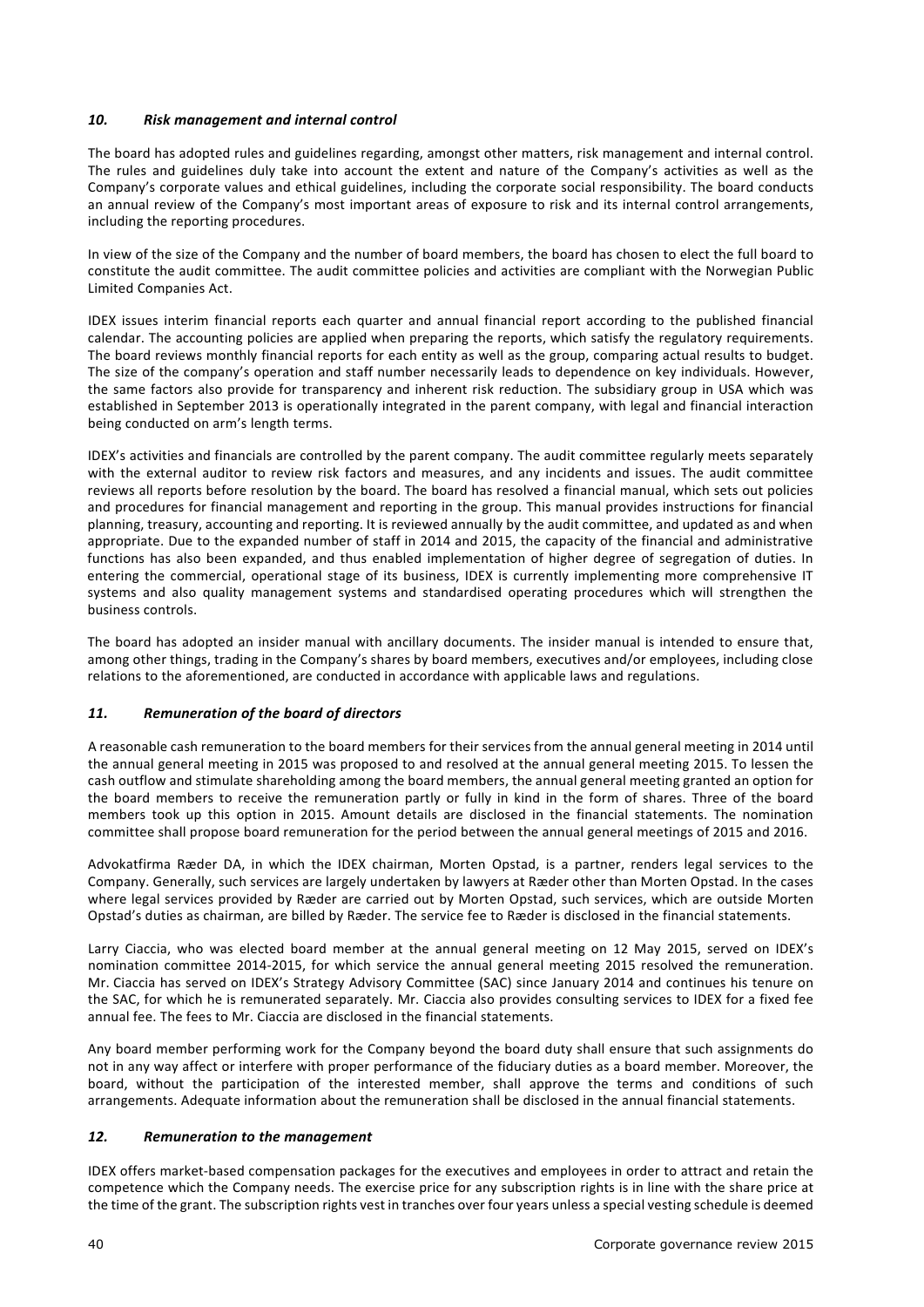appropriate by the board and resolved upon grant. No so-called golden parachutes are in effect, and post-employment pay will only apply in case the Company invokes contractual non-competition clauses.

The board shall determine the compensation of the CEO. The cash incentive remuneration per calendar year is limited to an amount or a percentage of annual base pay. It follows from the nature of the incentive subscription rights programme resolved by the annual general meeting that the limit does not apply to the possible gain on subscription rights. The board has adopted a policy for the CEO's remuneration of the employees.

At the annual general meeting, the board will present to the shareholders a statement of remuneration to senior managers in a separate document attached to the notice of the annual general meeting. The statement shall clearly state which aspects of the guidelines are advisory and which are binding, and the general meeting will resolve the aspects separately. The resolution by the annual general meeting is binding to the extent it relates to share-based compensation, and advisory in other aspects.

# *13. Information and communications*

The board places great emphasis on the relationship and communication with the shareholders. The primary channels for communication are the interim reports, the annual report and the associated financial statements. IDEX also issues other notices to shareholders when appropriate. The general meeting of shareholders provides a forum for shareholders to raise issues with the board. All reports and notices are issued and distributed according to the rules and practices at Oslo Axess marketplace of Oslo Børs. The Company publishes an annual financial calendar for the following year; setting forth the dates for major planned events such as its annual general meeting, publication of interim reports, any scheduled public presentations, any dividend payment date if applicable, etc. The reports and other pertinent information are also available on the Company's website, www.idex.no.

The board has adopted the following policies:

- Policy for reporting of financial and other information and investor relations;
- Policy for contact with shareholders outside general meetings; and
- Policy for information management in unusual situations attracting or likely to attract media or other external interest.

The financial reporting of IDEX is fully compliant with applicable laws and regulations. IDEX prepares and presents its annual financial reports in accordance with IFRS. The content of the interim reports are compliant with IFRS.

All reports are issued on the Oslo Axess marketplace of Oslo Børs (www.oslobors.no and www.newsweb.no). The reports and other pertinent information are also available at www.idex.no. The current information practices are adequate under current rules. IDEX complies with the Oslo Børs code of practice for IR information.

# *14. Take‐overs*

There are no takeover defence mechanisms in place. The board will endeavour that shareholder value is maximised and that all shareholders are treated equally. The board acknowledges its duty to not obstruct take-over bids and to not discourage or hinder competing bids. Any agreement with a bidder that acts to limit the company's ability to arrange other bids should only be entered into where it is self-evident that such an agreement is in the common best interest of the company and its shareholders. The board will avoid compensation to a bidder whose bid does not complete, and limit such compensation to the costs the bidder has incurred in making the bid. The board shall otherwise ensure full compliance with section 14 of the Code.

# *15. Auditor*

IDEX's auditor is fully independent of the Company. IDEX represents a minimal share of the auditor's business. IDEX does not obtain business or tax planning advice from its auditor. The auditor may provide certain technical and clerical services in connection with the preparation of the annual tax return and other secondary reports, for which IDEX assumes full responsibility.

The board has established written guidelines to the CEO in respect of assignments to the auditor other than the statutory audit.

The board shall otherwise ensure full compliance with section 15 of the Code.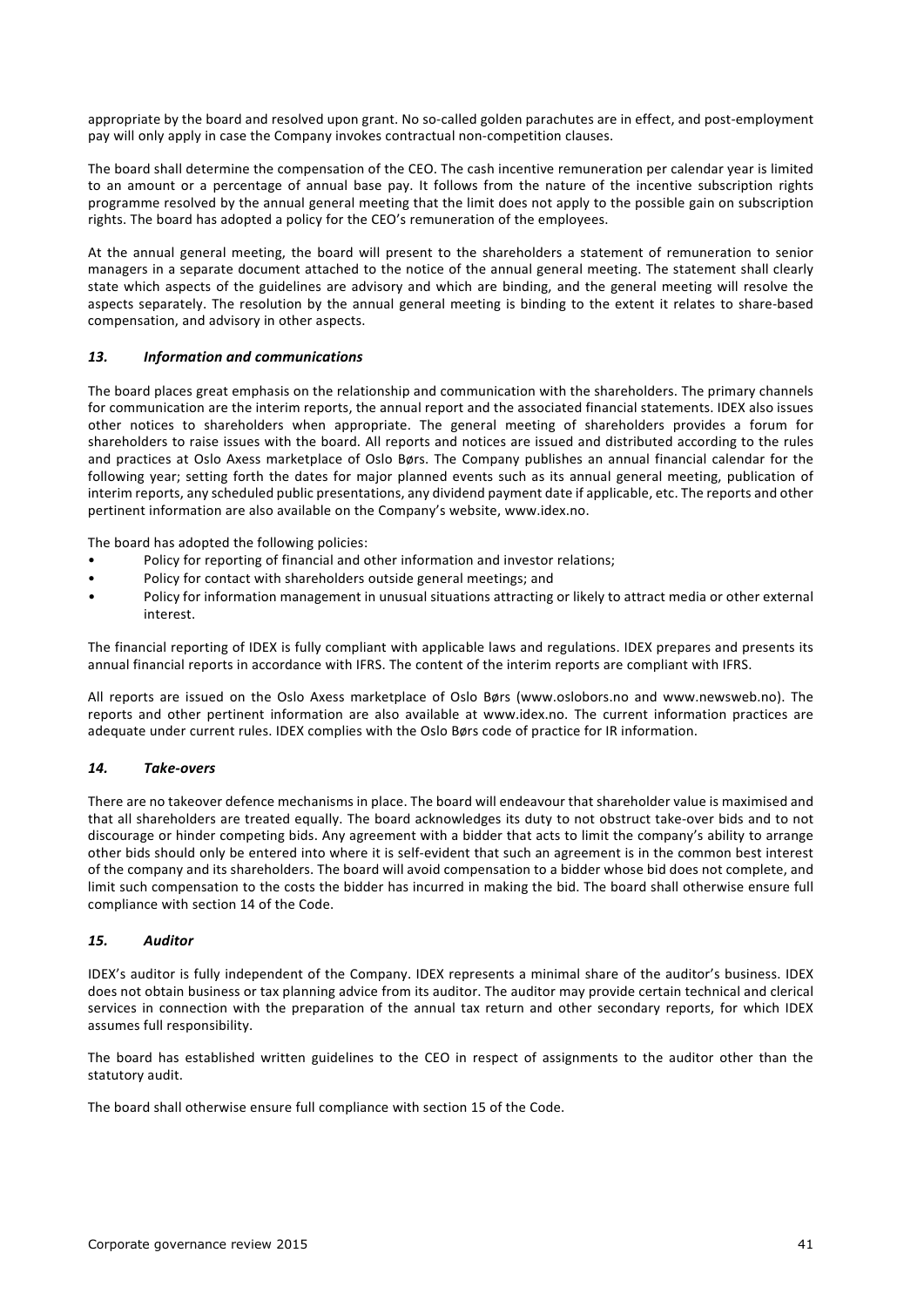# **Board of directors**

There are presently five board members including the chairman. At the annual general meeting 2015, Chairman Morten Opstad and board member Hanne Høvding were re-elected and Lawrence John (Larry) Ciaccia and Deborah Lee Davis were elected to board members for a period of two years. Board member Andrew James (Andy) MacLeod continued for the second year of his term and will stand for election at the annual general meeting in 2016.There are no family relationships among the board members or between board members and the management. There is no arrangement or understanding with major shareholders, customers, suppliers or others, pursuant to which members of the board or management was selected.

The board has held nine meetings, of which three were held by telephone conference, in the period after the annual general meeting on 12 May 2015 and until and including 20 April 2016.

# *Morten Opstad, Chairman*

Mr. Opstad has served as chairman of the board in IDEX since 1997. Mr. Opstad is a partner and chairman of the board in Advokatfirma Ræder DA in Oslo. He has rendered legal assistance with respect to establishing and organising several technology and innovation companies. His directorships include inter alia current board positions in Thin Film Electronics ASA (chairman) and cXense AS (chairman). Mr. Opstad has a legal degree (Cand.Jur.) from the University of Oslo from 1979. He was admitted to the Norwegian Bar Association in 1986. Mr. Opstad was born in 1953 and is a Norwegian citizen. He resides and works in Oslo. Mr. Opstad attended all of the board meetings in the period. As at 20 April 2016 Mr. Opstad and close relations held or controlled 6,889,196 shares and 0 (nil) rights to shares in IDEX.

# *Lawrence John (Larry) Ciaccia, Board member*

Mr. Ciaccia was elected board member at the annual general meeting 2015. He has broad expertise from the semiconductor industry. He is independent of the company's executive management, material business contacts and the company's larger shareholders. Mr. Ciaccia played a pivotal role in transforming AuthenTec from a start-up into the world's leading fingerprint sensor supplier, serving as CEO from September 2010 and instrumental in the acquisition of AuthenTec by Apple in October 2012. He remained with Apple through February 2013 to assist in the acquisition integration and transition. Mr. Ciaccia was born in 1958, is a US citizen and resides in Indian Harbour Beach, Florida. Mr. Ciaccia attended all of the board meetings in the period. As at 20 April 2016 Mr. Ciaccia held 0 (nil) shares and 500,000 subscription rights to shares in IDEX.

# *Deborah Lee Davis, Board member*

Ms. Davis was elected board member at the annual general meeting 2015. She is independent of the company's executive management, material business contacts and the company's larger shareholders. Ms. Davis has more than 25 years of technology (software, telecommunications) and Internet (payments/financial services & retail) company experience, with 14 years in European and global vice president roles at PayPal, eBay, Verizon and Symantec. She holds non-executive director positions at Which?, Intelligent Environments and is an active trustee of SATIB Conservation Trust. Ms. Davis is a Member of the Institute of Company Directors, UK and holds a Bachelor of Applied Science (Electronics) Honours degree from the University of Melbourne and a Sloan Masters in Science (Management) with Distinction from London Business School. Ms. Davis was born in 1963 and is a dual citizen of the UK and Australia and splits her time across UK, Africa and the Far East. Ms. Davis attended all of the board meetings in the period. Ms. Davis does not hold shares or rights to shares in IDEX.

# *Hanne Høvding, Board member*

Ms. Høvding has served on the board of IDEX since 2007. She is independent of the company's executive management, material business contacts and the company's larger shareholders. Ms. Høvding has a Bachelor's Degree in Economics and Business Administration from the Norwegian School of Economics and Business Administration. In her professional career Ms. Høvding has held several management positions within personnel administration, finance, credit card administration and debt collection. Ms. Høvding was born in 1954. She is a Norwegian citizen and resides and works in Oslo. Ms. Høvding attended all but one of the board meetings in the period. As at 20 April 2016 Ms. Høvding held 317,575 shares and 0 (nil) rights to shares in IDEX.

# *Andrew James (Andy) MacLeod, Board member*

Mr. MacLeod was elected to the board of IDEX in May 2014. He is independent of the company's executive management, material business contacts and the company's larger shareholders. Mr. MacLeod is CTO for Vodafone plc.'s Africa, Middle East and Asia-Pacific region. Previously, Mr. MacLeod was Group Chief Networks Officer at Vodafone. He is a Fellow of the Royal Academy of Engineering and a Chartered Engineer (metals materials and mining), holds an MBA from Warwick Business School and an MA in Materials Science from Keble College, Oxford University. He has since the early 1990's held CEO, COO and CTO positions at major telecommunication companies. He is a board member of Vodafone Australia and Indus. Mr. MacLeod was born in 1957, is a British Citizen and resides in Winchester, England. Mr. MacLeod attended all but one of the board meetings in the period. As at 20 April 2016 Mr. MacLeod held 379,092 shares and 500,000 subscription rights to shares in IDEX.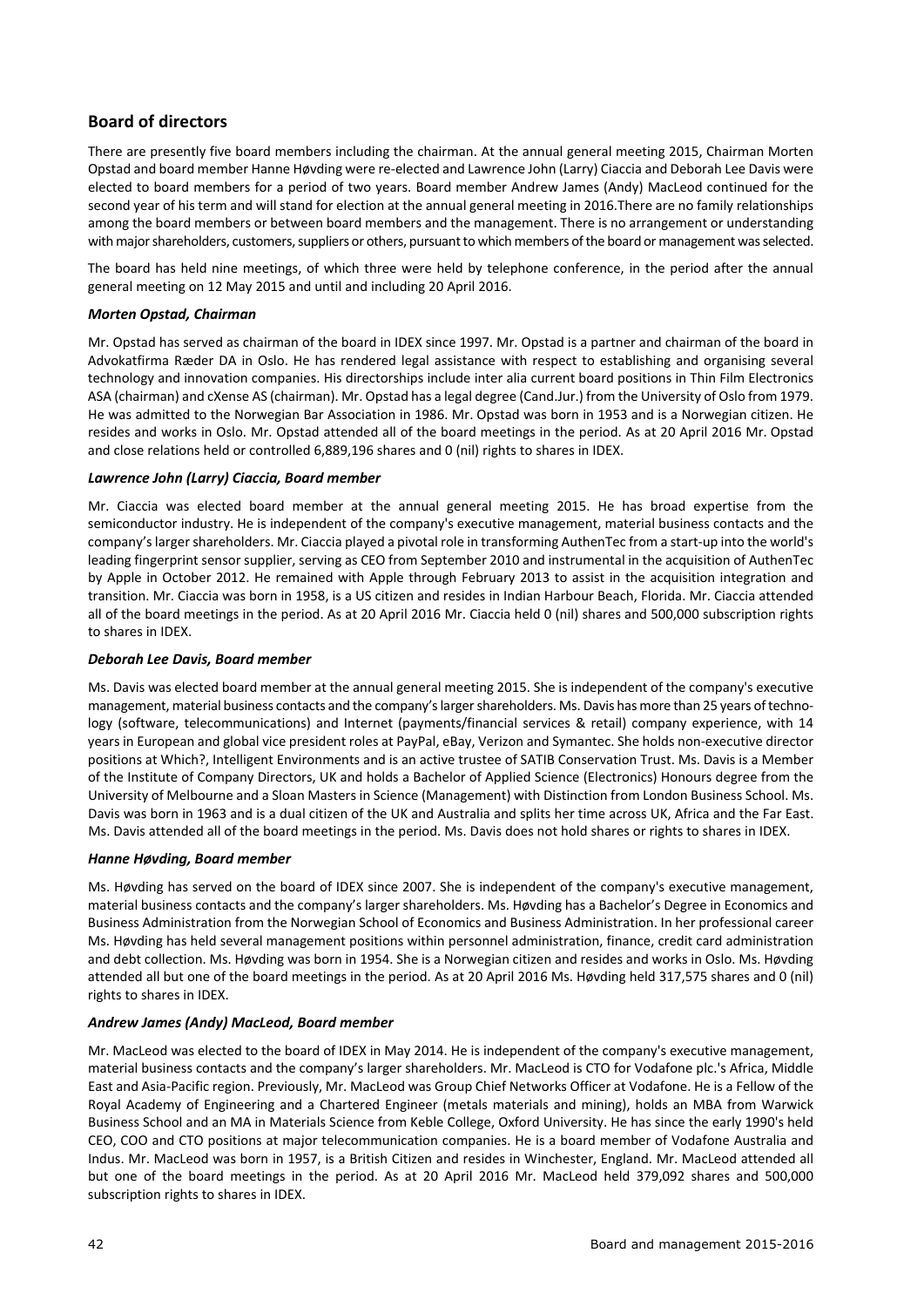# **Management**

# *Hemant Mardia, Managing Director/CEO*

Dr. Mardia serves as Managing Director of IDEX and CEO for the group. He joined IDEX as Managing Director/CEO in 2013. In 2012-2013, Dr. Mardia was President of Axxcss Wireless Ltd., a subsidiary of the Moseley Wireless Group. He was formerly CEO of Filtronic Plc, a London Stock Exchange listed business in the telecoms sector, for five years, and his prior career includes various management roles in telecoms, security and defense equipment companies. Dr. Mardia holds a Ph.D in electronics. Dr. Mardia was born in 1961. He is a British citizen and resides in England and Oslo. As at 20 April 2016 Dr. Mardia held 265,625 shares and 7,500,000 subscription rights to shares in IDEX.

# *Fred Benkley, Chief Technology Officer, IDEX America*

Mr. Benkley has served as Chief Technology Officer at IDEX America Inc. since 2013. He has over 30 years of experience in the semiconductor technology and biometrics industries. Mr. Benkley founded Picofield Technologies in 2010, which company's technology was acquired by IDEX in 2013. Mr. Benkley founded Validity Sensors in 2002 and Metro Engineering prior. Mr. Benkley holds a B.S. in Electrical Engineering from Northeastern University. Mr. Benkley was born in 1957, is a US citizen and resides in Massachusetts, USA. As at 20 April 2016 Mr. Benkley held 0 (nil) shares and 850,000 subscription rights to shares in IDEX.

# *Henrik Knudtzon, Chief Financial Officer*

Mr. Knudtzon joined IDEX as Chief Financial Officer (CFO) in 2014. Prior to joining IDEX, Mr. Knudtzon was a Director at the private equity firm Herkules Capital, where he worked for six years. From 2004 to 2008 Mr. Knudtzon was a consultant at McKinsey & Company. Mr. Knudtzon holds an MSc degree in Economics and Business Administration, with a specialization in finance, from the Norwegian School of Economics and Business Administration. Mr. Knudtzon was born in 1980. He is a Norwegian citizen and resides in Oslo. As at 20 April 2016 Mr. Knudtzon held 0 (nil) shares and 1,875,000 subscription rights to shares in IDEX.

# *Preeti Mardia, Senior Vice President of Operations Management*

Mrs. Mardia joined IDEX as Senior Vice President of Operations in 2014. She has varied executive management and operations expertise across semiconductors, telecoms, aerospace, and food industry sectors. Mrs. Mardia previously worked within Moseley Wireless Group and Filtronic Plc as Operations Director. Mrs. Mardia is a board member of Thin Film Electronics ASA. She holds a degree in Food Science & Technology and holds a Masters Degree in Executive Management from Ashridge Executive Education, UK. Mrs. Mardia was born in 1967, is a British citizen and resides in England. As at 20 April 2016 Mrs. Mardia held 0 (nil) shares and 750,000 subscription rights to shares in IDEX.

# *Art Stewart, Senior Vice President of Product Management*

Mr. Stewart joined IDEX in January 2015 as Senior Vice President of Product Management. Following an engineering design background in government communications systems design, Mr. Stewart joined AuthenTec in 2002 where he held various executive positions. Following Apple's acquisition of AuthenTec, Mr. Stewart joined Synaptics, which acquired Validity Sensors. He was appointed to Vice President of Product Management for Synaptics' Biometrics Product Division. Mr. Stewart has been a board representative at the FIDO Alliance, and currently serves on the board of the Biometrics Institute. Mr. Stewart was born in 1956, is a US citizen and resides in Montana, USA. As at 20 April 2016 Mr. Stewart held 0 (nil) shares and 950,000 subscription rights to shares in IDEX.

# *Erling Svela, Vice President of Finance*

Mr. Svela served as IDEX's Chief Financial Officer (CFO) 2008-2014, when he assumed the position of Vice President for Finance. From 2006 until 2011 Mr. Svela was also on part-time basis the CFO of Thin Film Electronics ASA. From 2006 to 2008, he was CFO and corporate vice president in Kitron ASA. Earlier, he worked for Opticom, Elkem, Thorn EMI and Hewlett-Packard. Mr. Svela holds an MSc. in Forest Economy and Management from the Norwegian University of Life Sciences, an MBA from Henley Business School and he is a certified European financial analyst from the Norwegian School of Economics and Business Administration. Mr. Svela was born in 1958. He is a Norwegian citizen and resides in Oslo. As at 20 April 2016 Mr. Svela held 203,167 shares and 0 (nil) rights to shares in IDEX.

# *Anthony Sweeney, Senior Vice President of Engineering*

Mr. Sweeney joined IDEX in September 2015 as Senior Vice President of Engineering. Prior to this role, he was General Manager and VP of Operations at Mercury Systems, Inc. Mr. Sweeney has over 25 years of experience in the semiconductor, defense and aerospace, and mobile infrastructure industries with various management roles including President of AC Executive Solutions, as well as several executive appointments at Endwave Corporation, including Managing Director of Endwave International, Inc. Mr. Sweeney holds an MBA from Boston University, MSEE and BSEE degrees from the University of Massachusetts Amherst, and an Executive Certificate in Strategy and Innovation from the MIT Sloan School. Mr. Sweeney was born in 1967 and resides in New Hampshire, USA. He is a US citizen and holds two US patents. As at 20 April 2016 Mr. Sweeney held 0 (nil) shares and 500,000 subscription rights to shares in IDEX.